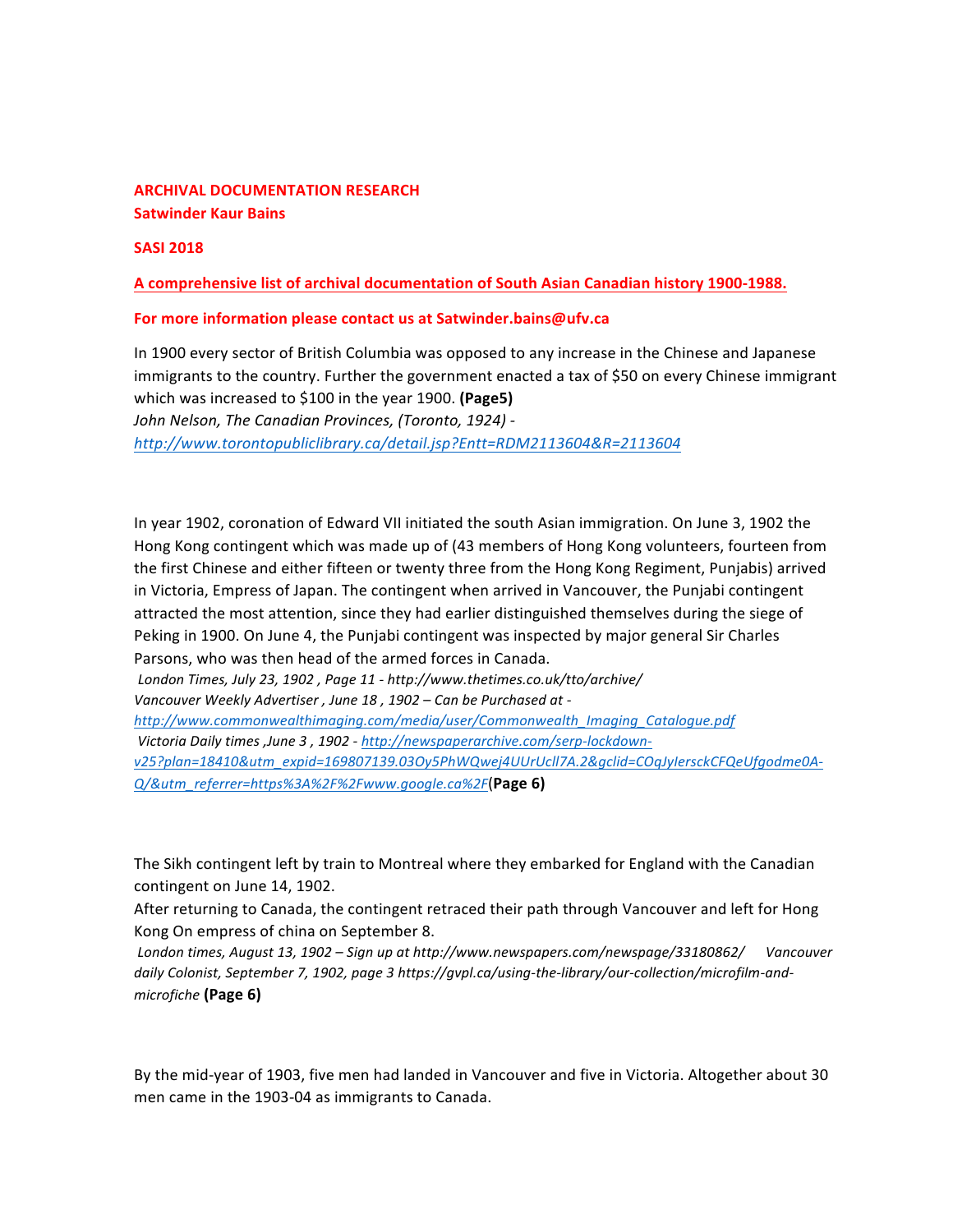The table below depicts the south Asian immigration to Canada in the fiscal years 1904-07. *W.G. Parmele* , Deputy Minister of Trade and Commerce to J.A. smart, Deputy Minister of the interior, October 15, 1904 , Public Archives of Canada (PAC) , Immigration Branch Records (Henceforth, RG 76) , #536999, part I. *(Page 7 )*

| South Asian immigration to Canada, year 1904-07 |        |  |
|-------------------------------------------------|--------|--|
| Fiscal year                                     | Number |  |
| 1904-05                                         | 45     |  |
| 1905-06                                         | 387    |  |
| 1906-07                                         | 2124   |  |
| 1907-08                                         | 2623   |  |
| <b>TOTAL</b>                                    | 5179   |  |

**Hindoo Immigration to Canada, "n.d., RG 76, #536999, Pt.I (Page 7).**

In fall 1904, Thomas McGigan, Vancouver city clerk sent am angry letter to the superintendent of immigration that these new immigrants were not wanted and there is no work (employment) for these immigrants and neither will they be able to stand the climate of Canada which is so different from their home country. According to him, the immigrants were led to believe by the shipping companies, that they can secure immediate employment at wages far beyond the dreams of oriental in his own country. These letters were full of inaccuracies and by the year 1905, there was a fundamental change in the immigration. Immigrants by now were primarily from India rather than Far East. *R.W. Scott to Thomas Mc Guigan , September 23 , 1904 , PAC , RG 76 , #536999 part I* .(**Page 8)**

By the year 1906, the tax on the Chinese immigrants rose to \$500 which was \$100 first. These things affected the labour markets, the unskilled workers were becoming less plentiful and the wages were rising. Robert Kerr, CPR Passenger Traffic Manager (Montreal ), J.A. smart, November 16, 1904, PAC, RG 76, *#536999 , part 1***(Page8).**

By this increase in tax not only affected the labour markets but also the CPR chipping lines. The decline of passengers from Far East to Canada was bothering them, only then their agents started circulating posters in the port of Calcutta and in Punjab advertising the benefits of coming to Canada. Thomas Shaughnessy, Writing to the interior Frank Oliver on November 14, 1904, PAC, RG 76, #536999 Part 1. Not found anything exact but the biography of Thomas Shaughnessy:

*http://www.biographi.ca/en/bio/shaughnessy\_thomas\_george\_15E.html* **(Page 8-9)**

In `1906, the government put forward a bill that implied that colonists in the newly irrigated areas of the Punjab were not actually the owners of the land which rose fear again in the minds of Punjabis because of the Land Alienation Act of 1900. *Khushwant Singh a history of Sikhs, Vol. 2, The Punjab in prosperity and* debt 1928 P.49 can be found at

*https://books.google.ca/books/about/A\_History\_of\_the\_Sikhs\_1469\_1838.html?id=MD9uAAAAMAAJ*

**(Page11-12)**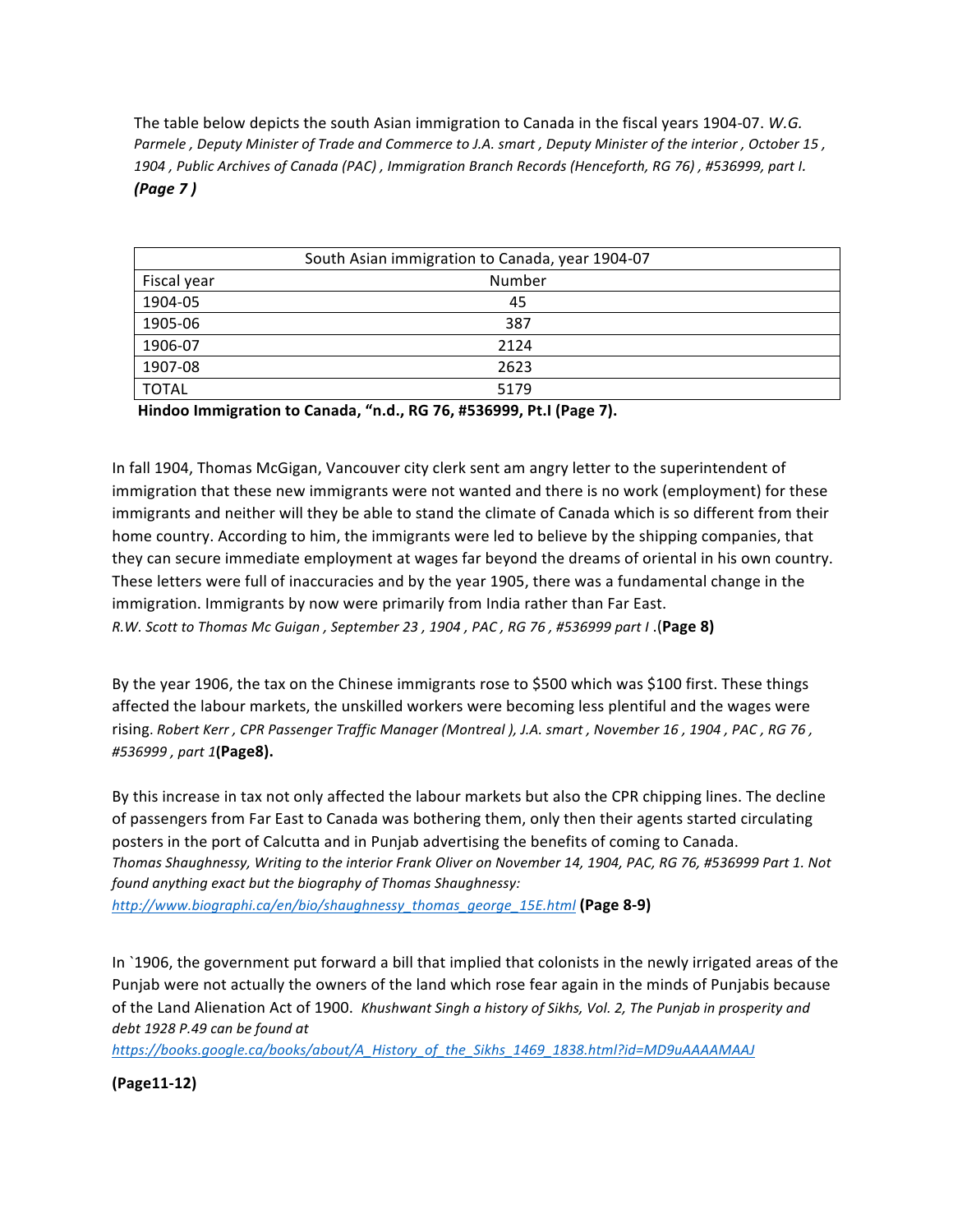The south Asians who came to Canada in between the years 1903 and 1906 set very firm foundations in the community for a long time. The south Asians that came during this time were willing to work hard as their principle objective was to accumulate savings that could be used as a stake back home. Most of them were able to find work quickly especially in the summer months of 1904 and 1905. Reference not found (**page17)**

Getting the basic necessities became very difficult for most of these people. Mostly in winter when the people working outside of Vancouver returned to the city the landlords would refuse to rent to south Asians. This lead to severe overcrowding in the marginal houses, sometimes over 20 people were forced to live in the same house and by the time of 1907-08 this number rose to 50.Vancouver province, *August 3 , 1906 , P1 :Resolution of the Victoria Trades and Labour council , august 6 , 1906 , PAC RG76,#536999. http://newspaperarchive.com/serp-lockdown-v25?plan=18410&utm\_expid=169807- 139.03Oy5PhWQwej4UUrUcll7A.2&gclid=COqJyIersckCFQeUfgodme0A-Q/&utm\_referrer=https%3A%2F%2Fwww.google.ca%2F* (**Page 18).**

By March 1906, there were fewer than 300 south Asians in B.C. and were in demand as workers. In the first half of the year more people (325) arrived and in November alone over 700 south Asians arrived. The increase in the immigration panicked the white population and in August 1906, Trades and Labour councils in Vancouver and Victoria both sent resolutions to government condemning South Asian immigration By the fall of 1906 (September 01), 270 south Asians arrived on a single ship which prompted a sharp objection from the Vancouver city government.

*F. Buscomb to the honorable Minister of interior, September 4 ,1906 , PAC , RG 76 , #536999 , part 1 – further reference to it* 

*-m 1906\* LET 4 September /F. Buscomb, Mayor of Vancouver, to Hon. Minister of Interior/ jan-1 Telegram: 270 H. arrived on CPR ship without visible means of support. Stop it. Matter was referred to W.D. Scott by L.M. Fortier -http://komagatamarujourney.ca/pa/node/5200* (Page 18).

Things grew worse in the winter of 1906-07 as the resource sector of the British Columbia economy shut down for the winter. Improperly clothed and housed, one party of the South Asians quit work in the Cariboo and Walked back to Vancouver. Government attitude towards south Asians began to harden since they could not handle increasing population of the immigrants in Vancouver. When 125 more arrived on October 15, on the Empress of japan, they were allowed to land by federal official's o only to be stopped by Vancouver police later on.

Vancouver province, October 6, 1906. P.1: Victoria daily Colonist, October 6, 1906 P.1. *http://newspaperarchive.com/serp-lockdown-v25?plan=18410&utm\_expid=169807- 139.03Oy5PhWQwej4UUrUcll7A.2&gclid=COqJyIersckCFQeUfgodme0A-Q/&utm\_referrer=https%3A%2F%2Fwww.google.ca%2F*

On November 16, the TARTAR arrived carrying over 850 new immigrants. Both Vancouver and Victoria immigration officers telegraphed Ottawa claiming that no housing would be available for these new immigrants. Because of which, over 200 immigrants spent their first Canadian night outside. W.D. Scott *to* T. shaughnessy, November 20, 1906, PAC, RG 76, #536999, Part 1; T. shaughnessy to F. Oliver (Page19)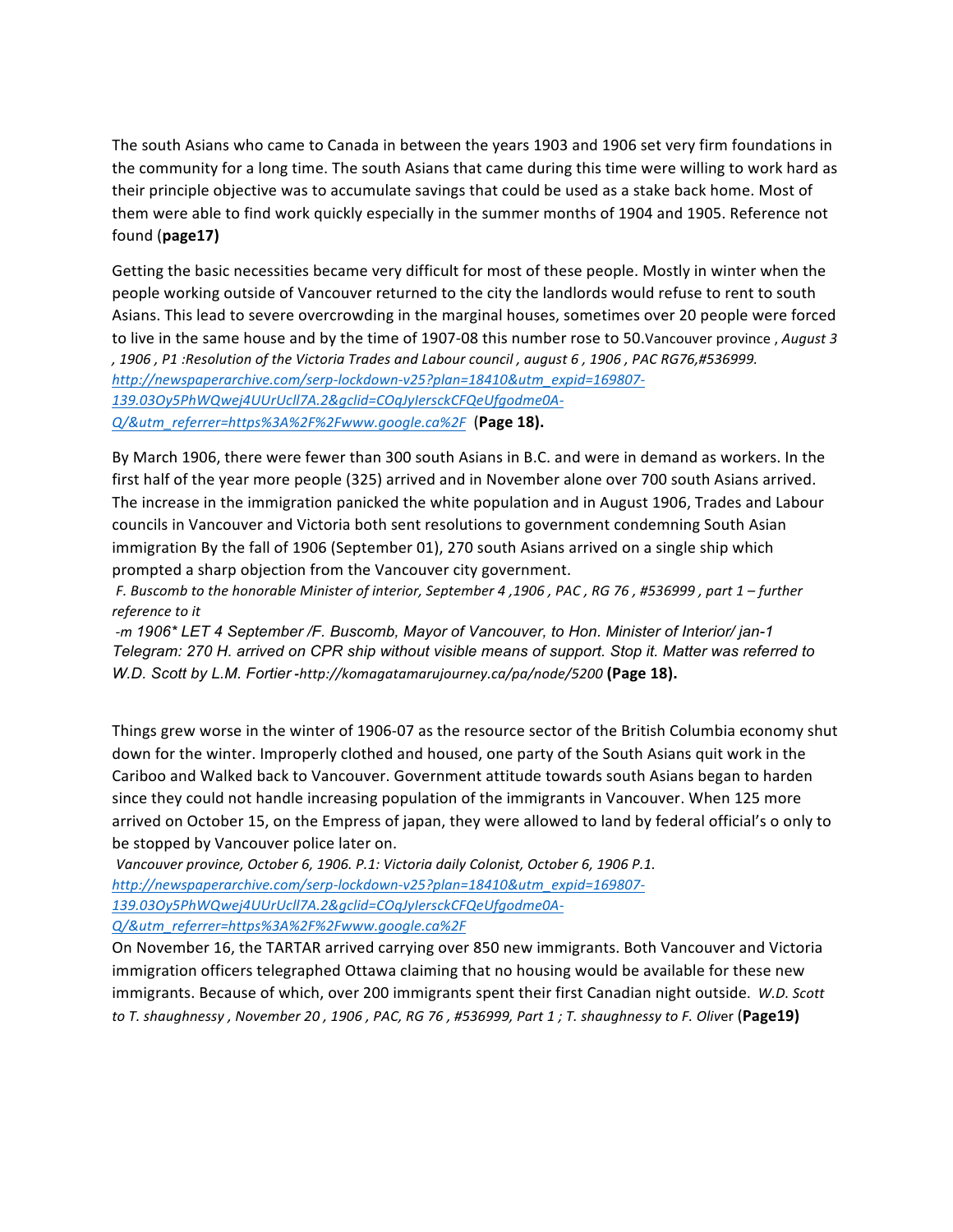Literate, English speaking individuals like Nihal Singh who came in early November 1906, was helping new immigrants get settled by the mid-month. By mid-December he had travelled to Ottawa to talk directly with the Minister of the Interior for the sake of his community. The result of this community solidarity were impressive, by December of 1906, no south Asian in the Victoria area was unemployed or on relief. Things going not so good on the mainland, a comprehensive report showed that by the end of 1906. Only one person was being held for the deportation as an indigent. With so many immigrants arriving in so short time these south Asian communities were by no means stable, but they were able to help individuals achieve basic necessities of life.

However the year 1907, was marked by two unequal processes: the development of strong, defensive community institutions and the inexorable rise of the limitations on South Asian rights and privileges. Immigration from India was low in the first half of 1907 and community organisation grew much stronger *Saint Nihal Singh to Frank Oliver, December 12, 1906* .(**Page20)**

The first south Asian formal organizations in Canada were founded in 1907. The Vancouver Khalsa Diwan society was created early in the year to deal with the development of Sikh religious institutions. The first legal restrictions against South Asians were put into effect in March 1907, when British Columbia premier Bowser introduced a bill to disenfranchise "all natives of India not of Anglo-Saxon parents". This bill was passed by a unanimous vote of the legislature of March 27. In April, South Asians were denied the vote in Vancouver by a change in the Municipality Corporation Act. For the next forty years, south Asian Canadians would remain excluded from the political process in British Columbia. *Khushwant singh and Satindra Singh, ghadar 1915: india's First armed revolution (New delhi, 1966)* P.14 and P.16 – *Can be bought at http://trove.nla.gov.au/work/19317501?selectedversion=NBD3964148* **(page21)**

The level of hostility against South Asians followed the same upward trajectory in 1907 that it had in 1906 that is, during the first half of the year, anti-south Asian sentiment was fairly low and thereafter things got steadily worse as economic conditions in the province deteriorated. South Asians were a particular target because of their novelty and their rapid entry into traditionally "white" jobs in the province's lumber mills. This conflict first exploded on September 5, 1907, in Bellingham, Washington. 500 white lumber workers attacked south Asians working in their mills.

In august, the Asiatic Exclusion league was formed in Vancouver, with the support of both the liberal and conservative local associations.

On September 7, 1907, a meeting of the League chaired by the mayor of Vancouver touched off the most serious race riot in Canadian history. Four days later, which is September 11, 1907 the Monteagle arrived in Vancouver, having brought the predicted 900 South Asians passengers from Hong Kong to Canada. This influx overtaxed the resources of both the South Asian Community and the local government.

*Howard H. Sugimoto, "Japanese Immigration, The Vancouver Riots, and Canadian Diplomacy "(M.A thesis, University of Washington, 1966) – Can be found at http://search.library.utoronto.ca/details?4007217&uuid=31344e02-6dd2-4d32-b5cc-391ac8b67b7c* (**Page22)**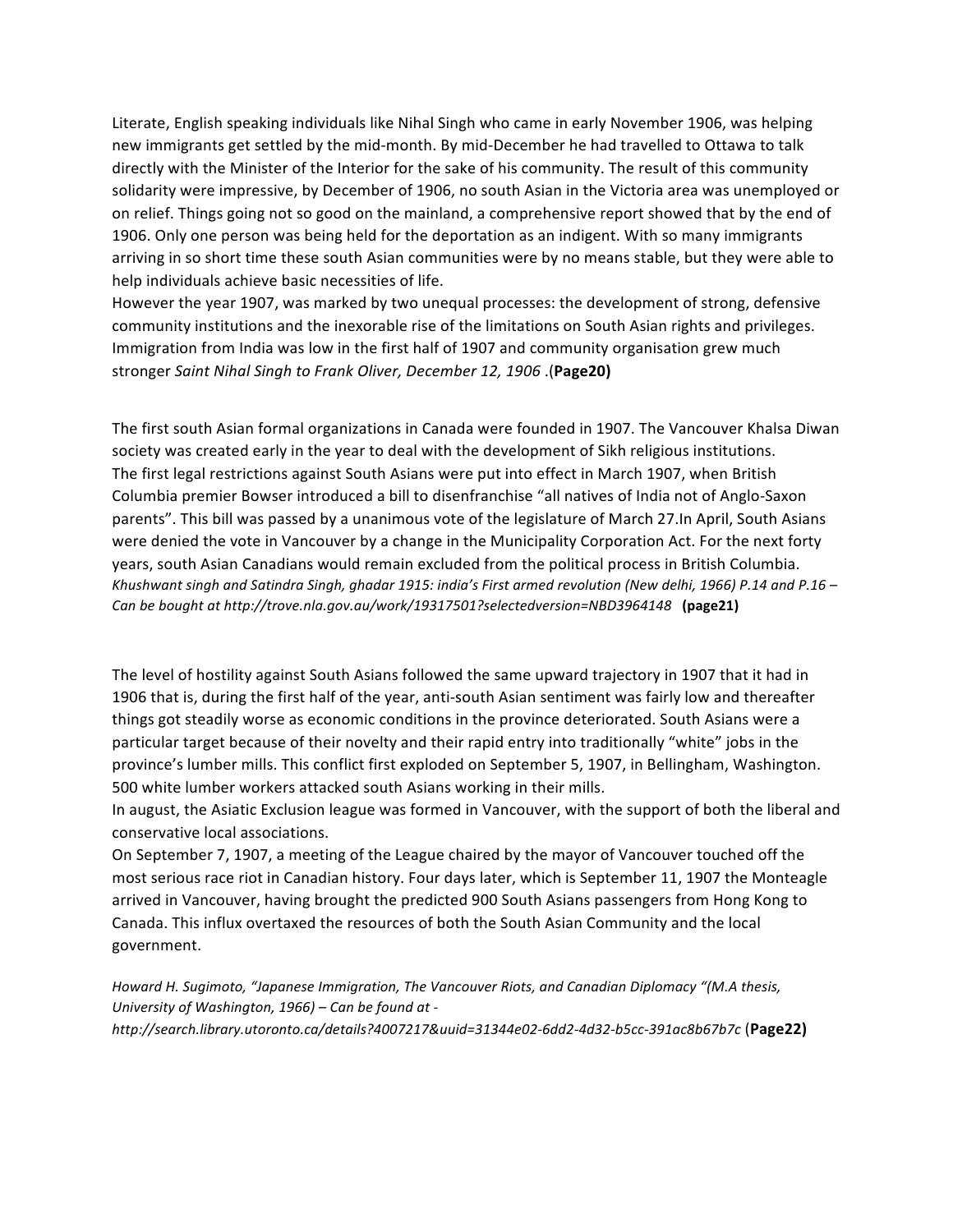On January 8, 1908 an order-in-council was approved aimed at two types of immigrants -south Asians and Japanese, who were entering Canada via Hawaii that required any immigrant arriving a Canadian port to come on a continuous journey from his or her country of origin. *PC 27 of January 8, 1908, PAC, RG 2,1* (**page23)**

The month of January,1906, the Vancouver Sikhs dedicated their first Sikh temple. In February 1908, six south Asians from Fiji made the first text of continuous passage regulation. They had sailed directly from Fiji, but the immigration officials interpreted the regulation to one's country of ultimate origin which in their case was India and hence they were held for deportation. A more substantial challenge presented itself in early march when 20 south Asians arrived on the Empress of Japan. Immigration officials could do nothing but lad individuals who were ticketed this way because there were no direct connections between India and Canada and the only way was through Hong Kong. *Vancouver province, January 20,* 1908 p.7. Balwant Singh officiates at the event, with Taraknath Das translating for the large white crowd. (**Page24)**

Just about the same time, early march 186 South Asian passengers arrive. The bureaucratic response to this hardened, 12 of them were rejected for disease, 23 more were held because they lacked \$25 required by all immigrants to show that they would not become indigents. 78 others were to be deported back even though they left India before the continuous journey order came into effect. On, March 24, 1908 the court ruled that the continuous journey provision was technically invalid and ordered all the individuals held for deportation to be released. Free Hindustan was the first south Asian publication of any kind in Canada and one of the first in North America. It in April, 1908 that Taraknath das published the initial edition of this paper.

*W.D.* Scott to A.S. Munro, March 16, 1907, PAC, RG76, #536999, part 2. **(Page25**).

In April, 1908 an English school started by das and two Sikhs was shut down as Hopkinson volunteered information that in reality it was a centre for Indian sedition. By June, free Hindustan was banned from the Canadian mails and had moved to Seattle. In the same month the government made amendments in the continuous journey act. . The government required that all the Asian immigrants from countries without "special arrangements" would be required to possess \$200 on arrival in Canada. In July, 1908 the federal government developed a scheme to get the South Asian community to emigrate voluntarily to British Honduras.

*W.Hopkinson to F. Oliver, September 6, 1908, PAC, Laurier Papers, MG 26, V,v.532.* (page26)

By 1910, most of the comparatively few south Asian Muslims and Hindus in Canada had left, some had returned home, while others had gone to United States. By 1920, Sikh temples existed in Vancouver, New Westminster, Victoria, Nanaimo, Golden, Abbotsford, Fraser Mills and Paldi. William Peter Ward, "The oriental immigrant and Canada's Protestant clergy, " BC studies, 22(1974), pp.9-19; G.C.Pidgeon and E.D.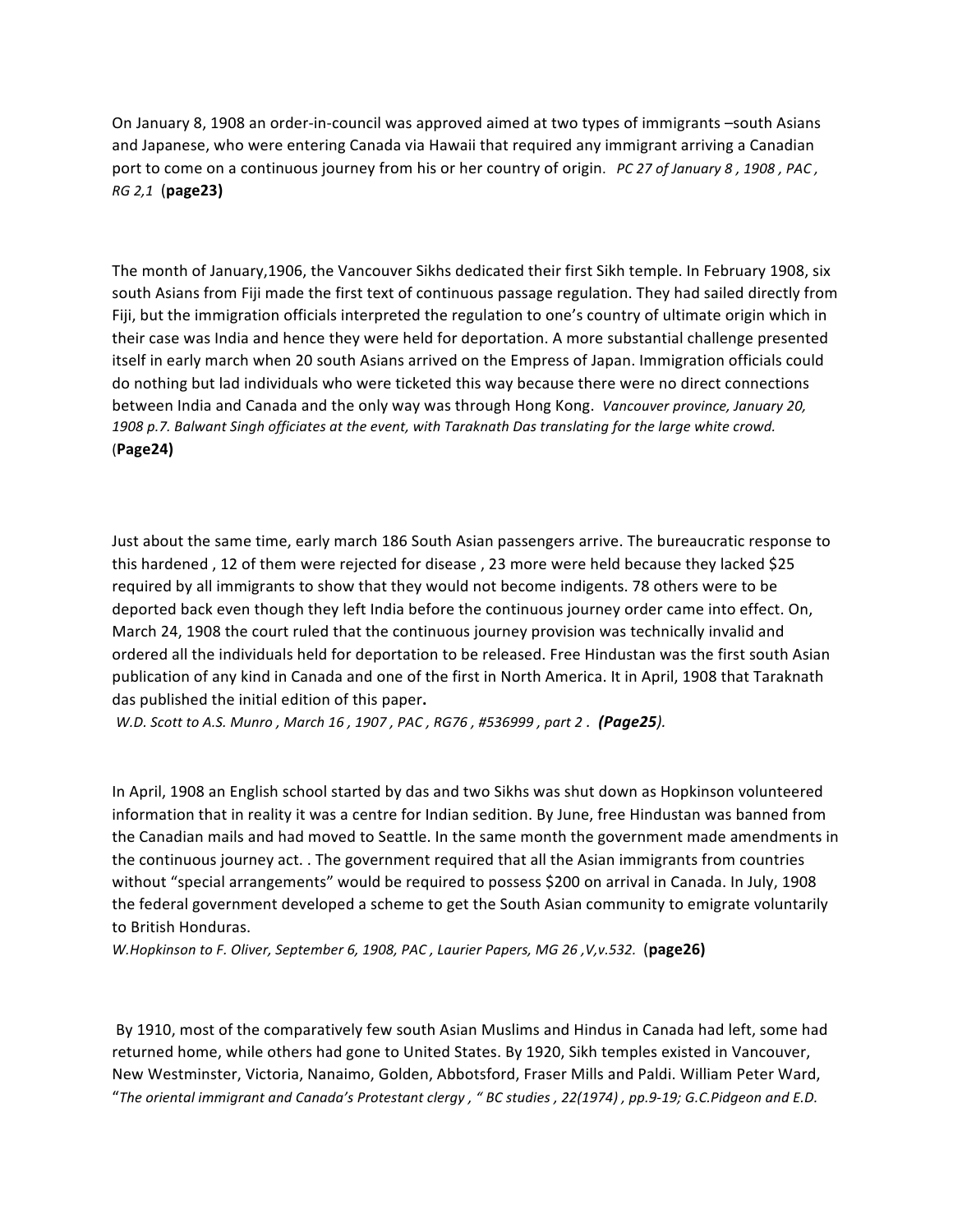*Mc Laren , "East Indian Immigration ," Westminster Hall Magazine ,7,8(1912) ,pp-23-28;Elizabeth Ross grace,"East Indian Immigration," Westminster Hall Magazine,3,3(1908) ,pp 10-12 http://ojs.library.ubc.ca/index.php/bcstudies/article/viewFile/803/846 - The oriental immigrant....* http://eco.canadiana.ca/view/oocihm.8\_06609\_8/19?r=0&s=1 – Westminster hall magazine 1912 for year 1908 not available...Available since 1911. (page32)

In 1909, room and board in Vancouver in households cos about \$2 a week whereas an individual might then be earning \$9 for a week's work. From this year on, South Asians rarely applied or any sort of public relief. *J. Macgill to W.cory, February 12,1909*, *PAC*, *RG76*, #536999, part 3.

In 1909, in the lower Fraser valley alone, 35 South Asians were working on farms in mission and matsqui , 15 worked at construction in Abbotsford while 160 worked at mills in Abbotsford, Huntington and Harrison mills. Another 40 were workers at a brick company in clay burn. (**Page34**)

By 1910, at least 100 were working in Revel stoke, chiefly in the mills and another 200 were engaged in similar work along the upper Fraser River. By 1914, there arose some interest in farming and dairying around Abbotsford and mission, first as tenants and then as owners. South Asians expresses a keen interest in buying small lots and houses in and around Vancouver. By 1910, this practice was endemic and several south Asians were independently employed as real estate agents.

In late 1908, the interest in real estate led to the creation of the Guru Nanak Mining and trust company in Vancouver.

A self-supporting community was started by Tej singh to buy and develop large tracts of agricultural but several attempts to buy land in 1909 and 1910 were failed chiefly due to poor organisation and an inability to hold a consensus, by the time many frustrated shareholders withdrew their support .Canada India supply and trust company was organised in 1910 by leading political radicals – Uday Ram Joshi, Taraknath das, Radhikrishnan, Balmukand Shidhar and others. *W. Hopkinson to W.Cory*, December 20, 1909 *, PAC , RG 7 , G21 , v.200* (**Page 35)**

By the 1910's, most south Asians enjoyed a degree of economic security despite the racial restrictions under which they laboured. (**Page 36)**

In direct response to developing an extensive spy system to keep tabs on south Asian activities William C. Hopkinson was hired in January, 1909, by Canadian immigration service. In 1910, He secretly was placed on the northwest Mounted Police payroll. Hugh Johnson, The voyage of the Komagata Maru :the Sikh *Challenge to Canda's Cp;pur bar(Delhi, 1979)* – *Can be found at http://www.ubcpress.ca/search/title\_book.asp?BookID=299174019*

As early as 1908, there were two inextricably intertwined political movements among south Asians in Canada - the specific drive to remove the continuous passage rule and the more generalized attempt to convert community members to the cause of Indian independence.(Page37)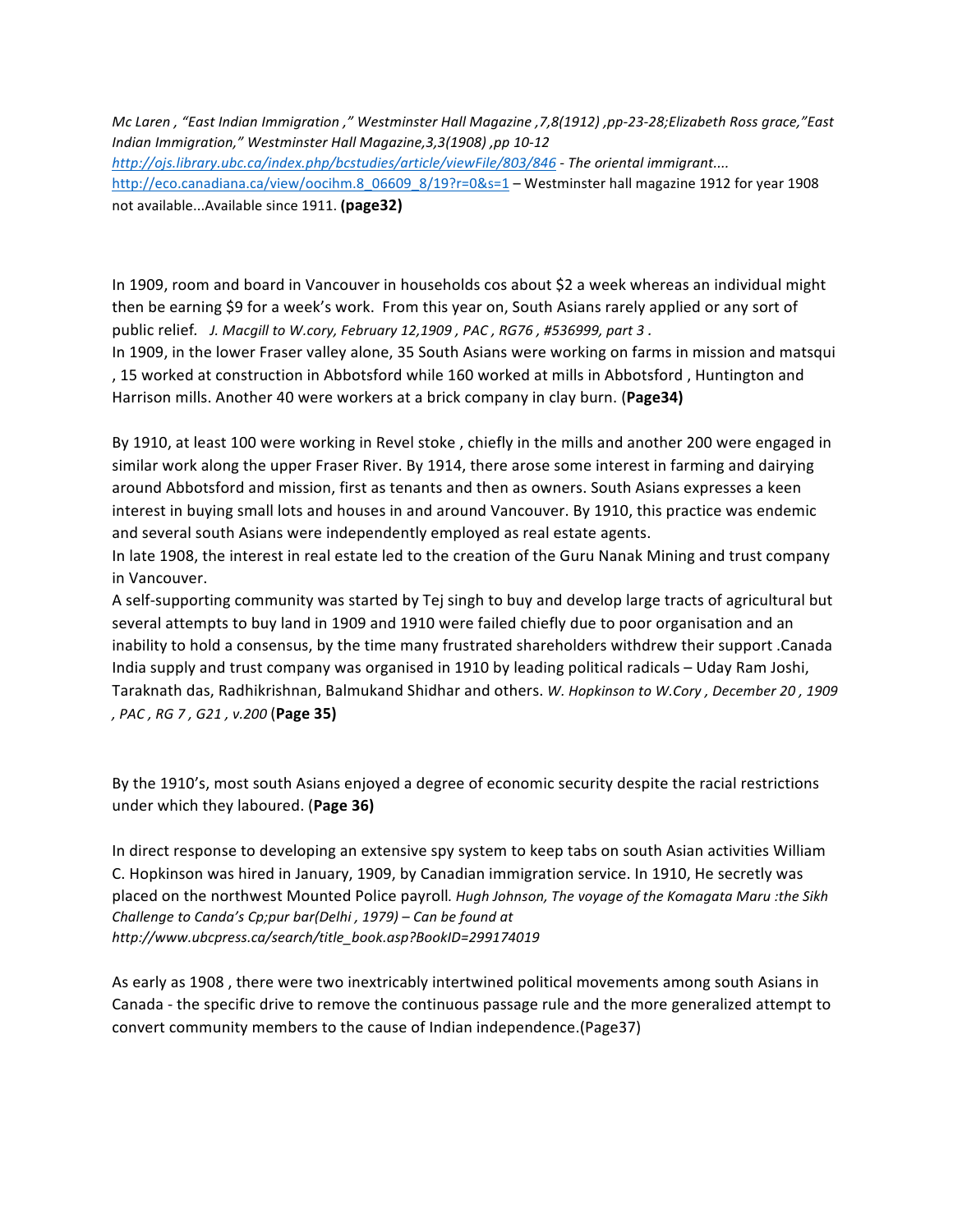In 1909, Teja Sngh was instantly suspected of preaching sedition and sending funds to revolutionaries in India. (Page37-38) *J.Mcgill to W.cory*, January 21,1909, PAC, Rg76, 3536999, part 3.

Shipping companies in 1908. Would not sell south Asians tickets to Canada, so south Asians could not easily mount a direct challenge to the immigration ban.

In November 1909, Teja Singh and Hari singh were sent to England at community expense to raise support for their cause in liberal British circles. And about the same time others tried a different tack. In late October, a small party set off for India to get their wives and children . When these men returned in 1911, they were to become the centre of a major immigrant battle.

In feb, 1910, the wife of mill side store owner, labourer contractor, and political activist Uday ram arrived in Vancouver and was admitted . On January 2, 1911 Mrs. Ram was to give birth to the first South Asian born in Canada. **(Page 38)** *W. Hopkinson to W.cory February 19, 1910, PAC, RG7, G21, V.208*

A few cases had been materialized in 1909, where certain immigrants had gone back to visit their families in India. The number of these immigrants increased so much that the government introduced a strategy: a refusal to readmit those who had gone to visit their families in India.

By 1911, South Asian community was economically healthy but was in serious numerical decline. Of the approximately 6000 pioneers, only 2342 were enumerated in the Canadian census of that year. Out of these 490 were resident in Vancouver, 85 in Victoria and others in Fraser valley and up the east coast of Vancouver Island.

Despite diminished numbers, South Asians were able to increase their attack on the immigration restrictions. On April 16, 1911, they initiated a series of public rallies designed to attract press attention to their plight. Census of Canada, 1911 vol.1, p.367. **(Page39)** 

On April 16,1911 a petition was sent to Lord Crewe, then Secretary of State for India, protesting the immigration ban. On august 1, 1911, Hira Singh returned to Vancouver with his wife and a child. He was admitted, but his wife and child were held for deportation. After a vigorous protest they were let in as an act of grace. W.Hopkinson to W.Cory, August 4, 1911, PAC, RG76, #536999, part4.

Katar Singh began the publication of Aryan, an English language monthly designed primarily to explain the plight of South Asians to Canada in august 1911 and it was widely published and distributed till November 1912.

On September, 1911 a mass meeting was held in Vancouver temple to raise the money to send a delegation to Ottawa. In late November of the same year Sundar singh, Teja Singh, Raja Singh and Reverend L.W. Hall met with Robert Rogers, the new Conservative Minister of the Interior in Ottawa. Vancouver province, November 29, 1911 P.1. - Can be found

*athttp://www.commonwealthimaging.com/media/user/Commonwealth\_Imaging\_Catalogue.pdf* (**Page 40).**

Near the end of 1911, Sundar Singh began an intensive campaign in eastern Canada and got a number of church groups to petition the government on the question of family reunification.

On January 21, 1912, Bhag Singh and Balwant Singh returned to Vancouver abroad the Monteagle and their wives and children were immediately held for deportation. -No reference

A false rumour that 300 south Asians would soon arrive on chartered ship to test the law prompted the government to issue a deportation order on April 22, 1912, just after the courts had closed for the day and just before a ship was leaving for Hong Kong. W.Hopkinson to W.Cory, April 16,1912, PAC, RG76,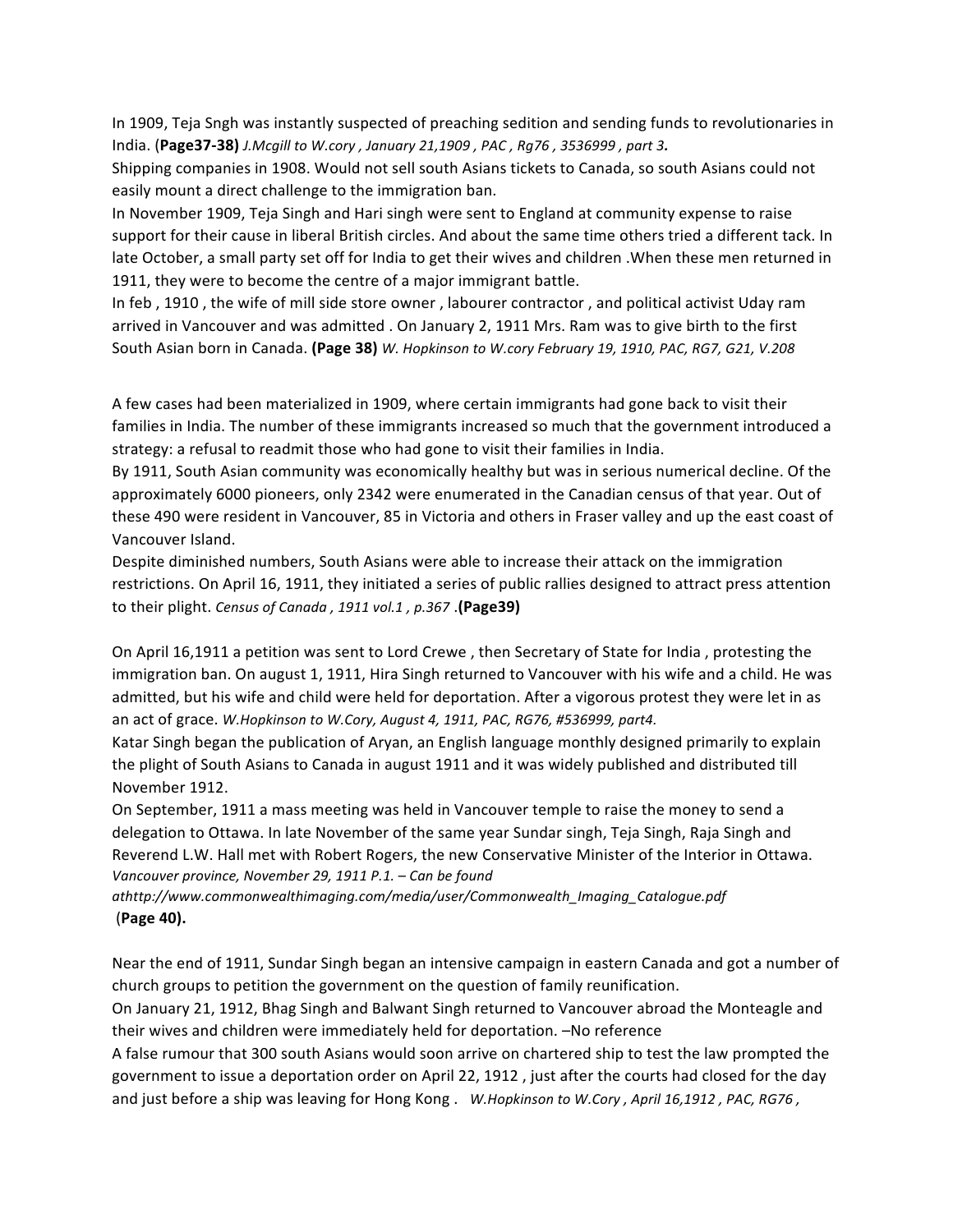*#536999 , part 5* 

The deputy Minister subsequently allowed the families of Bhag singh and Balwant singh into Canada on May 23, 1912. (**Page 41)**

By the end of November 1913, there were no more than six south Asian wives and twenty children in Canada. Hakam Singh and his wife and four children remained in Hong Kong for almost 2 years before they were let in as an act of grace on July 16, 1913.

By then end of year 1912, Taraknath das and Lala Hardayal had created an incipient revolutionary party in California.

Isabella Ross Road, An appeal for fair play for the Sikhs in Canada (Victoria, 1913) P.13. *http://search.library.utoronto.ca/details?3848200*

Das was considered was dangerous by the Canadian government. In January 1913, Hopkinson personally went to California to gather information on this revolutionary party.

Up to 1912, Local revolutionaries had gathered support chiefly through the immigration issue and by presenting concrete examples of the inequities of British rule in India. As early as 1912, most of the leadership were said to be Socialist party members including H. Rahim, G.d. Kumar, Bhag Singh, Balwant Singh, Raja Singh and Sundar Singh. – W. Hopkinson to W.cory, March 26, 1912, PAC, RG7, G21, V.202; J.S. *Smith*, *Office of Examination*, *Department of Commerce and labor*, *Seatlle to W. Hopkinson*, June 7,1912. **(Page 42).** 

In Victoria, Sundar Singh and Kartar Singh began Sansar (1912-14), another Punjabi language monthly devoted to Sikh affairs. Bande Mataram (1911-13), a nationalist monthly published in Paris, was widely available despite an attempt to ban it from the Canadian mails.

By the beginning of the year 1913, frustration and bitterness against the government were rife and not only in Vancouver. Locally supported and controlled Sikh temples had been built in Abbotsford (1911), New Westminster (1912) and Victoria (1912) and their membership quickly aged to the growing interest. Throughout 1913, South Asians stepped up the immigration battle, at the same time covertly developing what would soon become an important political movement got Indian Independence. Balwant Singh, Narian Singh and Nand Singh Sirha left for England on March 17, 1913.

L. Harcourt to the Governor General, March 8, 1913, PAC, RG 7, G21, V.202

*Sirha, "Indians in Canada*" **(Page 43)**

In mid-1913, the CPR shipping line in Hong Kong began to sell tickets to South Asians who could show some documentary evidence of being Canadian resident. In fall, things began to look bleak for any change in the law. In October, Bhagwan Singh, "Gyani," a respected revolutionary leader, was arrested for fraudulently entering the country as a returning immigrant.

Bose, Indian Revolutionaries Abroad, pp.262-3; minutes of the Board of inquiry Re: Bhagwan Singh, October 21, 1913, H.H stevens Papers, HH-5. - can be found -

http://search.library.utoronto.ca/details?5385324&uuid=7f1e774d-59a6-4598-92e6-67a72d1161b1

## (**Page44).**

In late November 1913, Bhagwan Singh was deported, even though local immigration officials knew that a writ of Habeas Corpus had been secured from the British Columbia courts stopping the deportation proceedings. *K.Singh and S.Singh, Ghadar 1915,p.11* -Can be found at -

*http://search.library.utoronto.ca/details?5385324&uuid=7f1e774d-59a6-4598-92e6-67a72d1161b1*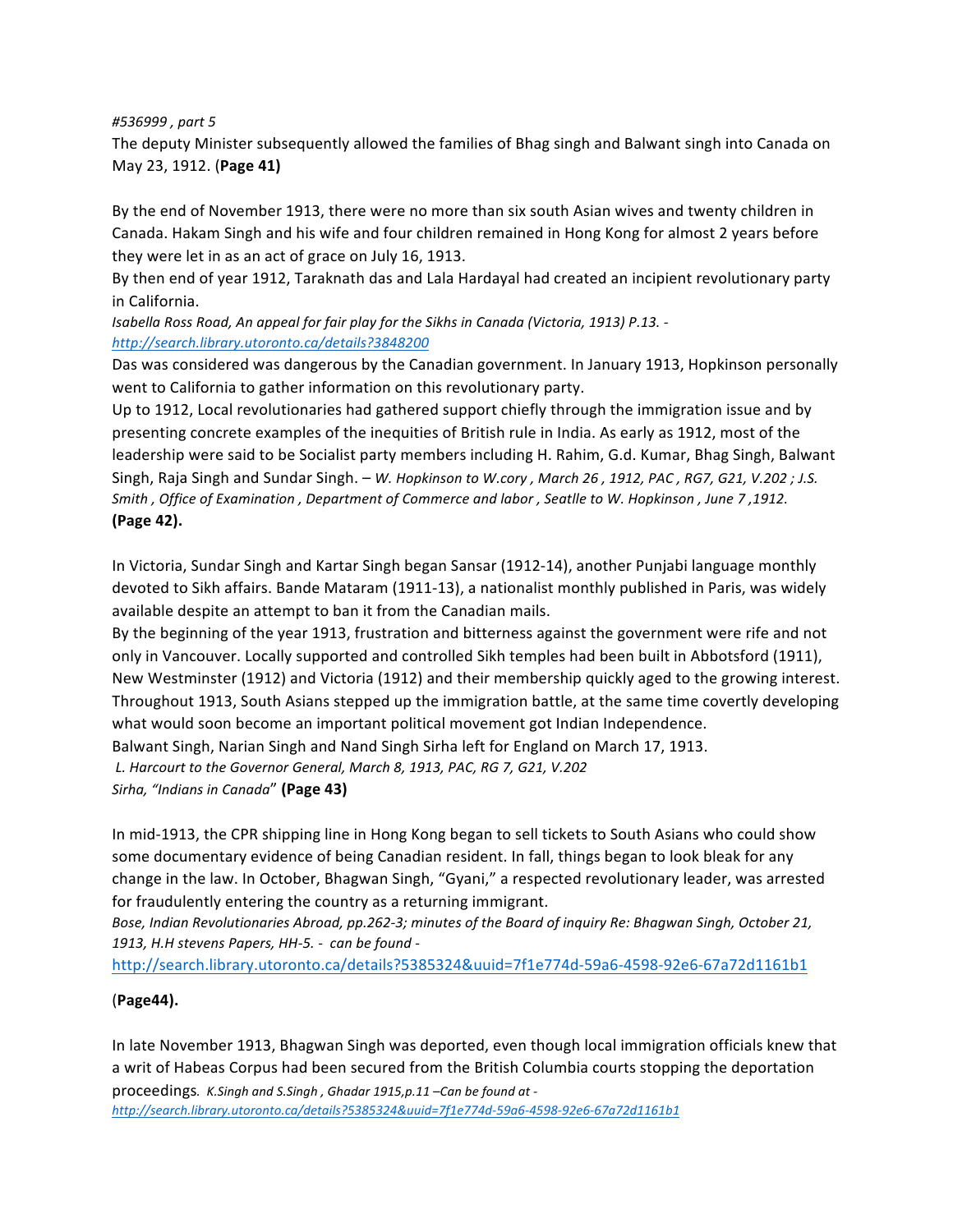In the same month later, i.e. November 1913, Chief justice Hunter of the British Columbia Supreme court struck down both the continuous passage regulation and the provision that each immigrant have with him or her \$200 upon landing which offered some hope to the South Asians. *G. Milne to W.Scott, November 24, 1913, PAC, RG 76, #536999, part 8.*

But the South Asian hopes were to be dashed again. On December 8, 1913, the government enacted an order-in-council stopping the immigration of all "artisan or general unskilled labour classes" through British Columbia ports of entry. *PC 2445 of September 27, 1913; PC 304 of February 23, 1914.* 

On January 7, 1914, reworded versions of the continuous passage and 4200 Orders-in-council were reenacted. "Newsroom - The Department". Pch.gc.ca. 2009-10-02. Archived from the original on 2008-05-*02.*

By 1914, Japanese immigration had been severely reduced by treaty, as had Chinese immigration by the \$500 head tax. South Asian immigration was stooped altogether. (Page 45)

As late as 1914, it was impossible to find a provincial or federal member from British Columbia who did not publicly support the full range of existing anti-south Asian legislation. Consequently as far as the immigration question was concerned, the concerted action of the community from 1907 to the end of 1913 had brought very meagre results. Most south Asians were convinced that the battle had been won which was far from true. *Pidgeon and McLaren, "East Indian Immigration", p.27* (Page 47)

In mid-1913 a meeting was held in Oregon to form an umbrella association uniting South Asians in Canada and the United States -the Hindu association of the Pacific Coast. By November 1913, a Ghadar (Munity) Party was formally organized to promote national independence in India. *For a biography of Har dayal , See Brown , Har Dayal* - *http://www.indiawest.com/online\_features/lala-har-dayal-- -revolutionary-of-the-gadar-movement/article\_35cd856c-dbb8-11e3-b730-0019bb2963f4.html* .(**Page 51)**

Ghadar was considered very dangerous by the British. By June 1915, Hopkinson convinced Prime Minister Borden to ban Ghadar from the Canadian Mails. Balwant Singh, Narian Singh and Nand Singh Sirha had met with the viceroy on December 20, 1913 and he only agreed to press for a removal of the continuous passage restriction as it applied to wives and children. *R.Borden to the Governor General, June 22, 1914, PAC, RG7, G21, v.205* (Page 52)

Ghadar party was developing an active strategy for revolution in India. The red-ink Ghadar poster the bugle of the army of mutiny of February 1914 announced: we must return to India and start a revolution. Get on a boast and go to your country and prepare some men to fight for the mutiny. As early as February, 1914, Ghadra's leadership believed that a European war was inevitable and that such a war would require Britain to move the bulk of its large Indian army into service outside of India. On February 2, 1914, American immigration authorities applied for a deportation warrant for Hardayal as an anarchist: the evidence was from Hopkinson. He was arrested on March 26, got bail, and promptly fled to Switzerland.

### KOMAGATA MARU INCIDENT

88 South Asians were let into the country in 1913 while only 19 secured entry in the previous two years. It was well known that the restriction on immigrant artisans and labourers was due to lapse of March 31. – no reference found. (Page 53).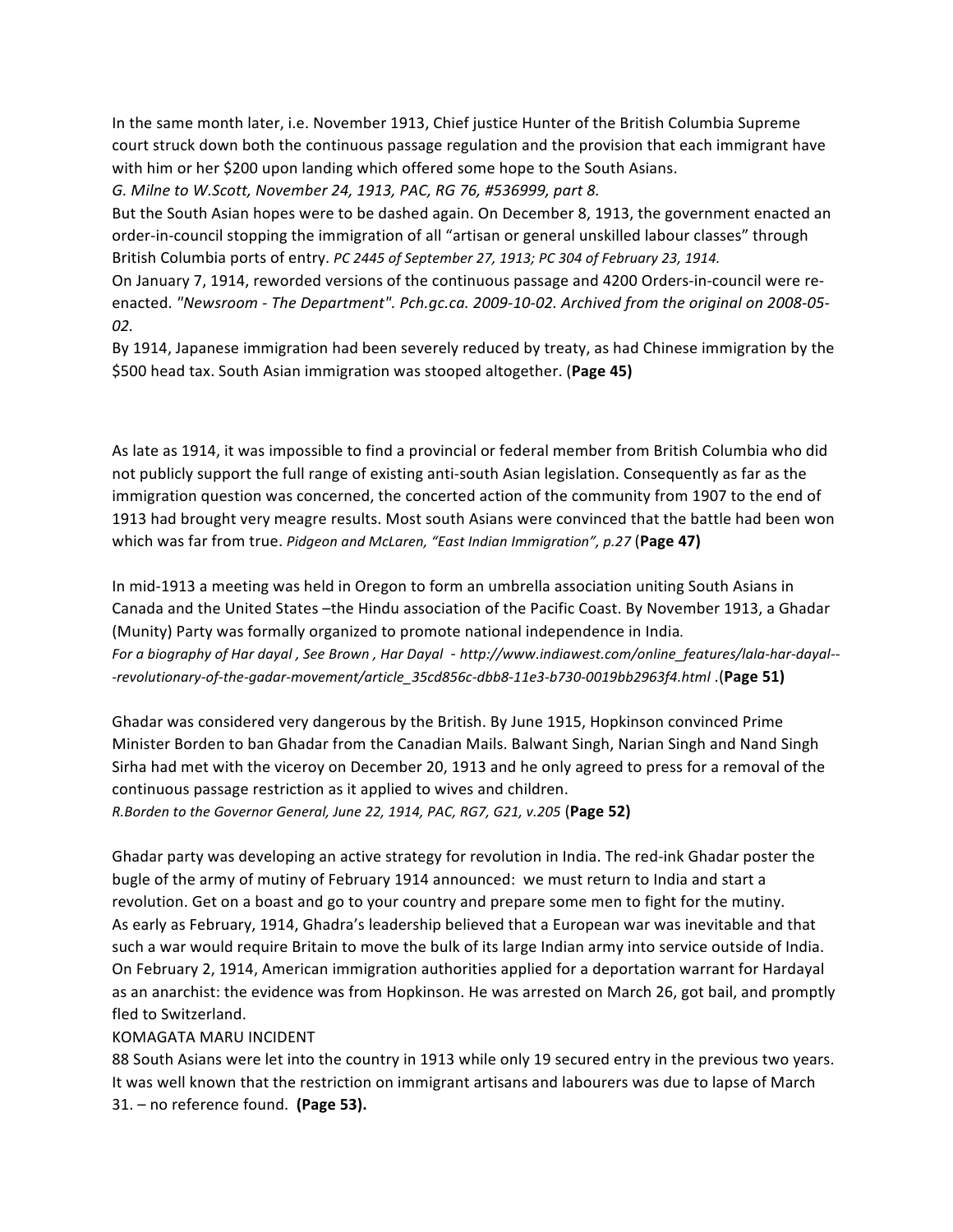Gurdit Singh Sarhali, had returned to India and only arrived in Hong Kong In January, 1914.

On February 13, 1914 Gurdit Singh Sarhali issued advertisements notifying the Hong Kong community of his plan of chartering a ship in Calcutta, pay for its rental through ticket sales and cargo and then sail for Canada. 

In March 1914, Gurdit Singh began selling tickets in Hong Kong and shortly afterwards used the proceeds to charter the Komagata Maru for a half year for \$66000(Hong Kong).On April 1914, the Komagata Maru set sail for Shanghai with 165 passengers on board.

*Governor of Hong Kong to L.Harcourt, April 8, 1914, PAC, RG7, G21, V.211 (***Page 54).**

The imminent arrival of the Komagata Maru first became news on April 16, and it immediately produced a storm a protest in British Columbia.

The Komagata Maru arrived at the Victoria quarantine station on May 21, 1914, with 376 passengers on board, including 2 women and three children.

On May 30, 1914, a poem titled 'Gurdit Singh' by 'Rudyard Tippling' graced the pages of the 'Saturday Sunset 'to which the 'The Province' replied with a series of scurrilous cartoons portraying hordes of blackface 'Hindoos' perched in a dinghy-like boat.

A temple support committee for the Komagata Maru was established and on June 1, 1914, the temple committee organized a protest meeting in Vancouver's Dominion Hall. 600 south Asians attended about one out of three then resident in Canada. *Vancouver province, June 2, 1914 p.1. http://komagatamarujourney.ca/node/11033* (**Page 55).**

By June 10, 1914, the temple committee had collected over \$20000 in cash, which was applied to the balance still owed by Gurdit Singh for the charter of the ship.

By June 10, 1914 some individuals had been on the ship for two months already and, many had become sick and one passenger had died. Only on June 20, 1914 the committee's lawyer was able to force the immigration officials into court. By then, the ship had been sitting in Vancouver Harbour for a month. By June 25, there was virtually no drinking water on board and food supplies were very low.

By June 20, 1914 a committee of five had developed enough support among disaffected passengers to claim some of Gurdit Singh's decision making power. *Komagata Maru passengers to the governor general, June 25, 1914, PAC, RG7, G21, v.211.* 

By law each potential immigrant had the right to his or her own hearing before an immigration board of inquiry and thereafter had access to the courts. And as it was, Munshi Singh's case went before a Board of Inquiry on June 28 and he was rules inadmissible. The next day the case was unsuccessfully appealed to a panel of five judges in Victoria and on July 5 the legal battle was over. The Komagata Maru's passengers had lost their last legal option.No reference found (Page 56)

In early July, 1914. Harnam Singh and Hukam singh unsuccessfully attempted to buy 25 handguns in Vitoria with the intent of smuggling them onto the ship. Note on the Hindu revolutionary movement in *Canada, March21, 1919, PAC, RG76, #536999, Part 11.*

On July 13, 1914 a vain two-boat attempt was made to bring some of those board ashore. Then on July 24, the Komagata Maru's passengers were served with deportation orders. (Page 57)

By July, 20 the anticipated arrival of the Rainbow dominated the news in Vancouver, which began to take on Circus-like atmosphere.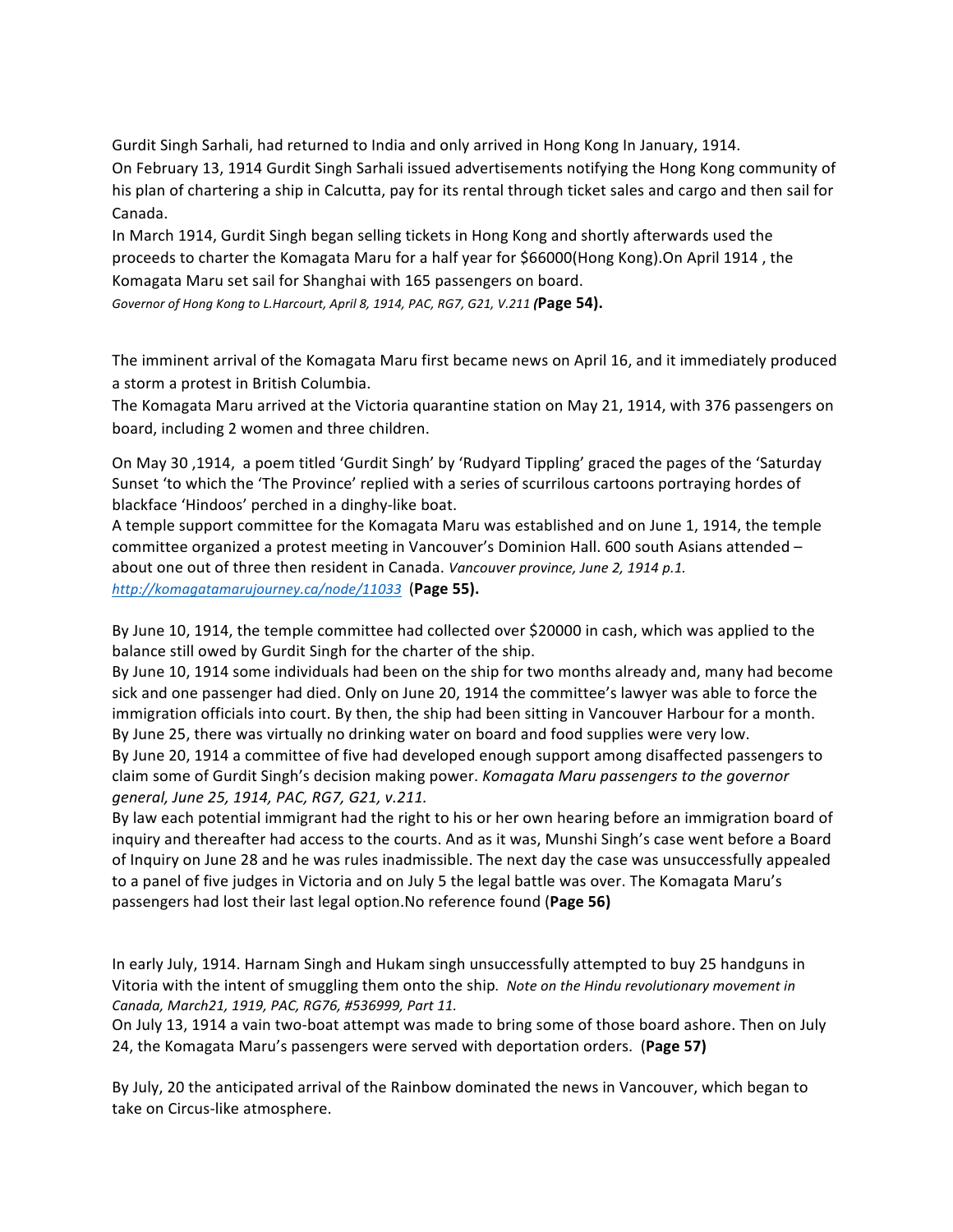As an incentive, the promised supplies of food and medicine. A \$4000 worth in all, were put abroad on July 22.

*H.H Stevens to R.Borden, July 18 ,1914 , PAC, RG7, G21, v.211; R.Borden to J.D. Hazen , July 19 ,1914 , PAC ,RG76 ,#536999 , part11.*

The presence of Rainbow proved a sufficient threat and the Komagata Maru set sail for the Far East on Thursday morning, July 23, 1914, after two months at anchor in Vancouver.

On July 17, 1914, Bhag Singh, Balwant Singh, Harnam Singh and Mewa Singh crossed the border to smuggle arms into Canada from Washington, little imagining that each was soon to die for his revolutionary convictions. (**Page58**)

In early august, 40 South Asian men applied to the immigration office in Vancouver for the registering out certificates that were necessary for return to Canada.

By August, 160 men were attempting to secure tickets from reluctant CPR agents in Vancouver. The first brigade of 40 left for India on august 22, 26 from Vancouver and 14 from Victoria.

By mid-October, 110 people had left British Columbia.

*M. Reid to W.Scott, August 18, 1914; W.Scott to M.Ried, August 18, 1914, W.Scott to M.Reid , August 19,1914 , Pac, RG76, #536999, R.O.,Part1*.(**Page 59).**

The British India government countered with the Ingress to India Ordinance of September 5, 1914. By March, 1915, the government knew of 3200 Punjabi émigrés who had arrived India, of whom 200 were jailed for the duration and 700 were confined to their villages.

Ships arriving with returnees, such as the Tosa Maru that docked in Calcutta on October 28, faced a wall of army and police officers.

Allahabad Pioneer Mail, November 6,1914 ; Sir Michael o'Dwyer, India as I knew it, 1885-*1925(London,1926),pp.194-5*

On September 29, 1914, The Komagata Maru arrived at Budge Budge, fourteen miles south of Calcutta. (**Page 60).**

On August 17, 1914, Harnam Singh vanished, only to be found murdered at the end of the month. Shortly after, Arjan Singh, another Sikh in the employ of the government was accidentally shot dead by Ram Singh. His body was cremated on September 5.

*Vancouver province, September 1, 1914, P.1, October 21, 1914 .P.10. He was, however, on the Vancouver temple committee and could not possibly have been sympathetic to Ram Singh and his faction.* (Page 61)

As on October 21, 1914, Bela Singh's trial was to take place. There was a great concern among South Asians that he would be acquitted m despite his obvious guilt.

Ferguson, A white man's country, pp.157-60. Can be purchased at http://www.amazon.ca/white-mans-country*exercise-prejudice/dp/0385114001*

Mewa Singh was indicted of Hopkinsons Murder on October 23 and his trial was set for October 30 with Hussain Rahim, Sohan lal, Balwant Singh and Kartar Singh charged as co-conspirators.

### **(Page 62)**

In late December of 1914 Balwant Singh and his family left Vancouver, supposedly bound for India. In actuality, they had been sent to Bangkok by the Ghadar Party.

Shohan Lal was hanged in February 1916 after being kept in jail for a year. No reference found (Page 63)

In 1916, Taraknath Das was sent to Japan and berlin, where he attempted to consolidate Ghadar'a organization among South Asians there.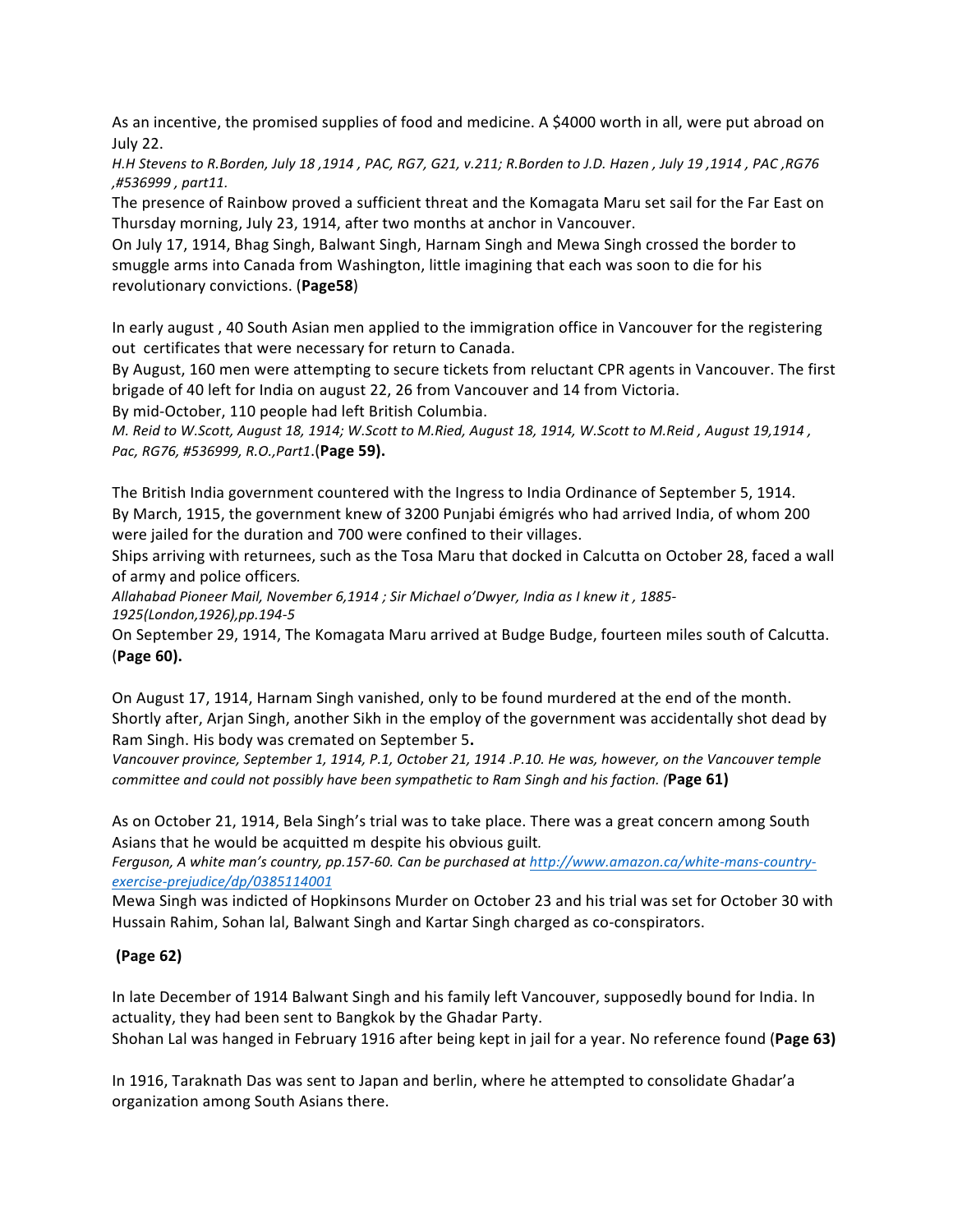*L.A. jollife to W.Cory, June 6 , 1916 , PAC , RG7, G21, v.207*

By 1917, only Mit Singh Pandori, Husain Rahim and Sundar Singh remained in Canada. The demise of Ghadar: By mid-1915 the Ghadar reolution in India had been crushed. 291 Ghadarites were sent to trial in a series of what became to be known as the Lahore Conspiracy cases. (Page 64)

The immigration Battle resumed: On January 7, 1916 W. Scott, The superintendent of Immigration wrote a letter to the Canadian Undersecretary of the State of external affairs suggesting that the wives and dependent children of South Asian Canadian men be allowed in.

*W.Scott to Sir Joseph Pope, January 7, 1916, M.Reid to W.Cory, August4, 1919, PAC, RG76, #536999, part 9.* In late 1915. Sundar Singh once more went to the East to rally support from the Canadian Conference of Friends and the Ontario Women's Christian Temperance union.

In late 1916, Sundar Singh formed the Canada India Committee in Toronto, which published several pamphlets on the treatment of South Asians in Canada.

See following publications of the Canada India Committee: a call for Canadian Justice (Toronto 1915); The Hindu Case (Toronto, 1915); India's Appeal to Canada or: An Account of Hindu immigration to the Dominion (Toronto, *1916).*

Meanwhile, W. Scott continued to press for a change in regulations. On February 1, 1916 he supported a petition of Kapoor Singh Siddoo to get his family admitted, using the case as a pretext to review the policy of exclusion.

*W.Scott to W.cory*, February 1,1916, PAC, RG76,3536999,part9.Kapoor Singh Siddoo was to become one of the foremost south Asian Canadian Entrepreneurs of the 1920's and 1930's

Beginning in 1917, Scott began to give his Assent to a series of petitions from Reverent W.L. Macrae of Victoria for the admission of the families of "loyal" South Asians. (Page 65)

At a conference in 1917, Robert Borden argued that Candian public opinion was against the change in the immigration policies but that he would take it under advisement.

*Imperial War conference, 1917, Minutes, pp.117-20*

In November, The minister of the Interior first suggested a fully bilateral immigration policy between Canada and India allowing the immigration of families and the free flow of tourists in either direction. Although no action was taken by the government until the Imperial War conference of 1918.

On July 24, 1918 Canada accepted the resolution including the provision that the Wives and children of South Asian Canadians be allowed into Canada. Sponsored by S.P Sinha who represented India at that conference.

On March 1919, Pc 641 was passed by the Privy Council, elven years after the ban was first put in place. According to the plan outlined in an order-in-council (Pc2498) of December 24, 1919, an immigrant in Canada was to apply for his family.

Only eleven dependants were allowed in between 1914 and 1922 ad a practical procedure to register wives and children was not put into place until June 1924. (Page 66).

By 1920, South Asian community in Canada began to the lay the final part of this foundation family life. South Asians bore the full brunt of racial ideologies, social isolation, economic subordination and political disenfranchisement. In these matters, the year 1920 saw South Asians in much the same situation as 1908, save that they were now Canadian citizens  $-$ citizens with few rights in a country that still did not want or respect them.

Canada Steadfastly held to its South Asians immigration ban and would extend it in 1923 to the Chinese; the dominion elections Act of 1920 retained the provision that no one barred on account of race from voting provincially could vote federally. During World War I, south Asians weren't accepted for Military.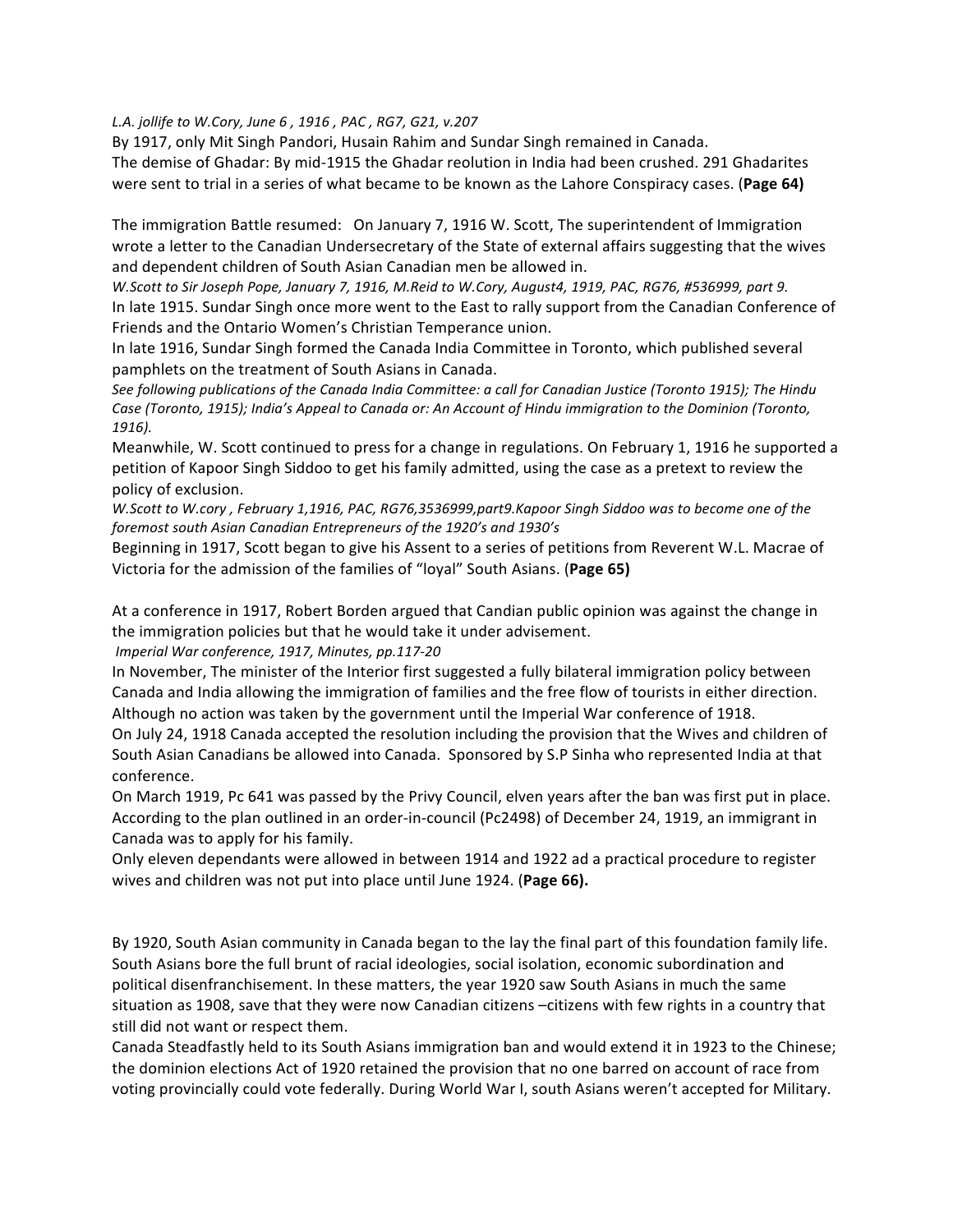By 1920, South Asians were no longer r feared, but they remained confined to a sharply bounded racial enclave. It would take another twenty years for them to escape from it. *Chapter 46, 10-11, George V, July6,* 1920(the Dominion elections Act); PC1459 of june12, 1918, barred South Asians from enlisting in the Canadian *Armed forces.* (**Page 67).**

In 1920, the Canadian Government decided that any South Asian Canadian Outside the country who did not hold a registering-out certificate had lost domicile and would not be allowed to sail to Canada. *A.L.Jollife to F.C. Blair, July28, 1920, PAC, RG76, R.O., part 1.*

From 1921 on, the government stiffened entry further by setting three years as the maximum time a South Asian Canadian could be out of the country without losing domicile , registering out certificate or not.

The majority of men who had returned to their families in India prior to 1920 were never allowed back into Canada and were lost forever to the community.

Government assurances were given as early as 1920 that south Asian Students were thereafter free to enter Canada for university study, but this was discourages in Practice, in 1924, Vancouver immigration officials were informally requiring that a \$1000 cash bond be posted by any prospective South Asian who wished to enter Canada for the purpose of study.

There were then no more than ten South Asian university students in the whole country. In addition, well-educated South Asian visitors were occasionally banned from entering Canada as late as 1929. In 1924, it was decided that an Anglo-Indian with a British Father could immigrate, while a person with a British mother and an Indian father could not.

An Adequate system of registering families in India was not worked out until 1924-25 and many men were so concerned that would not be let back into Canada that they were reluctant to go to India to get their families. During the five-year period between fiscal 1914-15 and 1920-21 only one south Asian family member was allowed into Canada. F.C. Blair to anonymous, January 3,1924, PAC, RG76,R.O.,Part 3 ;F.C. Blair to Lt. Col. C Campbell , Simla, July5,1923, PAC,RG76,#536999,part13.**(Page72)**

#### SOUTH ASIAN IMMIGRATION, 1920-21 to 1929-30

| Fiscal year | Adult Males   Adult Females | l Children | Total |
|-------------|-----------------------------|------------|-------|
| 1920-21     |                             |            | 10    |
| 1921-22     |                             |            | 12    |
| 1922-23     |                             |            |       |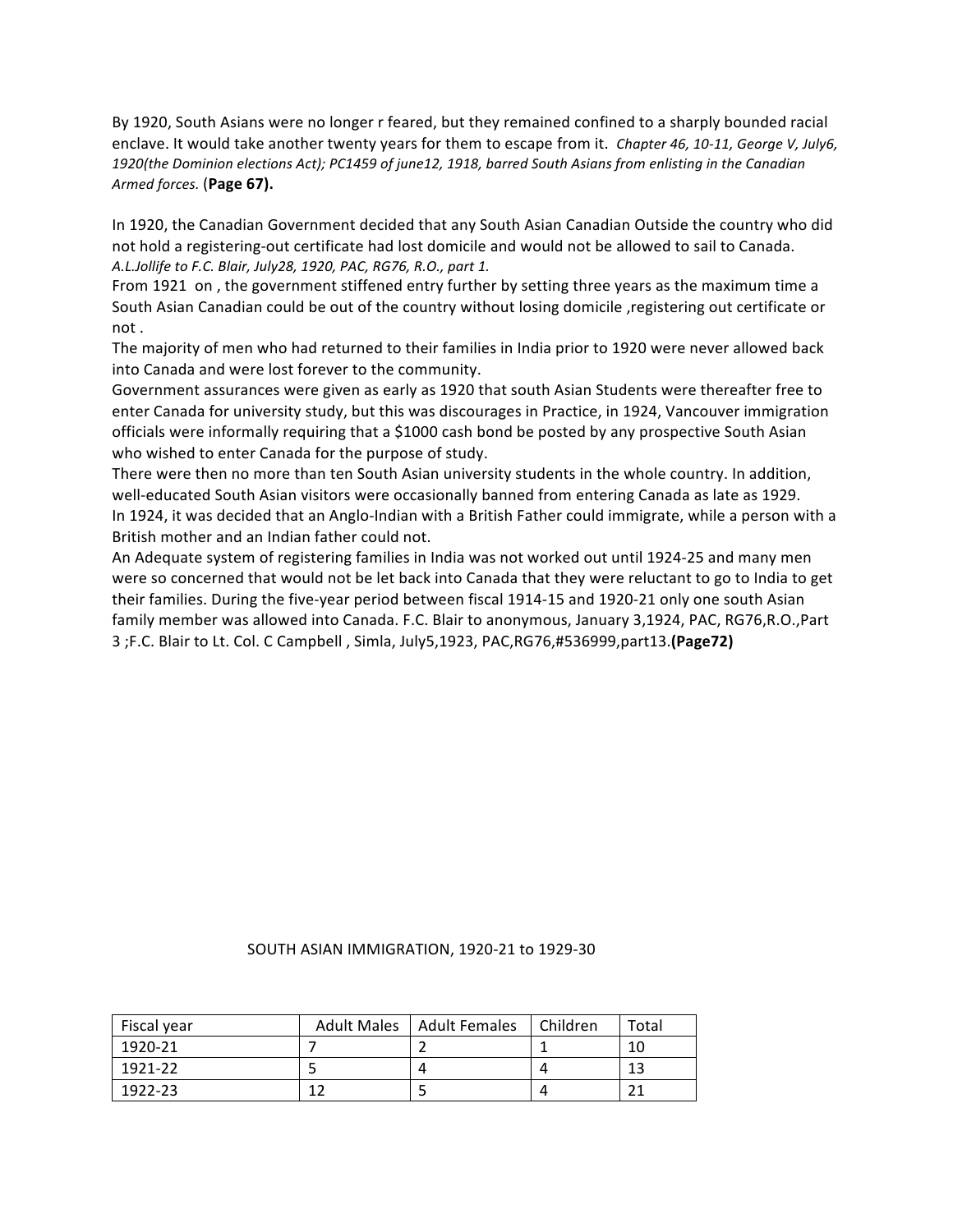| 1923-24      | 25 | 11  | 4   | 40  |
|--------------|----|-----|-----|-----|
| 1924-25      | 21 | 14  | 11  | 46  |
| 1925-26      | 6  | 18  | 39  | 63  |
| 1926-27      | 6  | 19  | 37  | 62  |
| 1927-28      |    | 25  | 29  | 56  |
| 1928-29      | 4  | 25  | 24  | 53  |
| 1929-30      |    | 21  | 35  | 58  |
| <b>TOTAL</b> | 90 | 144 | 188 | 422 |
|              |    |     |     |     |

The feeble immigrant flow in no way compensated for the enormous losses to emigration between 1911 and 1921: in 1911 there were 2342 South Asians in Canada and 2292 in British Columbia, while in 1921 there were only 1016 in the country and 951 in the province. Virtually all of them were Sikhs. The population would not reach the 200 figure again until the late 1940's. (Page73).

The age and sex distribution of the South Asian community was very unbalanced. By 1925, about 90% of the population was made of men who were forty or older; because most adult children could not immigrate there were only a handful of young men in the community. By 1930, there were fewer than 200 South Asian families in all of Canada.

Because of its effects on family and community life, the continuous passage restriction remained a bitter reminder of Canadian injustice all through the 1920's.

In 1923, the government finally subjected the Chinese to an exclusionary Act even more restrictive than that affecting south Asians.

Changes in Household and Community Life: The total costs for food and housing altogether in 1920's averaged between ninety cents and a dollar a day. Sikh clothing costs in the mid 1920's were estimated at no more than \$60 a year. South Asian households spent the bare minimum on furnishings -they had only the bare essentials of beds, table sand few chairs.

By 1925, South Asians were able to spend less of their hard-earned money on everyday necessities than any other group in British Columbia with the exception of native people. Only a few social and psychological problems arose from this Spartan life and hostile environment. Heavy drinking became a common problem and some individuals were consumed by it.

Many single men returned to India in early 1920 to get married. Almost equal numbers were composed of couples who had married prior to husband embarking for Canada between 1904 and 1908; as a result of their long separation most of these either had no children or had children who were fifteen or older. Das, Hindustanee Workers; Cheng, oriental immigration, p.199

### (**Page75)**

Sikhs started to send their children to public as they knew the value of education and occupational training, hence by the late 1920's the whole community was proud that a few Sikhs were attending the University of British Columbia.

By late 1920.s these children lived in dual universe, moving between their parents' world and that of their Canadian peers. Increasingly, the second generation became middlemen between two cultures. Sadhu Singh dhami, "discovering the New World, "Queens Quaterly76, (1969), pp.200-12 . Can be found at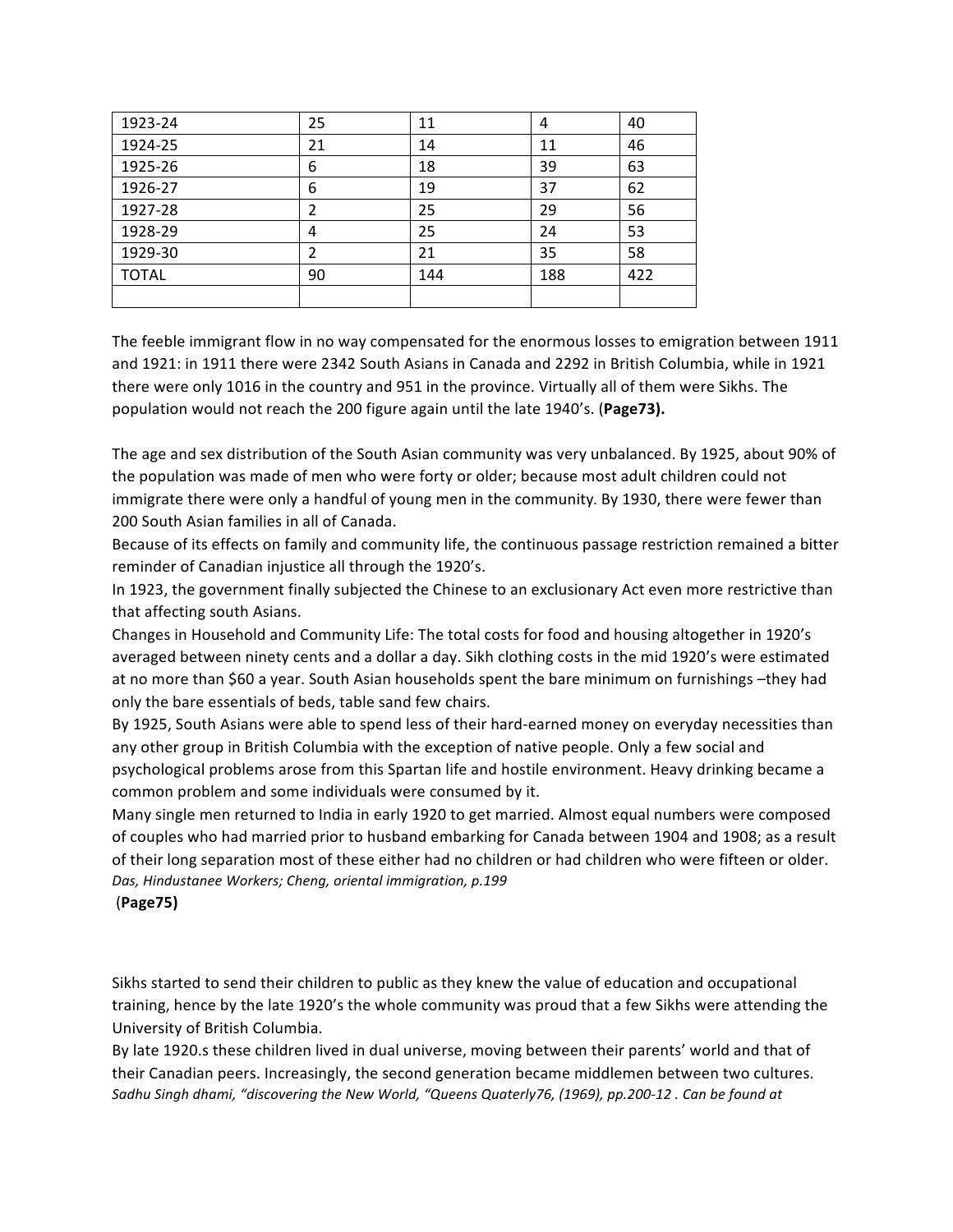*http://godot.lib.sfu.ca/GODOT/hold\_tab.cgi?url\_ver=Z39.88-*

*2004&rft\_val\_fmt=info:ofi/fmt:kev:mtx:journal&genre=article&sid=ProQ:ProQ%3A&atitle=Discovering+the+New+ World&title=Queen%27s+Quarterly&issn=00336041&date=1969-07-*

*01&volume=76&issue=2&spage=200&au=DHAMI%2C+SADHU+SINGH&isbn=&jtitle=Queen%27s+Quarterly&btitle= &rft\_id=info:eric/&rft\_id=info:doi/* (**Page76**).

There were many marriages in between Mexicans and Sikhs in California by the end of the 1920's, since many of them were chiefly into farming.

Economic growth and Change: there were many changes in the economic situation of South Asians in Canada in 1920's. First there arose a small entrepreneurial class, chiefly in the various woods industry. Second, there was a dramatic occupational concentration in the lumber mills. Third, there was a geographical fluidity, as people moved to where good jobs were available. Finally, there was a slight broadening of the occupational base into farming.

Das, Hindustanee Workers; Yusuf Dadabhay,"Circuitous assimilation among rural Hindustanis in California, "Social *Forces, 3391954), Pp.138-41* (**Page77**).

By 1927, there 21 South Asian fuel dealers in the Lower mainland and about 61 in the province. Sikhs maintains a strong presence in the fuel business right up to late 1950's, when the availability of cheaper alternative fuels led to its demise. *George H.Lowes, "The Sikhs of British Columbia "(B.A. honours essay, University of British Columbia, 1952); Button, "Sikh Settlement in Lower Mailand."*

In 1914-16 there began the lease, purchase and operation of mills and logging camps. Seven small mills were bought or leased by South Asians in the Fraser valley, chiefly near Abbotsford and Chilliwack. Between 1916 and 1923 most of the lumber mills were sold since the owners did not enough local wood available to continue the production. The owners started moving to the Vancouver Island where timer was more accessible. *Das, Hindustanee Workers, p.27* 

By 1930, the South Asian-run Kapoor lumber company at Barnet employed about 350 men, one-third of whom were South Asian.

The economic possibilities were substantially better on the mainland, so that fewer than 250 South Asians lived on Vancouver Island in 1920. With the rise of the lumber industry there in the 1920's this Vancouver Island Community soon equalled that Around in Vancouver in Wealth and influence. *India and Canada , 1,3(1929) , Pp.1-4* **(Page78)**

By 1930, the economic elite, such as Kapoor Singh Siddoo and Mayo Singh, were by far the most visible community leaders, partially replacing the revolutionary leadership lost during the war.

During the 1920's South Asians who had extensive experience with a very complex system of agriculture made a tentative move into farming but a lack of labor and capital severely limited their ability to farm in Canada. 

In overview, South Asian entrepreneurial activities were well developed by the 1920's, especially in the light of the small size of the community and the disabilities they faced. Already, in 1923, it was estmitaed that South Asians in British Columbia Owned or operated a substantial number of businesses. (**Page 79)**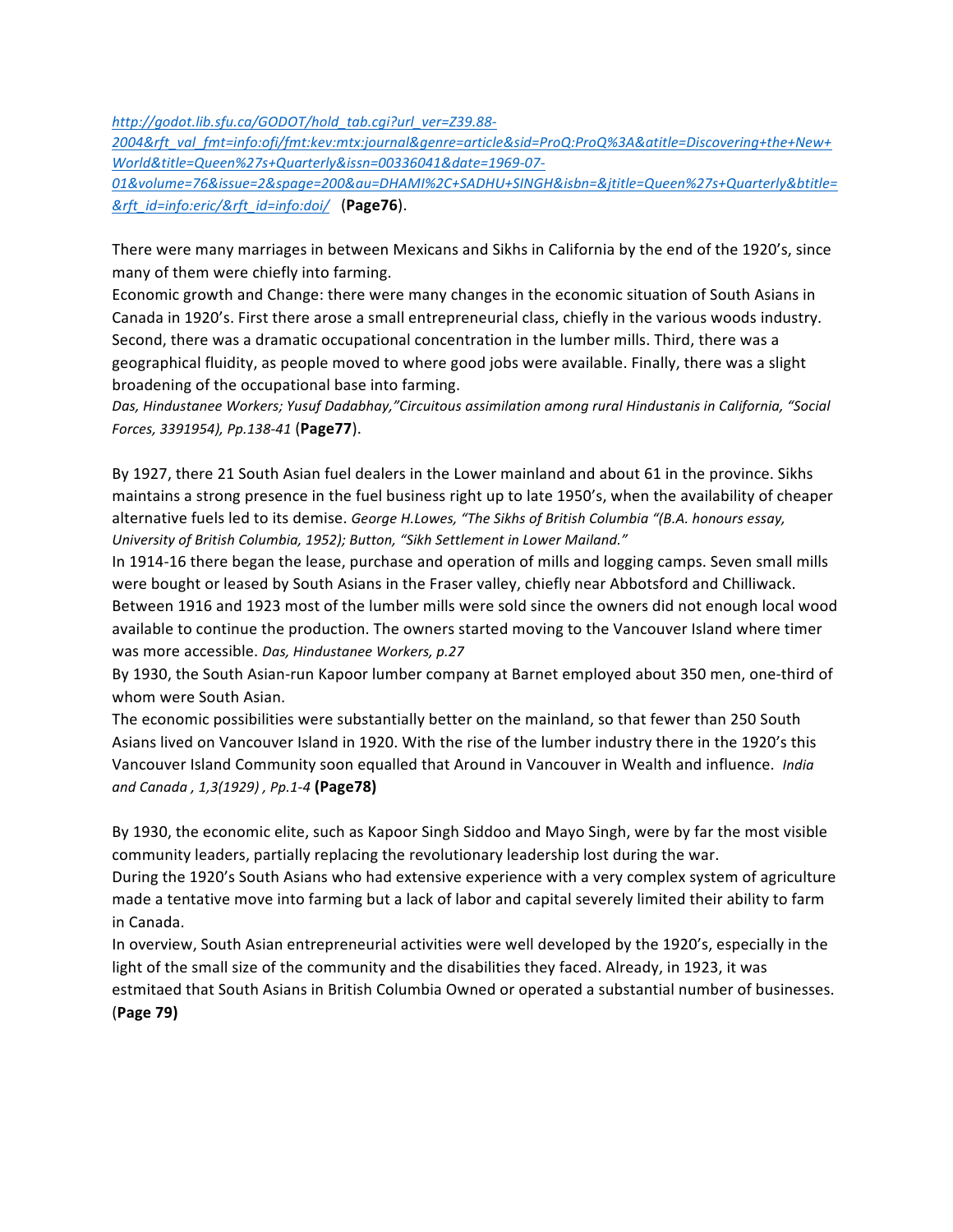#### SOUTH ASIAN BUSINESSES IN BRITISH COLUMBIA, 1923.

| <b>Types of Businesses</b> | Number |
|----------------------------|--------|
| Logging Camps              |        |
| <b>Lumber Companies</b>    | 6      |
| <b>Shingle Factories</b>   |        |
| <b>Grocery Stores</b>      |        |
| <b>Fuel Dealerships</b>    | 60     |
| Farms                      | 25     |
| <b>TOTAL</b>               | 102    |

*(Berlin:Walter de Gruyter,1923) p.27*

By 1924, 609 of 680 South Asians were employed in the lumber mills. In 1921, South Asians in the mills were making over \$1000 a year. By 1925, South Asian wood workers were being paid 40-50cents an hour over a nine hour day or the equivalent of about \$1320 a year. By 1920's the economic foothold of South Asians in Canada was considerably more firm than that of many European immigrant groups. *British Columbia Legislative Assembly (1927)*

*Cheng, Oriental Immigration, p.167* (Page 80).

Racial Discrimination: The 1920, Dominion Franchise bill compounded the problem by denying the federal vote to anyone barred from the provisional vote on account of race.

*Statutes of Canada, 1920, Chapter 46, Sec.30.*

Canada was chided for this restriction at the imperial conference of 1921, where a resolution was passes affirming the right of South Asians in the Dominions to vote.

In august 1921, a three man ad hoc group composed of lord byng, The Maharaja of cutch an d V.S. Srinivasa Sastri proposed to go to Canada to investigate the situation of South Asians there. Eventually just Sashtri went to Canada spending the better part of August 1922, on a cross country tour. His main objective was to lobby federal politicians on their behalf.

Lord Byng to the Colonial secretary, August 20, 1921, PAC, RG76, #536999, part13. **(Page81).** 

The government claimed that the continuous journey restriction was not specifically aimed at South Asians and asserted that over 75000 immigrants had been turned back at the international boundary with the United States between 1910 and 1920 for not having fulfilled its requirements.

*F.C. Blair report, July31, 1922, PAC, RG25, G1, v.1300f, 1011p.*

Until 1930, the platform of trades and labor council of Canada contained a resolution supporting the exclusion of all Asians from Canada; under the euphemism of "races that cannot be properly assimilated" this resolution was reaffirmed every year up to 1941.

During 1920's the general image of south Asians in Canada improved considerably. This reflected their increasing prosperity and roots in the country. Their newspaper image in the 1920's was considerably better than that of the Chinese or Japanese. *Indra, 'The Portrayal of South Asians'*. (Page 82)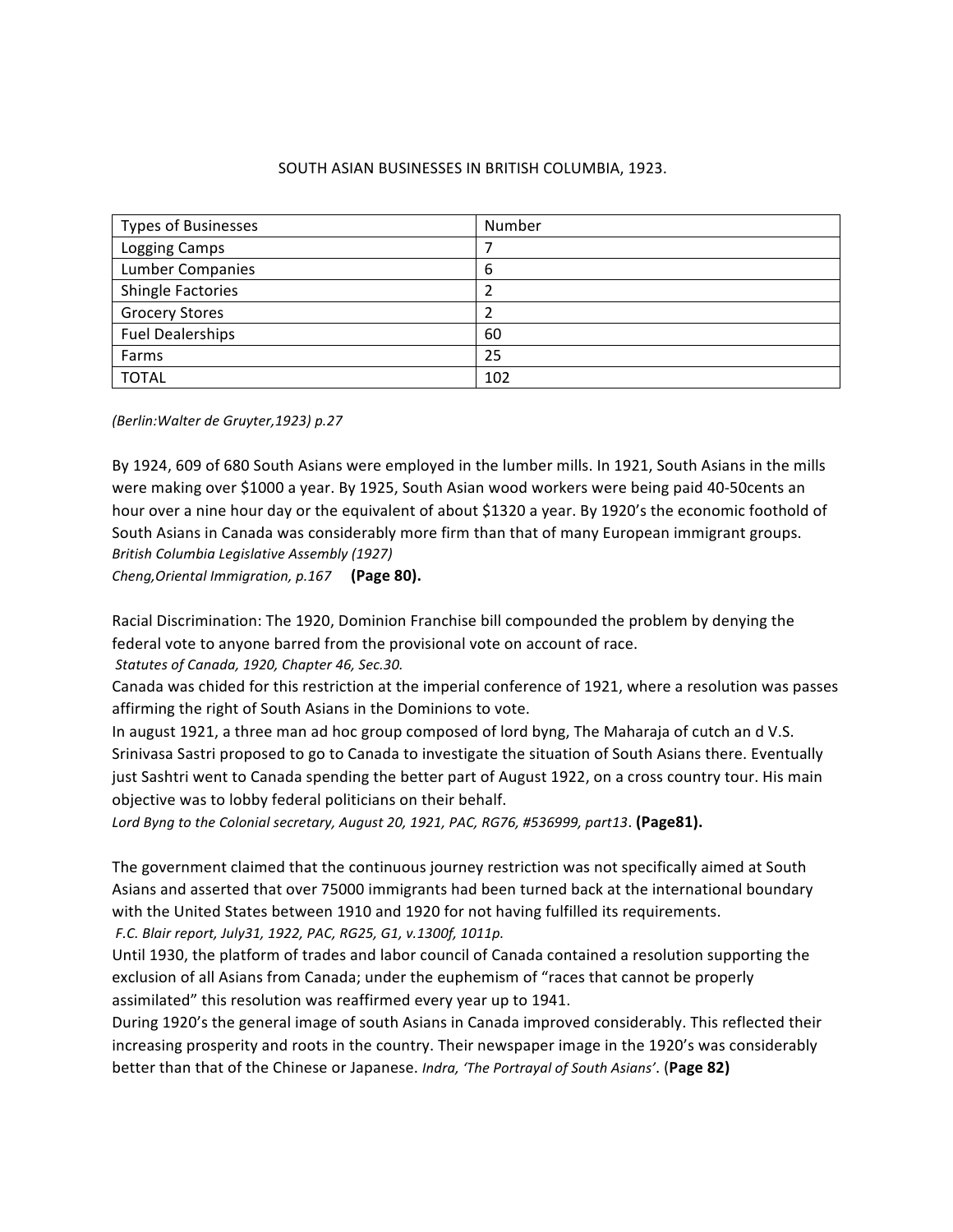Community affairs: Leadership in the early 1920's chiefly devolved upon the Khalsa diwan Society in Vancouver, which and shown itself to be the strongest, most influential and longest lasting community organisation of all. 

After the Ghadar disasters of 1914-1915, the Khalsa diwan Society and the community became much more involved with specifically Sikh issues.

The Anarchical and Revolutionary Crimes act of 1919 gave the Government the power to hang or imprison convicted individuals without appeal, to hold suspects without presenting cause, to arrest individuals without a court order and to continue indefinitely the detention of people held under the Defence of India rule.

On April 13, 1919, troops under the command of Brigadier general R.E.H dyer fired without warning on an unwarned Punjabi crowd of several thousand individuals gathered in a walled public square. By 1920, Ghadar party was back in operation publishing the independent Hindustan and such pamphlets as invincible India. In 1921, Ghadar sent Surendranath Karr to Moscow to establish relations with the new Bolshevik government there. Josh, Hindustan Gadar Party, vol.2, p.211. (Page 83)

The new outburst of nationalist feeling was also felt in Canada. On January 15, 1921, an international meeting of Ghadar was held in Stockton, California, which was attended by Surjan Singh Representing Vancouver. 

On January 14, 1951 a meeting was held at the Vancouver temple to raise funds to support the families of those who went to India in 1914-15. The sum of \$13000 was collected and given over for dispersement.

On January 23, 250 people met at Fraser mills to honour Mewa Singhand donated another\$900 to the Indian independence movement.

By their own accounts, The Vancouver Kahlsa Diwan Society had contributed \$295000 to various social and political causes before 1921.

CONTRIBUTIONS MADE THROUGH THE VANCOUVER KAHLSA DIWAN SOCIETY, 1908-1920.

| Sufferers of massacres              | 4330     |
|-------------------------------------|----------|
| Families of political prisoners     | 2100     |
| Sufferers from political activities | 30700    |
| Congress swaraj Fund                | 3333     |
| Religious and educational causes    | 148000   |
| Komagata Marucase                   | 50000    |
| <b>Immigration Cases</b>            | 30000    |
| <b>Deportation Cases</b>            | 12000    |
| South Asian Press in Canada         | 15000    |
| <b>TOTAL</b>                        | \$295463 |

*Shanghai: Commercial press,1931 p.228*

By 1925, the Khalsa Diwan Society had autonomous branches in Vancouver, Victoria, Abbotsford, New west Minister, Golden, Victoria, Duncan, Coombs and Ocean falls-virtually everywhere that Sikhs lived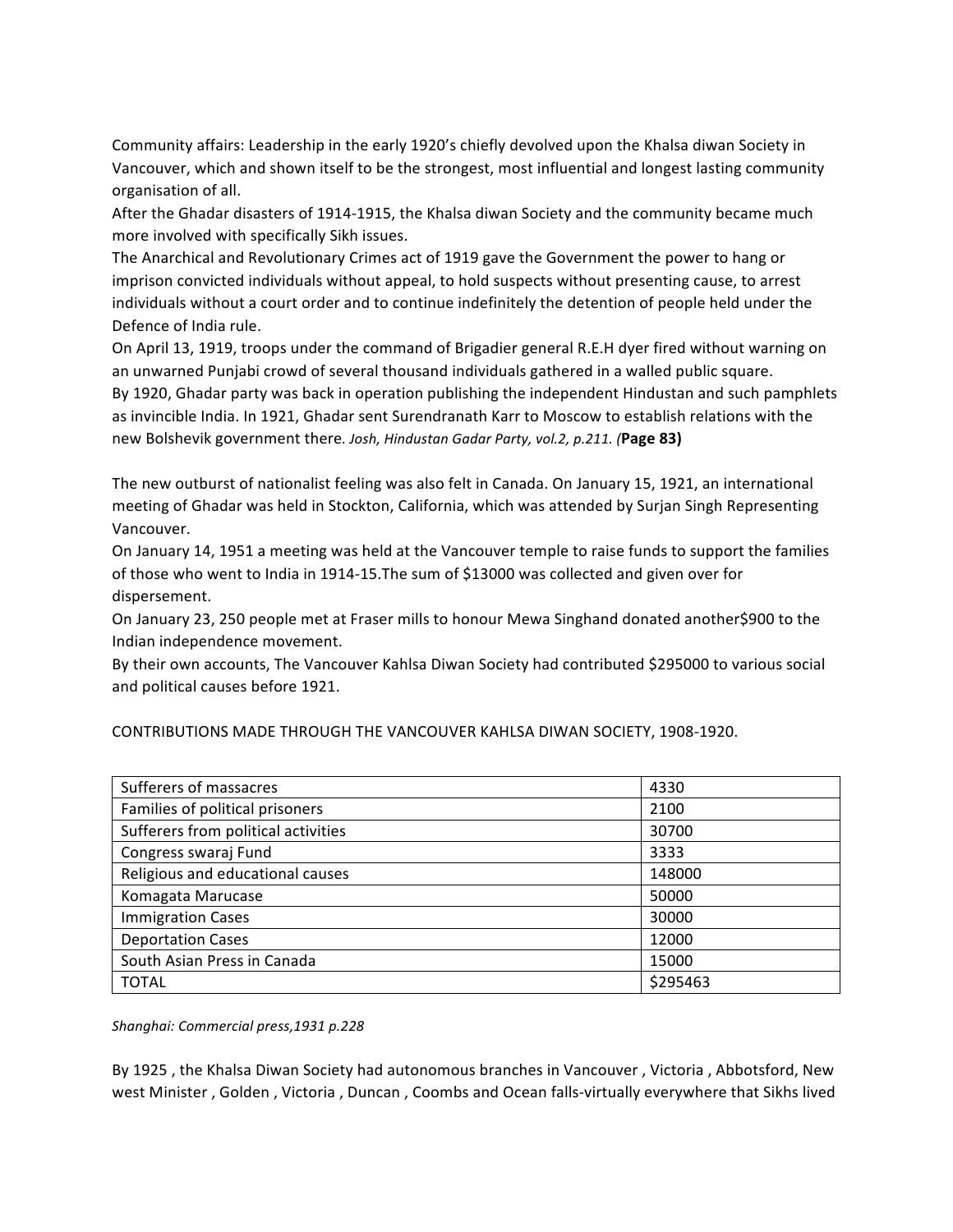in any number. They all continued to support Indian Independence through 1920's. From 1924 on, the Canadian government continued at British request to forward information to the Secretary of State for the Colonies son south Asians activities in Canada. The surveillance increased dramatically in 1926-27, chiefly as a result of the rise of the Sikh Akali

movement in Punjab whose objective was Sikh control over Sikh Religious institutions. *Malcolm Ried to W.cory , January 27 and 28 ,1921, PAC, RG 76, #536999,part 2, British. Ruchi Ram Sahni, struggle for Reform in Sikh shrines (Amritsar, n.d.)* (Page 84)

In 1920, The Shiromani Gurudwara Prabandak (Central gurudwara Management) committee was formed to liberate the Sikh temples.

By 1922, most temples were secured by the SGPC, and three years later the government passed the Sikh Gurudwara bill, which placed all historical Sikh temples and Shrines under the committee.

In mid-1924 eleven Sikhs renounced their comfortable lives in Canada to join the reform movement personally. 

On April 15, 1929, Tagore was introduced by Governor General Lord Willingdon to an overflow crowd at the Vitoria theatre; hundreds of community members were there.

Victoria Daily colonist, July18, 1924, P.1.; Mittal, Freedom Movement in Punjabi, P.174. Josh, Hindustan Gadar Party, P.231; Sahni, struggle for Reform, Pp.245-8 (Page85)

The small Gains: The 1930's were a time of profound social and economic dislocation especially for British Columbia. The economy was entirely dependent on United States. The unemployment was rife and the average British Columbia wage had dropped over 20 percent.

1930's were hard years for South Asians as well but strategies developed earlier stood them in good stead. Their concentration on mill work turned out be an advantage and in 1934 almost all South Asian wage labourers in British Columbia were in the mills. Some of those with work continued to earn about \$100 a month only a little less than they had in the prosperous 1920's.

*Eric.* W. Morse, 'Immigration and Status of British East Indians in Canada: A Problem in Imperial Relations' (M.A. *thesis, Queen's University, 1935) P.169.* (**Page88).**

Mayo lumber Company's mill was burned in 1933.

South Asians in British Columbia were rarely on relief during the 1930's. This was so despite the rapid aging of the community, which was being required to support an increasing number of men who were sick, injured or too old to work.

Sikhs in the camps continued to live together right through the 1930's and 1940's. Most men lived in workers' barracks; conditions were pretty bad but no worse than for other workers.

Canada , Board of Review(Immigration ) on *Charges Concerning illegal Entry of Aliens* into Canada , Interim Report *and supplement (Vancouver ,1938 , typescript)(***Page 89).**

In 1920's the temples across the province began specializing in certain celebrations. Victoria would stage a big event for the birthday of Guru Gobind Singh, while Vancouver would celebrate Sikh martyrs' day in May. 

Despite economic hard times, a drive for the elimination of all the restrictions still placed on South Asians were begun in the 1930's : the inability to vote, the various restrictions of rights that went with it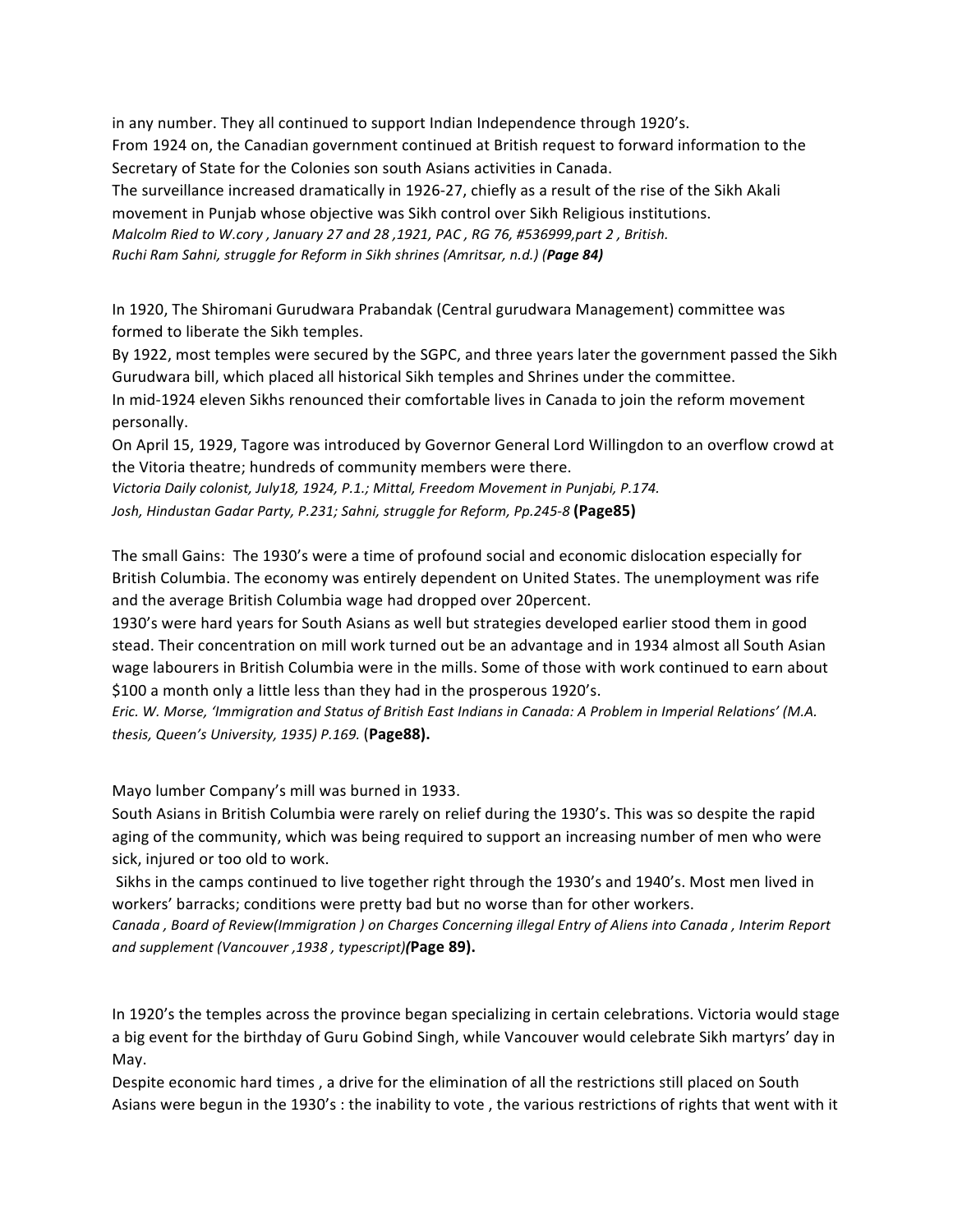and the ban on immigration. **(Page 90)** 

Illegal immigration: In September 1930, an order-in-council was passed to prohibit the landing of all Asian immigrants except the wives and dependent children of legal residents or those dealt with by special treaty.in the spring of 1931 another order-in-council prohibited the immigration of all people except British subjects from great Britain, united states citizens "with means," and agriculturalists with capital.

From 1930 to July, 1933, South Asians in Canada applied for the immigration of 173 relatives. Of these, 137 were for sons and 36 for wives.

The government became aware of the illegal immigration when it learned of a third scheme, which involved the purchase of false Indian government papers stating that the individuals were the relatives of the Canadian residents. The controversy first surfaced in a serious fashion in 1937, by which time there were about 300 illegal South Asian i9mmigrants in British Columbia. List of Outstanding *Applications , Vancouver , PAC , RG 76 , #536999, part 14* .**(page91)**

by December 1937, the two groups (Vancouver Khalsa Diwan Society and committee formed by Kapoor singh sidoo and Mayo Singh ) had amalgamated as the Canada-Indian Association with a fund of \$6000. From 1931, on concern had been building that local Japanese had developed a massive scheme for bringing in illegal immigrants. A 1931 trial had determined that as many as 2500 Japanese had been brought in illegally between 1915 and 1931 through a system of forged documents.

In 1938, Prime Minister Mackenzie King appointed a board of review to investigate the situation of illegal immigrants.

In, March 1939, ishar Singh wrote to the government with an admission that there were perhaps fifty to sixty illegal South Asian immigrants in British Columbia. He asked that they be allowed to stay in the light of their few members and relatively long residence in Canada.

*Ken Adachi*, *The enemy that never was (Toronto, 1979)*, pp.180-1

Board of review , Interim Report and Supplement , p.24a; Canada, board of review, Report, Ottawa, October, *1938). P.10.*

*Director, Immigration Branch, for file, July 11, 1939, PAC, RG76, #536999, Part 16.* **(page92).**

In 1941, Margaret Crang got the Government to accept forty three more recently registered illegal immigrants but could do nothing about getting them the privilege of having their families there. It was not until April 1947m that Lester Pearson suggested that these individuals be granted normal Canadian passports. *M. Crang to F.C. Blair, June 30, 1940, PAC, RG76, #536999, part 16.* 

The vote: by 1935, about 300 people in the community had been born in Canada and several hundred others had immigrated as children or adolescents.

(**Page 93).**

In 1933, Sir Atul Chatterjee of the India office, London, gen agitating for a change in the discriminatory legislation. 

In1935, clive Planta(Liberal, Peace River) attempted to put forward a motion in the British Columbia legislature affirming the disenfranchisement of Asians in the province.

British Columbia's revision of its Election Act in 1939, retained all the discriminatory clauses of the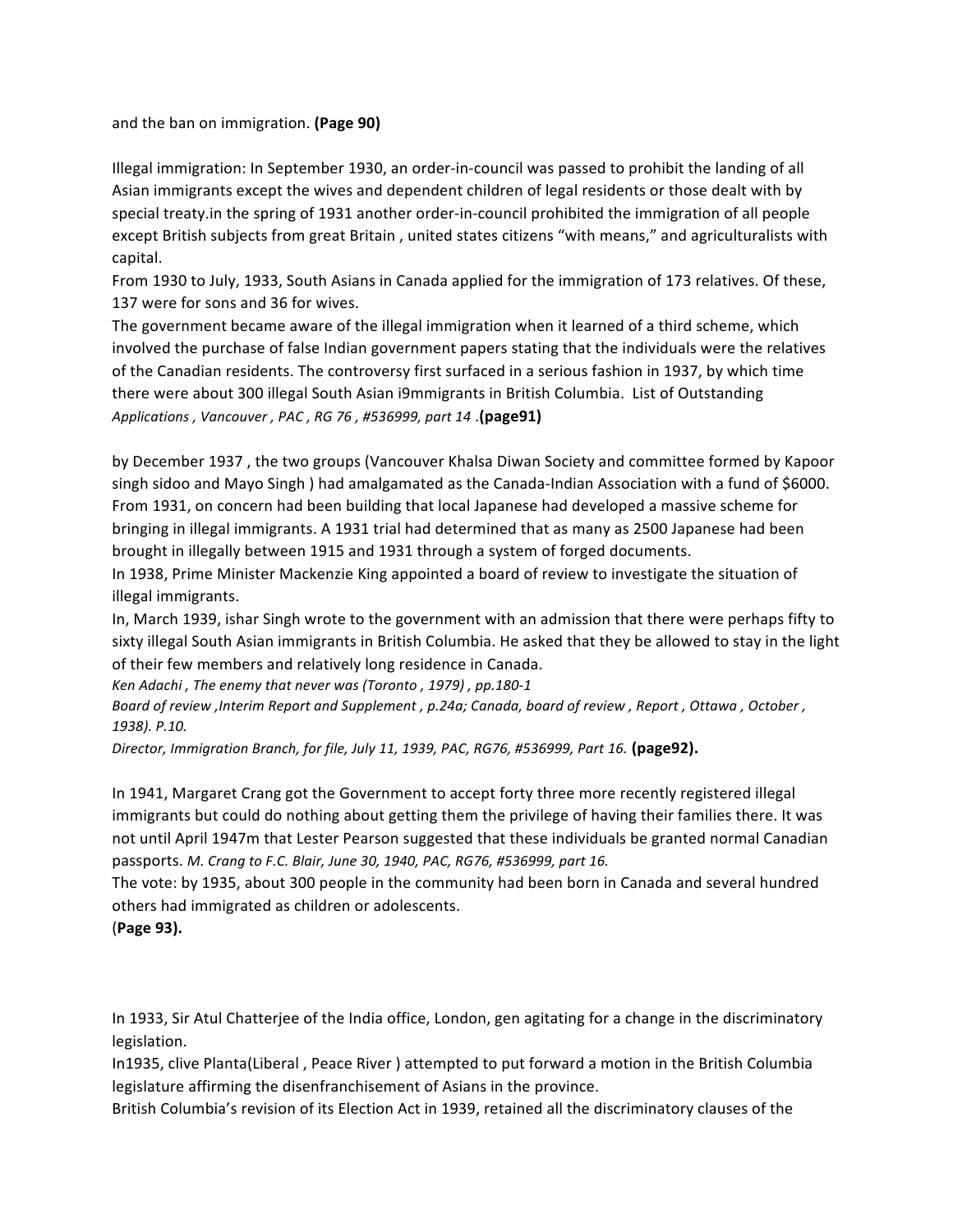previous act. *Prime Minister to Sir A. Chatterjee, March 29, 1933, PAC, RG 13, v.382. H.484 B.C. Provincial Elections Act, 1939, Chapter 16, Section 5a.* (**page94)**

On January 1942, polka met with the Premier John Hart of British Columbia, who was unwilling to consider the question of provincial franchise.

On February 21, 1942, Polak was informs that Makcenzie king would not consider the vote in the light of the imminent removal of Japanese Canadians from coastal British Columbia. Khalsa Diwan Society, *Report of Correspondence and Documents...* (Vancouver, 1947); Sir Robert Holland, "Indian Immigration into *Canada:* The Question of Franchise," Asiatic Review, 39(1943), P.170.

In early 1942, the British had agreed to grant India Dominion status after the war.

In March 1943, a twelve man South Asian delegation was sent to premier hart to argue for the vote. By 1943, many South Asians were becoming IWA members and the union was very supportive of their cause*. Hillkier, "The British Columbia Franchise," Pp.46-8*

As early as January 1940, a number of South Asians had been registered accidently because their surnames appeared to be European. By the end of 1942, several South Asians had already been called up and fifty more had been called for a medical.

*Charles Pennock , Registrar, to the director of Mobilization , November 17 , 1942 , PAC, RG27, V.1486 ,2-153-* 1;A.MacNamara to N.A. Robertson, March8,1943. V.130 (page95)

Through mid-1943 the south Asian community kept up the pressure and found a strong supporter for their "no vote-no war" policy in Elmore Philpot, managing editor of the Vancouver News herald. Victoria *Daily colonist , March 9 ,144,P.1;Victoria Daily times , March 9 ,1944 , P.1*

In 1944, Mackenzie King faced a federal election and did not want to risk alienating voters by supporting the South Asian franchise.

In 1944, the British Columbia Provincial Command of the Canadian legion also lent its support to the South Asian community.

In 1945, the CCF presented a resolution in support of the franchise in the provincial legislature, but it was narrowly defeated.

*Carol F.Lee,"The Road to Enfranchisement: Chinese and Japanese in British Columbia, "B.C. Studies, 30 (1976)*, *P.51.*

*can be found at - http://ojs.library.ubc.ca/index.php/bcstudies/article/view/883 (page 96)* 

In 1945, M.R. Ahuja was sent to Canada by the government of India to serve as India's trade commissioner in Toronto.

The amendment bill which amended the elections act by deleting the Chinese and South Asians from the list of disqualified persons and secondly disqualifying those without an adequate knowledge of English or French from voting was passed and came to the floor of the legislature on April 2, 1947. *M.R. Ahuja to N.A. Robertson, January 18, 1946, PAC, RG76, #536999, part 18. Khalsa Diwan Society, Report of Correspondence and Documents***. (page97)**

On October 23, 1947, the Vancouver city council lobbied several mayors and agreed to ask that the Vancouver incorporation Act be changed in order to allow South Asians to vote.

In the 1941 census, 424 of the 1465 people enumerated had been born in Canada.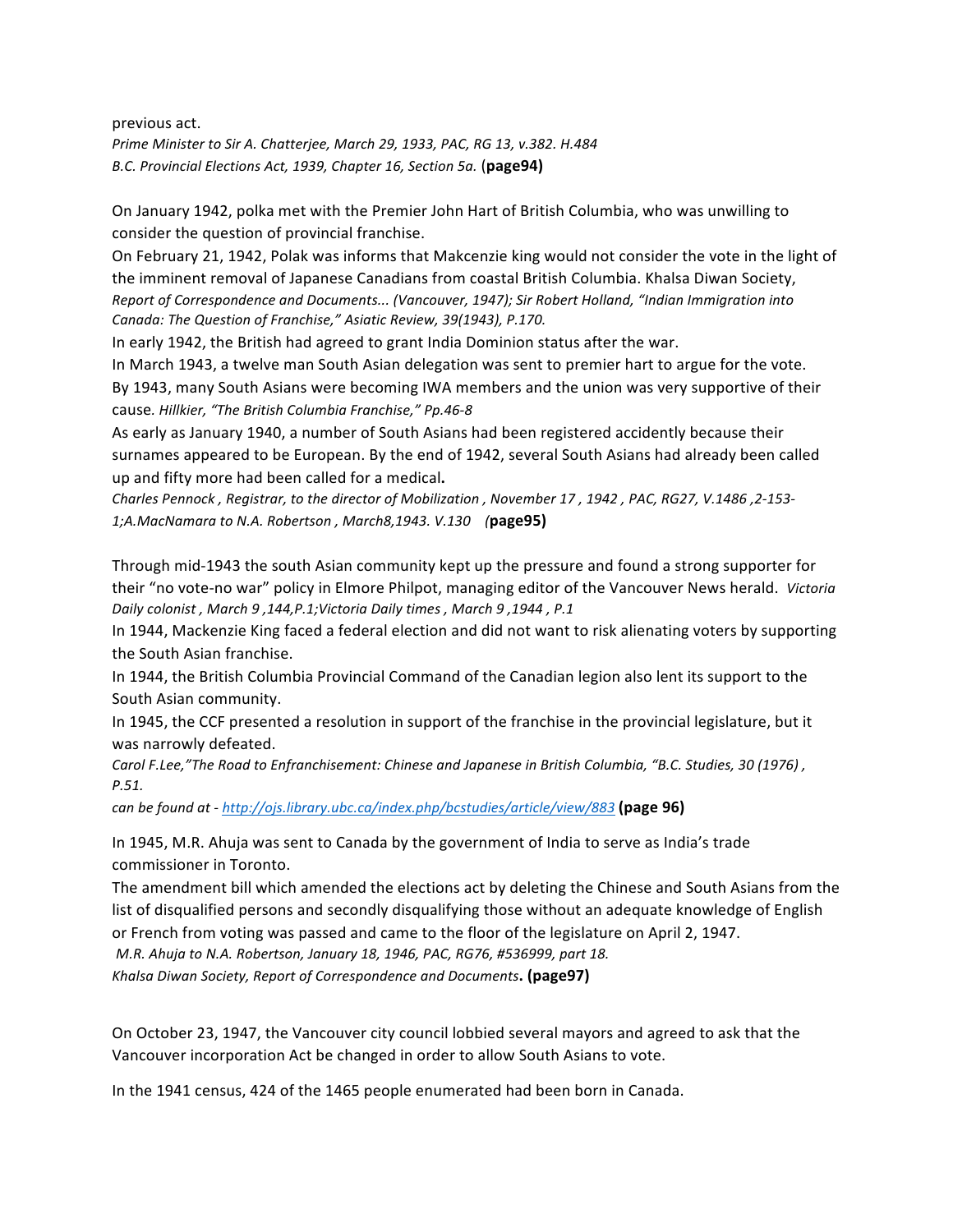#### South Asian Wage Labour, 1946

| <b>Occupational Sector</b> | <b>Number</b> |
|----------------------------|---------------|
| Lumber                     | 492           |
| Wood manufacturing         | 18            |
| Food product manufacturing |               |
| Coastal shipping           | 6             |
| Other                      | 32            |
| <b>TOTAL</b>               | 555           |

*British Columbia, Department of Labour, Annual Report, 1946.* **(page98)**

#### South Asian Businesses, 1946-47

| <b>Business</b>        | <b>Number</b> |
|------------------------|---------------|
| Fuel merchants         | 130           |
| Sawmill owners         | 29            |
| Logging camp operators | 10            |
| Farming                | 75            |
| Miscellaneous          | 91            |
| <b>TOTAL</b>           | 335           |

Based on a survey by D.P. Pandia and Naginder Singh in 1946-47. See D.P. Pandia to H.Keenleyside, March 16, *1948, PAC, RG76, #536999, Pt.18*.

By 1947, perhaps 5 percent of the provincial lumber business was in South Asian hand, as was virtually all of the wood fuel business.

The derogatory label "Hindu "was replaced by the more neutral "East Indian" in the 1930's. By 1945 few businesses fused to serve south Asians and little hostility was shown to south Asians in everyday life. (**Page 99).**

Winds of change:

in 1909, some participation by Indians in the provincial and central legislatures was allowed, along with minority input into the viceroy's executive council. It was not until 1929 that the British labour government came out in favour of eventual Dominion Status for India. This eventually led to a new draft constitution for India which was embodied in the Government of India Act of 1935. Worried about Indian discontent, in March 1942, the British confirmed that India would achieve dominion Status after the war. No reference found. (Page 103).

Despite the trauma of their births, by 1950 both Pakistan and India had achieved relative stability and order

In 1945, India sent M.R. Ahuja as Trade commissioner to Canada and the next year Canada reciprocated with a high Commissioner, John Kearny.

In 1946, the United States eliminated its total ban on Indian immigration by establishing a quota of 100 people a year.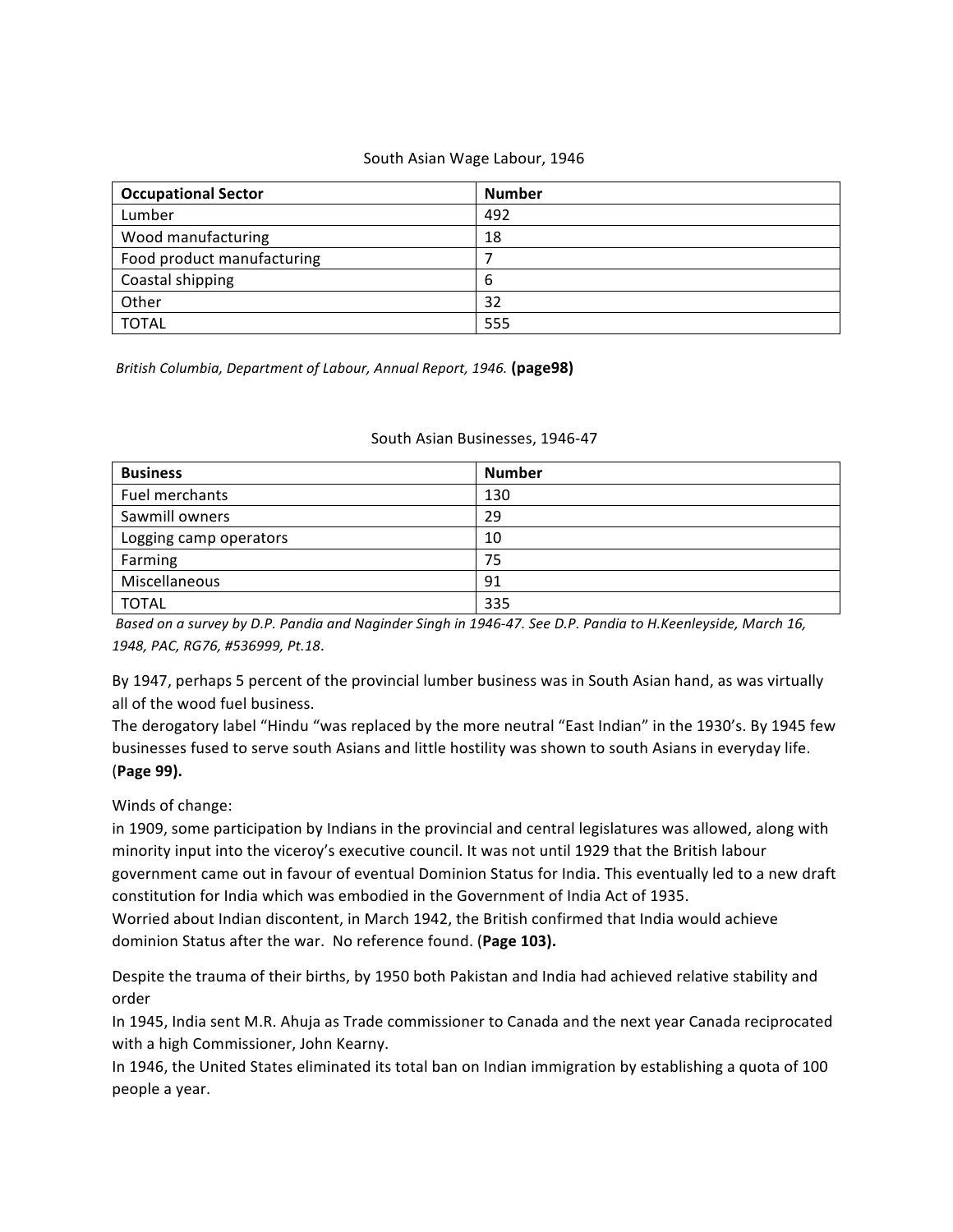Pressure for a change in Canadian law began in 1947. It was spearheaded by the Vancouver Khalsa Diwan Society which claimed that the ban was racist and in conflict with the UN charter. Canada responded that no changes in immigration policy toward policy toward India would be forthcoming. The only exception was to allow the immigration of wives and children of illegal immigrants, who themselves had been allowed to stay in 1939.

*Freda Hawkins, Canada and Immigration: Public Policy and Public Concern (Montreal, 1972).Pp.91-8.* Petition to the Minister of Mines and Resources, March 3, 1947, PAC, RG76, #536999, part17. *G.L. Mann to Escott Reid, May16, 1947, PAC, RG76, #536999, part17*

(**Page 104).**

During 1946-47 it appeared that independent India might become a dominion in the Commonwealth. This would give Indians preferred-entry status into Canada.

India became a republic in the commonwealth in April, 1949 and thus eliminated the immigration threat posed by possible British subject status.

Until 1951, there will only 2148 South Asians in Canada, 1937of them in British Columbia. Only 10 South Asian immigrants had been accepted during World War II and about 300 had come in the next five years. *Census of Canada .1951.*

On January 1, 1951 the government initiated a change in the policy that was eventually to revolutionize the position of South Asians in Canada. The government initiated a quota system for South Asian immigration. The quota was set at 150 Indians, 100 Pakistanis and fifty Ceylonese per year.

All of the quota positions for India were filled every year the system was in place in its original form (1951-56), thus resulting in the immigration of 900 people and their dependents. The Canada-India immigration Agreement of 1957 raised the Indian quota to 300, one half of which would be subject to a preference quota giving priority to relatives of South Asian Canadian citizens.

In 1958, government allowed South Asian Canadians to sponsor a wider range of relatives, including mothers over sixty and fathers over sixty five. *PC of January 2, 1958* (Page 105)

| Year | Pakistani immigrants | Ceylonese immigrants |
|------|----------------------|----------------------|
| 1951 | 24                   |                      |
| 1952 | 81                   |                      |
| 1953 | 98                   |                      |

#### Pakistani and Ceylonese Immigrants to Canada, 1951-61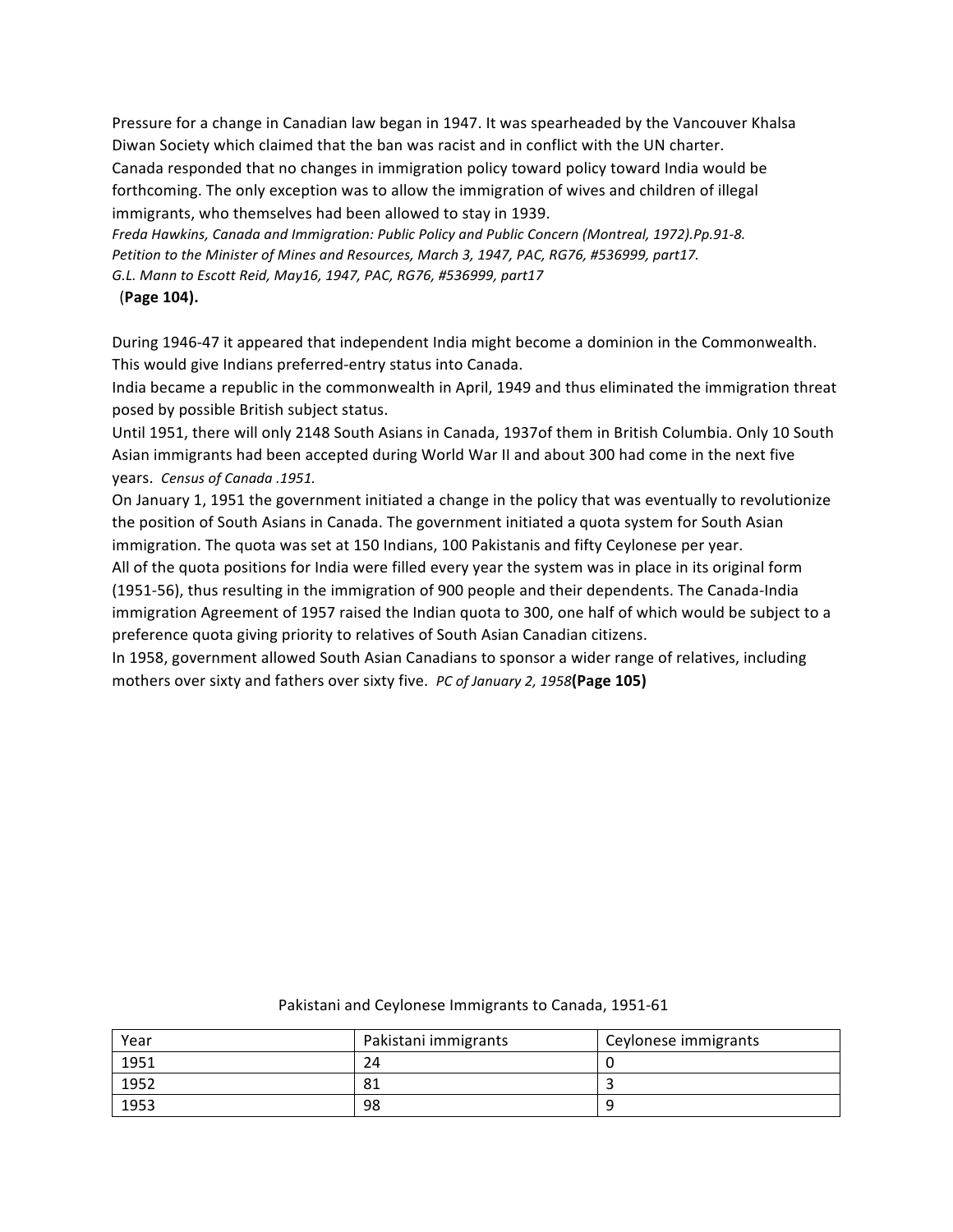| 1954         | 100 | 19  |
|--------------|-----|-----|
| 1955         | 84  | 40  |
| 1956         | 100 | 24  |
| 1957         | 98  | 23  |
| 1958         | 54  | 23  |
| 1959         | 98  | 12  |
| 160          | 100 | 5   |
| 1961         | 64  | 27  |
| <b>TOTAL</b> | 901 | 185 |

*Figures from the Canadian Quota book for 1951-62, PAC, RG76.* 

By the end of 1961, 2338 immigrant visas had been given out by the New Delhi office under the quota system and another 2000 Indian citizens had come to Canada as dependent relatives of resident Canadians.

Until 1957, most Indian immigrants were Sikh relatives of Canadian residents. Some of their relatives arriving in the late 1950's were professionals- teachers, scientists, doctors, technicians, engineers and businessmen. Such people would become increasingly prevalent right through the 1960's. In 1950's from India came a small number of Punjabi Hindus and Muslims and few more Punjabi Muslims were added by Pakistan. By 1960, a couple of hundred Indian nationals of other ethnic, linguistic and regional backgrounds had also arrived- a polyglot collection of Hindi-speaking people from Uttar Pradesh, Guajarati's, Bengalis, Tamil speakers from Madras and others.(page 106)

By1961, there were 4526 South Asians in British Columbia after fifty years in Canada the community had once more reached the numbers it had in 1908 . Census of Canada, 1961, Vol. 1:2. By 1957, there were fewer than a hundred non-Sikh South Asians in British Columbia. (Page 107)

In 1952, the diversity in Vancouver among the Sikhs resulted in a religious dispute which was one of several issues that arose in the Vancouver temple about appropriate Sikh practices. (Page 108).

Low level discrimination continued to be a problem in the 1950's in employment and education; most private schools in Vancouver did not accept South Asians until the 1960's and job discrimination against those women who wanted to work outside the home was quite strong.

The proportion of South Asian professional, managerial and technical workers among immigrants rose steadily, from about 32 percent in 1951 to 55 percent in 1961. Labourers dropped from 46 percent to 29 percent during the same period. Jennifer G. Munday, "Fast Indians in British Columbia: Acommunity in *transition* "(B.A. honours essay, university of British Columbia, 1953). P.39 (Page 110).

### South Asians in Canada, 1961

| Province                 | N۱<br><b>umber</b>                             |
|--------------------------|------------------------------------------------|
| British<br>∽<br>Columbia | 100C<br>$\overline{\phantom{a}}$<br>+ コムロ<br>. |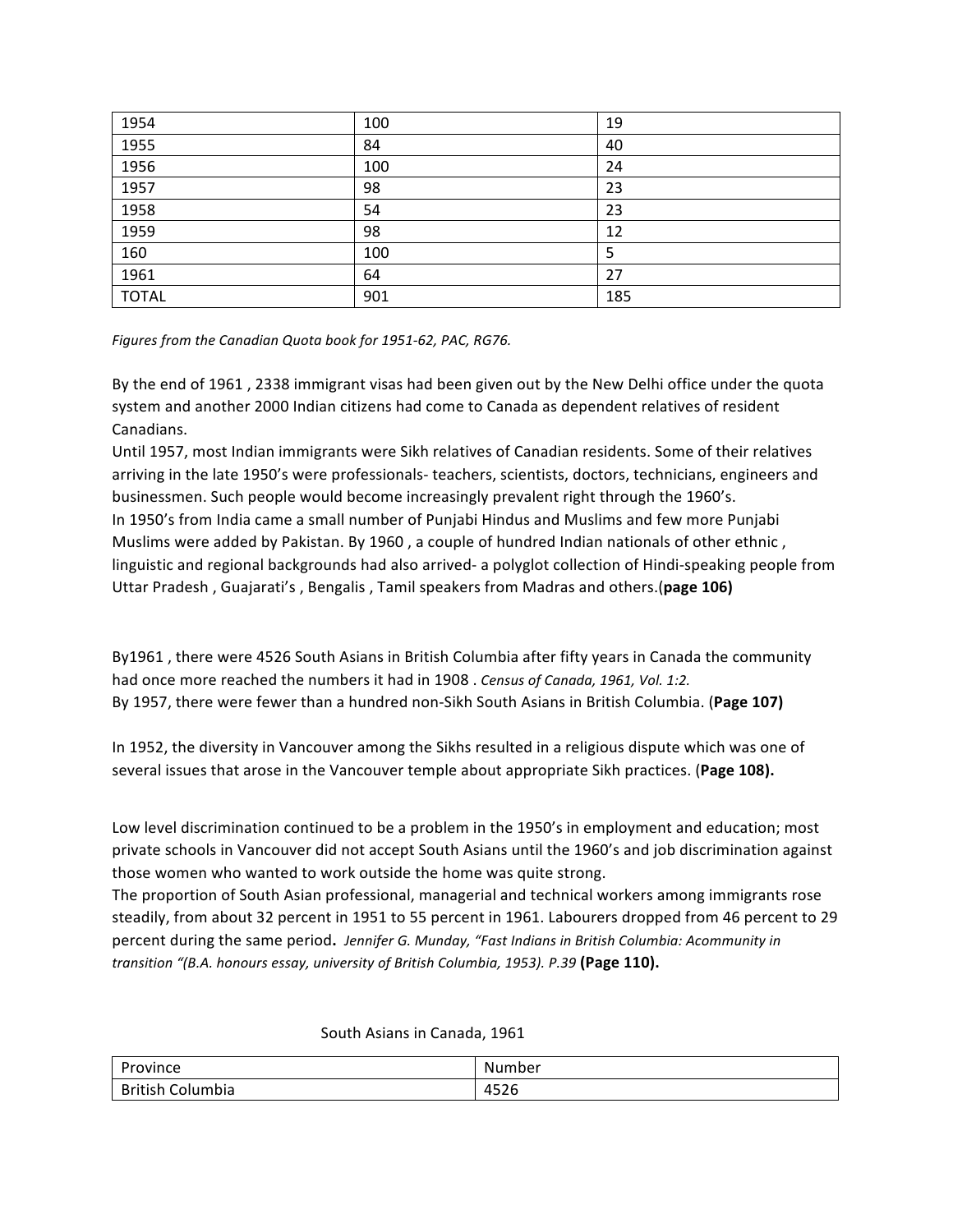| Ontario                         | 1155     |
|---------------------------------|----------|
| Quebec                          | 483      |
| Alberta                         | 208      |
| Manitoba                        | 198      |
| Saskatchewan                    | 115      |
| Nova scotia                     | 46       |
| New Brunswick                   | 22       |
| Newfoundland                    | 17       |
| Prince Edward island            | 1        |
| Yukon and northwest territories | $\Omega$ |
| <b>TOTAL</b>                    | 6771     |

*Census of Canada, 1961, Vol 1:2*. **(Page 111)**

#### South Asian Immigration, 1945-1961

| Year         | Number | Year | Number |
|--------------|--------|------|--------|
| 1945-46      | 1      | 1954 | 177    |
| 1946-47      | 8      | 1955 | 249    |
| 1947-48      | 167    | 1956 | 332    |
| 1948-49      | 64     | 1957 | 334    |
| 1949-50      | 54     | 1958 | 454    |
| 1950         | 77     | 1959 | 741    |
| 1951         | 99     | 1960 | 691    |
| 1952         | 172    | 1961 | 772    |
| 1953         | 140    |      |        |
| <b>TOTAL</b> |        |      | 4532   |

*Michael M. Ames and Joy Inglis,"Conflict and Change in British Columbia Sikh family Life," B.C. studies, 20 (winter,* 1973), P.19, From Department of Citizenship and immigration annual statistical reports. (Page 112)

South Asian immigration to Canada by last country of permanent residence 1962-71

| Country | 1962 | 1963 | 1964 | 1965 | 1966         | 1967 | 1968            | 1969 | 1970 | 1971 | $ -$<br>otal |
|---------|------|------|------|------|--------------|------|-----------------|------|------|------|--------------|
| India   | 529  | 737  | 1154 | 2241 | วววว<br>---- | 3966 | 2220<br>ر ے ے ر | 5395 | 5670 | 5313 | 30467        |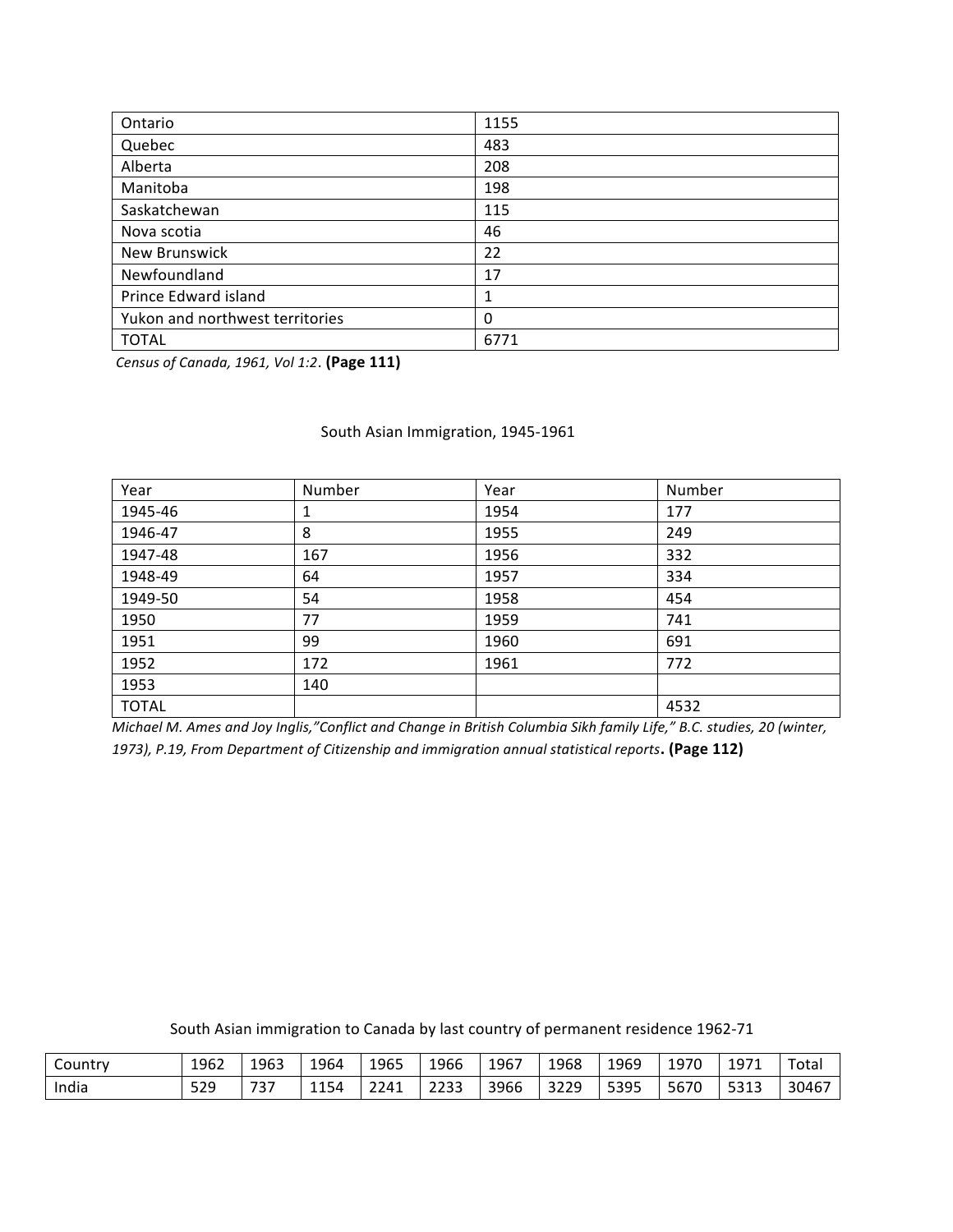| Pakistan         | 55           | 121  | 282         | 423  | 566  | 648  | 627  | 1005  | 1010  | 968   | 5705  |
|------------------|--------------|------|-------------|------|------|------|------|-------|-------|-------|-------|
| Sri lanka        | 14           | 23   | 80          | 126  | 144  | 112  | 76   | 179   | 167   | 218   | 1139  |
| Other South Asia | $\mathbf{0}$ | 0    | $\mathbf 0$ | 0    | 4    | 5    | 9    | 10    | 21    | 14    | 63    |
| Uganda           | 2            | 3    | 7           | 18   | 54   | 68   | 62   | 69    | 90    | 149   | 522   |
| Kenya            | 9            | 18   | 46          | 112  | 114  | 239  | 359  | 363   | 245   | 289   | 1794  |
| South Africa     | 5            | 9    | 23          | 55   | 89   | 137  | 92   | 60    | 65    | 73    | 608   |
| Tanzania         | 3            | 7    | 17          | 42   | 75   | 115  | 135  | 54    | 49    | 180   | 677   |
| Guyana           | 40           | 80   | 200         | 487  | 502  | 589  | 658  | 1492  | 1672  | 1907  | 7627  |
| Trinidad         | 32           | 64   | 160         | 390  | 565  | 1170 | 1210 | 2816  | 2395  | 2075  | 10877 |
| Fiji             | 25           | 50   | 125         | 304  | 271  | 172  | 253  | 590   | 776   | 721   | 3287  |
| Mauritius        | $\mathbf{0}$ | 1    | 3           | 6    | 19   | 59   | 59   | 81    | 146   | 132   | 506   |
| <b>TOTAL</b>     | 714          | 1113 | 2097        | 4204 | 4636 | 7280 | 6769 | 12114 | 12306 | 12039 | 63272 |

*Canada, Department of Manpower and Immigration, immigration statistics (1962-71); John R..wood ,"East Indians and Canada's new Immigration* **.(Page 113)**

In 1962, the Canadian government removed almost all racial and national restriction from its immigration regulations. Immigration during the decade 1962-71 was over twelve times what it had been in the previous decade. It was nine times the total resident population in 1961. Rates of immigration remains high right through the 1970's and early 1980's. From 1971 to 1982 at least 200,000 south Asians came to Canada making them one of the largest immigrant flows of the period. There were about 310,000 people of South Asian origin in Canada at the end of 1982, representing about 1.2 per cent of the Canadian population.

#### South Asians in Canada, 1971

| <b>D</b> .          | .Nu                         |
|---------------------|-----------------------------|
| ovince <sup>.</sup> | .umber                      |
| .                   | .                           |
| .<br>itario<br>.    | 20020<br>, <u>, ,</u><br>__ |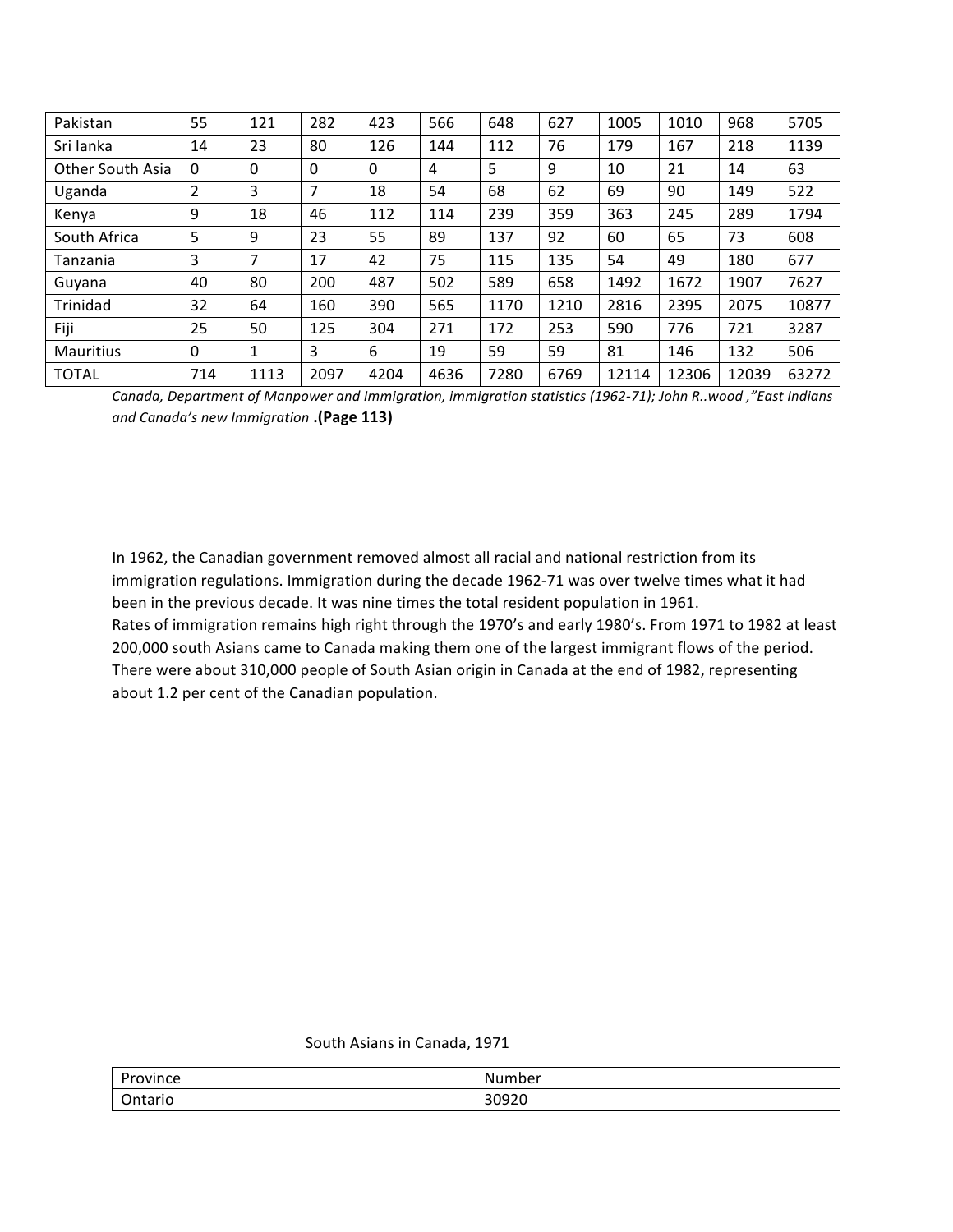| <b>British Columbia</b>    | 18795 |
|----------------------------|-------|
| Quebec                     | 6510  |
| Alberta                    | 4400  |
| Manitoba                   | 3205  |
| Saskatchewan               | 1625  |
| Nova scotia                | 1345  |
| <b>New Brunswick</b>       | 465   |
| New found land             | 460   |
| Prince Edward island       | 135   |
| Yukon and N.W. territories | 0     |
| <b>TOTAL</b>               | 67860 |

*Census of Canada, 1971, Vol.1:2.* (Page 114)

| Country        | 1972  | 1973  | 1974  | 1975  | 1976  | 1977  | 1978  | 1979  | 1980           | 1981  | 1982  | Total   |
|----------------|-------|-------|-------|-------|-------|-------|-------|-------|----------------|-------|-------|---------|
| India          | 5049  | 9203  | 12868 | 10144 | 6733  | 6722  | 5110  | 4517  | 8464           | 8256  | 7776  | 84892   |
| Pakistan       | 1190  | 2285  | 2315  | 2165  | 2173  | 1321  | 1159  | 1117  | 878            | 731   | 868   | 16202   |
| Sri lanka      | 240   | 405   | 527   | 369   | 235   | 168   | 146   | 117   | 144            | 223   | 182   | 2756    |
| Bangladesh     | 103   | 151   | 158   | 104   | 79    | 164   | 110   | 50    | 76             | 73    | 58    | 1126    |
| Other          | 5     | 28    | 12    | 12    | 11    | 9     | 11    | 4     | 13             | 38    | 79    | 222     |
| South Asia     |       |       |       |       |       |       |       |       |                |       |       |         |
| Uganda         | 5021  | 2056  | 423   | 112   | 29    | 248   | 43    | 16    | $\overline{7}$ | 16    | 45    | 8016    |
| Kenya          | 320   | 1193  | 2394  | 2477  | 1202  | 540   | 227   | 319   | 360            | 345   | 277   | 9654    |
| South          | 44    | 77    | 115   | 157   | 161   | 246   | 165   | 134   | 137            | 143   | 99    | 1478    |
| Africa         |       |       |       |       |       |       |       |       |                |       |       |         |
| Tanzania       | 1105  | 1688  | 2024  | 2188  | 1299  | 790   | 361   | 535   | 450            | 664   | 514   | 11618   |
| Guyana         | 1581  | 3846  | 3224  | 3515  | 2744  | 1978  | 1802  | 1978  | 1818           | 226   | 2789  | 27544   |
| Trinidad       | 1370  | 2569  | 2401  | 1909  | 1180  | 776   | 595   | 393   | 477            | 477   | 496   | 12643   |
| Fiji           | 636   | 987   | 1530  | 2323  | 1081  | 713   | 552   | 518   | 637            | 637   | 818   | 10494   |
| Mauritius      | 127   | 123   | 247   | 253   | 286   | 198   | 147   | 190   | 277            | 277   | 304   | 2388    |
| <b>Britain</b> | 600   | 800   | 1000  | 1200  | 1400  | 1350  | 1100  | 1000  | 1000           | 1000  | 650   | 11100   |
| <b>TOTAL</b>   | 17391 | 25411 | 29328 | 26298 | 28613 | 15273 | 11528 | 10888 | 14738          | 15120 | 14955 | 2000853 |

## South Asian Immigration 1972-82

Canada, Department of manpower and immigration, Immigration Statistics (1962-71); John R.wood, "East Indians *and Canada's New immigration* **(Page 115)**

Occupations of Indian and Pakistani immigrants, 1967

| <b>Occupation</b><br>. | India<br>. | -<br>レハーカロ<br>ranistall |
|------------------------|------------|-------------------------|
| Management             | 48         | -<br>ᅩ<br>$\sim$        |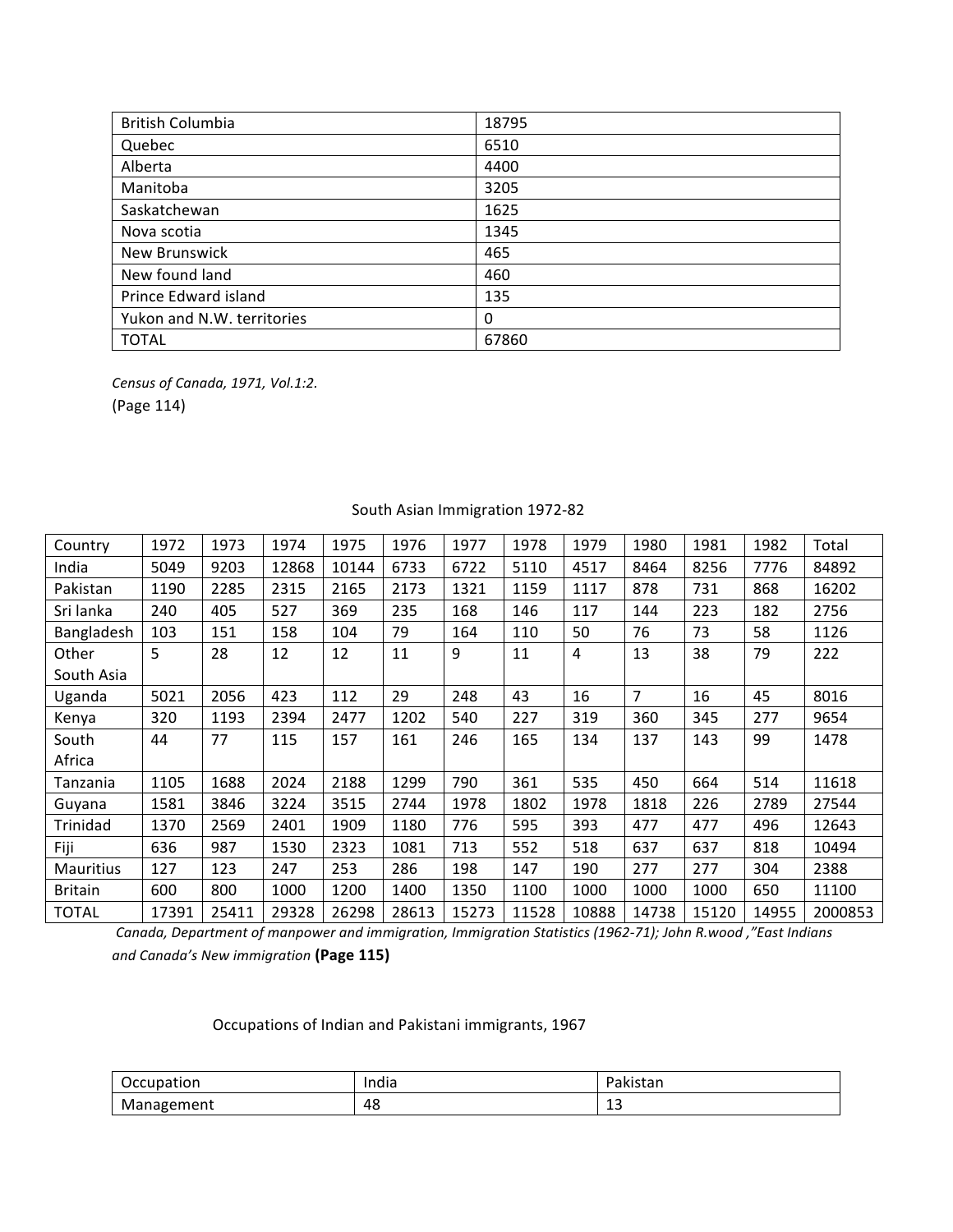| Professional       | 1213 | 233 |
|--------------------|------|-----|
| Clerical           | 144  | 36  |
| Transportation     | 12   | 3   |
| Commerce           | 26   | 3   |
| Service            | 22   | 9   |
| Agriculture        | 18   | 2   |
| Construction       | 12   | 3   |
| Manufacturing      | 163  | 31  |
| Labouring          | 99   |     |
| Other              | 45   | 6   |
| Total to workforce | 1802 | 340 |

Canada, Department of manpower and immigration, immigration Statistics (1967), pp. 14-15. (**Page 116)**

| Occupation          | India | Tanzania                 | fiji | Guyana |
|---------------------|-------|--------------------------|------|--------|
| Managerial          | 77    | 175                      | 19   | 70     |
| Professional        | 863   | 101                      | 14   | 117    |
| Clerical            | 198   | 112                      | 67   | 270    |
| Commerce            | 82    | 30                       | 16   | 64     |
| Services            | 77    | 8                        | 25   | 73     |
| Transport           | 14    | $\overline{\phantom{a}}$ | 4    | 7      |
| agriculture         | 268   | 11                       | 12   | 3      |
| Manufacturing       | 416   | 46                       | 104  | 217    |
| Other               | 200   | 2                        | 11   | 73     |
| Total to Work force | 2195  | 485                      | 272  | 894    |

Occupations of Indian, Tanzanian, Fijian, and Guyanese immigrants, 1974

Canada, Department of Manpower and Immigration, immigration statistics (1974), PP.34-37

Bangladesh (population over 80 million) sent fifty eight immigrants to Canada in 1982, while Fiji (population 600, 00) sent 818.

Many south Asians are convinced that the reduction by two-thirds in overall South Asian immigration between 1975 and 1979 was consciously done in the hope of reducing the level of prejudice against south Asians and backlash against federal immigration policy. (Page 117)

Occupations of Indian, Tanzanian, Fijian and Guyanese immigrants, 1979.

| Occupation            | India            | ,,,,,,,<br>diizdiild | $- \cdots$<br>Fill | Guvana |
|-----------------------|------------------|----------------------|--------------------|--------|
| -<br>repreneurs<br>ᇊᄔ | . .<br>پ⊥<br>$-$ |                      | -                  |        |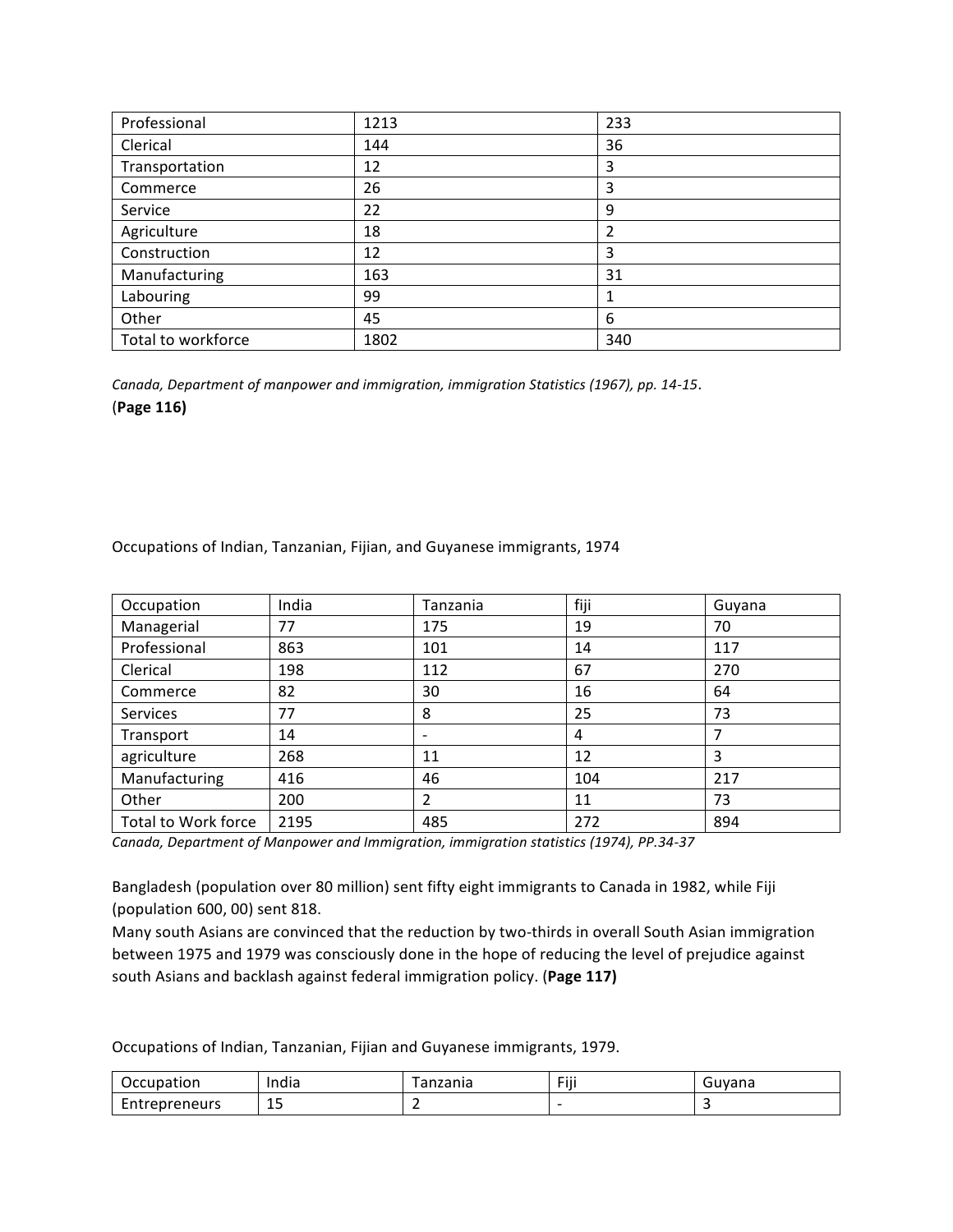| <b>Managers</b>      | 124  | 9                            | 5                        | 29             |
|----------------------|------|------------------------------|--------------------------|----------------|
| Physical sciences    | 127  | 10                           | 9                        | 43             |
| Social sciences      | 16   | 1                            | -                        | 5              |
| Teaching             | 19   | $\mathbf{1}$                 | $\overline{2}$           | $\overline{7}$ |
| Medicine             | 57   | 4                            | 5                        | 20             |
| Performing arts      | 27   | $\qquad \qquad \blacksquare$ | $\overline{2}$           | 6              |
| Clerical             | 317  | 90                           | 35                       | 198            |
| <b>Sales</b>         | 83   | 33                           | 7                        | 36             |
| Service              | 26   | 7                            | 8                        | 77             |
| Farming              | 76   | 3                            | 3                        | 30             |
| Processing           | 19   | 1                            | $\overline{2}$           | 11             |
| Machining            | 31   | 3                            | $\overline{7}$           | 41             |
| fabrication          | 49   | 8                            | 20                       | 136            |
| Construction         | 14   | 2                            | 14                       | 38             |
| Transportation       | 9    | 4                            | 4                        | $\overline{7}$ |
| Material handling    | 10   | 1                            | $\overline{\phantom{a}}$ | 18             |
| Other                | 646  | 18                           | 54                       | 148            |
| <b>Total to Work</b> | 1665 | 197                          | 177                      | 853            |
| force                |      |                              |                          |                |

Canada, Department of Manpower and Immigration, immigration Statistics 91974), Pp.36-41

### **(Page 118)**

By the year 2000 South Asian Canadians will in all probability number between 600,000 and 750,000. South Asians will then be one of the largest ethnic groups in Canada.

Between 1965 and 1982 over a quarter of a million people of South Asian origin experienced the risks and rewards of making Canada their new home (Page 119).

Prior to partition in 1947 the linguistic survey of India found 179 languages and 544 dialects in India. Even though most of these are spoken by very few people, there are fourteen languages in modern India spoken by two million people or more.

*W.H. Morris-Jones,"Language and Region within the Indian union," in P. Mason (ed.), India and Ceylon: Unity and Diversity (London .1967), p.54*

India's Major Languages, 1961

Number (millions)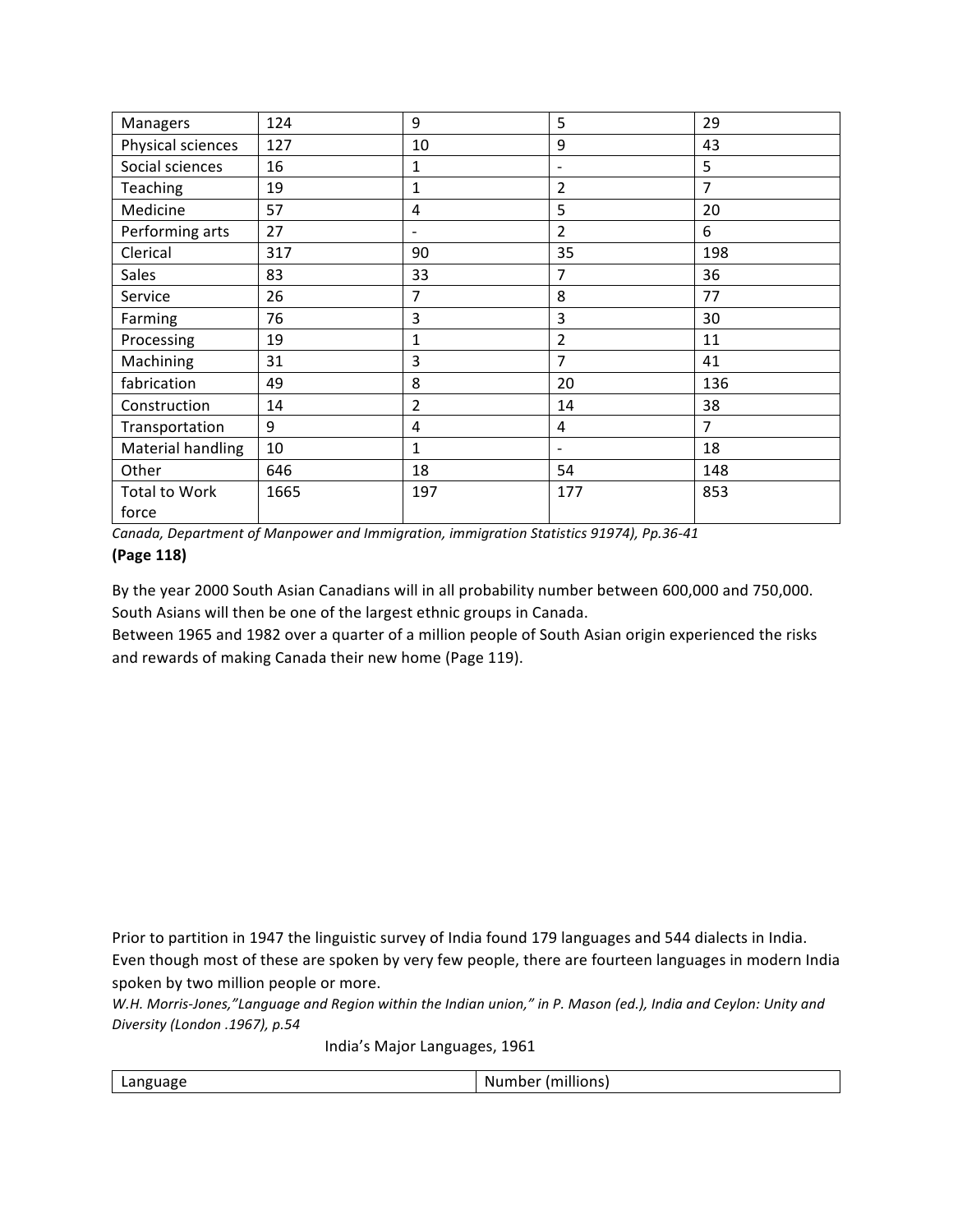| Indo-aryan Group                   |      |
|------------------------------------|------|
| Western and eastern Hindi and Urdu | 157  |
| Bengali                            | 33.9 |
| Marathi                            | 33.3 |
| Gujarati                           | 20.3 |
| Bihari                             | 16.8 |
| Oriya                              | 15.7 |
| Rajasthani                         | 14.9 |
| Punjabi                            | 10.9 |
| Assamese                           | 6.8  |
| Kashmiri                           | 2.0  |
| <b>Dravidian Group</b>             |      |
| Telugu                             | 37.7 |
| Tamil                              | 30.6 |
| Kannada                            | 17.4 |
| Malyalam                           | 17.0 |

*W.H. Morris-Jones,"Language and Region within the Indian union," in P. Mason (ed.), India and Ceylon: Unity and Diversity (London .1967), p.54* **(Page 123)**

Approximate Overseas South Asian Populations Deriving primarily from Indentured Labour, 1970

| Country      | Labour  |
|--------------|---------|
| South Africa | 614000  |
| Mauritius    | 520000  |
| Guyana       | 360000  |
| Trinidad     | 360000  |
| Fiji         | 241000  |
| Surinam      | 101700  |
| Grenada      | 9500    |
| St. Vincent  | 3700    |
| <b>TOTAL</b> | 2209900 |

*Yash Tandon, Problem of a Displaced Minority: The New Position of East Africa's Asians (London: Minority rights Group, 1974).P.4.*

**(Page 125)**

Approximate overseas South Asian Populations Deriving Primarily From `Free` Immigration, 1970

| Country        | Number |
|----------------|--------|
| United Kingdom | 270000 |
| Kenya          | 182000 |
| Singapore      | 125000 |
| Tanzania       | 105000 |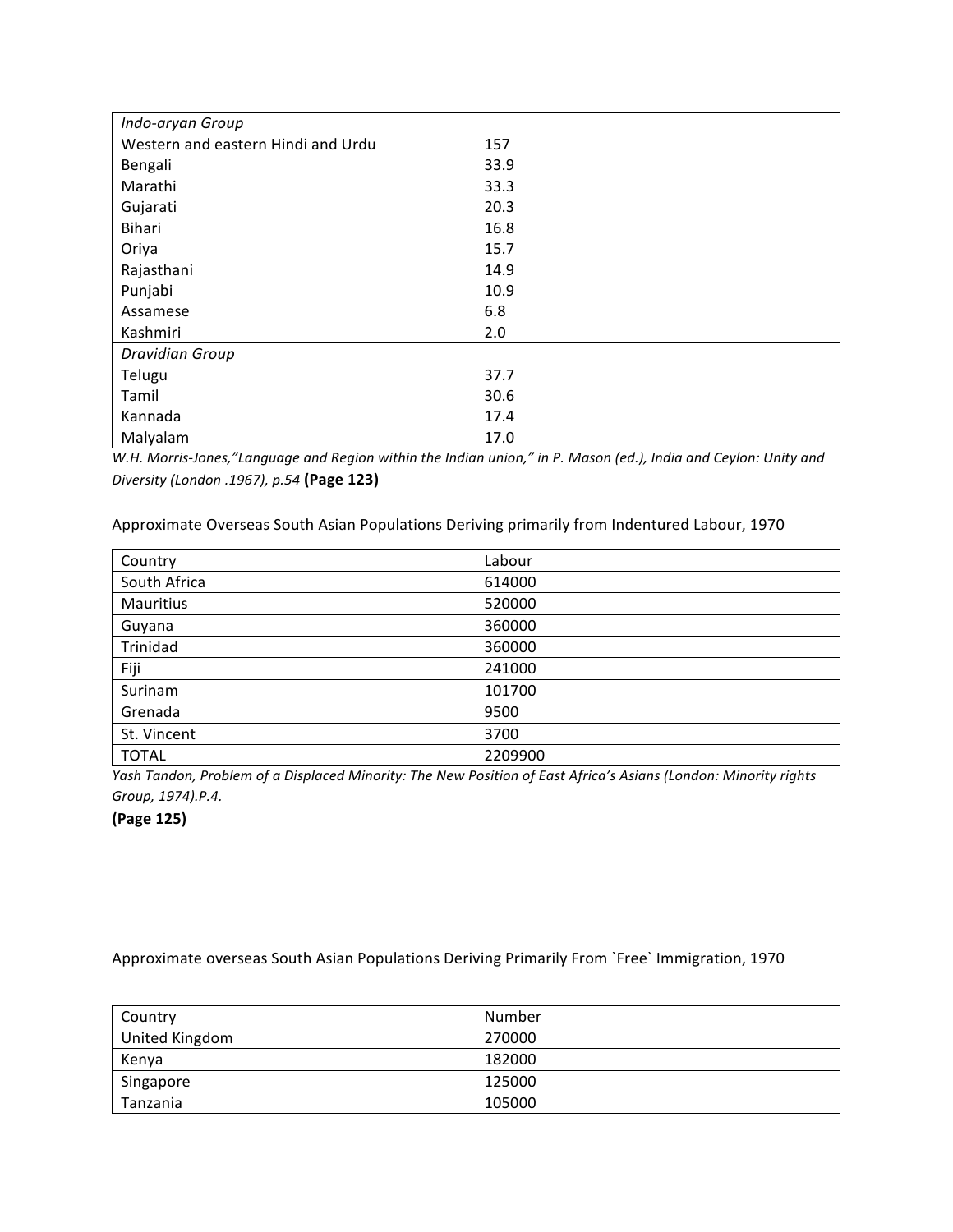| Uganda       | 76000  |
|--------------|--------|
| Indonesia    | 27600  |
| Thailand     | 18000  |
| Israel       | 23000  |
| Madagascar   | 12350  |
| Malawi       | 11300  |
| Zambia       | 10700  |
| Zimbabwe     | 10000  |
| <b>TOTAL</b> | 870950 |

*Tandon, Problem of a Displaced Minority, P.4.*

Three quarters of South Asian immigrants from Britain today are Sikhs, many of whom came originally from India and settled there in the 1960`s and early 1970`s . Sikhs also make up 5 to 10 percent of south Asian immigrants from East Africa and few come from Fiji and East Asia. Sikhs in Canada Presently number roughly 80000to 100000 or about 30 percent of all south Asian Canadians. *These and subsequent estimates of South Asian Ethnic and regional populations are not fully based on officials* statistics and should not be considered to be very approximate. They are derived from national immigration statistics, in 1981 census, and estimates by community leaders. (Page 129)

Today Relatively large Sikh populations can be found in every city of any size from British Columbia to Quebec. In the urban corridor from Metro Toronto to Windsor are spread at least 20000 Sikhs in a South Asian population of over 100,000, and in the whole province of Ontario there are about 25000 Sikhs out of roughly 130000 south Asians.(Page 130)

Immigrants in the 1960`s and early 1970`s came from urban elite of Pakistan-educators, doctors, engineers, accountants and scientists . In 1967 about 70 percent of all Pakistanis destined for the Canada labor market were professionals.

By the 1970`s the range of Pakistani immigrants changed considerably. In the mid 1960`s a pattern of sojourner migration became well established between Pakistan and Britain. By 1970 there were at least 180,000 people of Pakistan origin in Britain. Today there must be over 300,000

*Hugh* tinker, The Banyan Tree : Overseas Emigrants from India, Pakistan and Bangladesh(Oxford, 1977) P.166. (**Page 131)**

While only 750-1000 Pakistanis had come to Canada by 1960, in the next ten years the population rose to 6000. At the end of 1983 it stood to 25000.(**Page132)**

As independence came to India, the position of South Asians quickly deteriorated . This was especially in Uganda. In 1962 they were asked to take out Ugandan citizenship. The 15000 ismailis in Uganda immediately applied but few of the other 60,000South Asians in Uganda did so. *Canada, Department of Employment and Immigration, Annual immigration statistics, (Ottawa, 1977).* **(Page 134)**

By 1960's there were about 200,000 South Asians in Kenya and 90,000 in Tanzania. In Kenya 70-80 percent of these were Gujarati's and the majority being Hindus. (Page 135)

**<sup>(</sup>Page126)**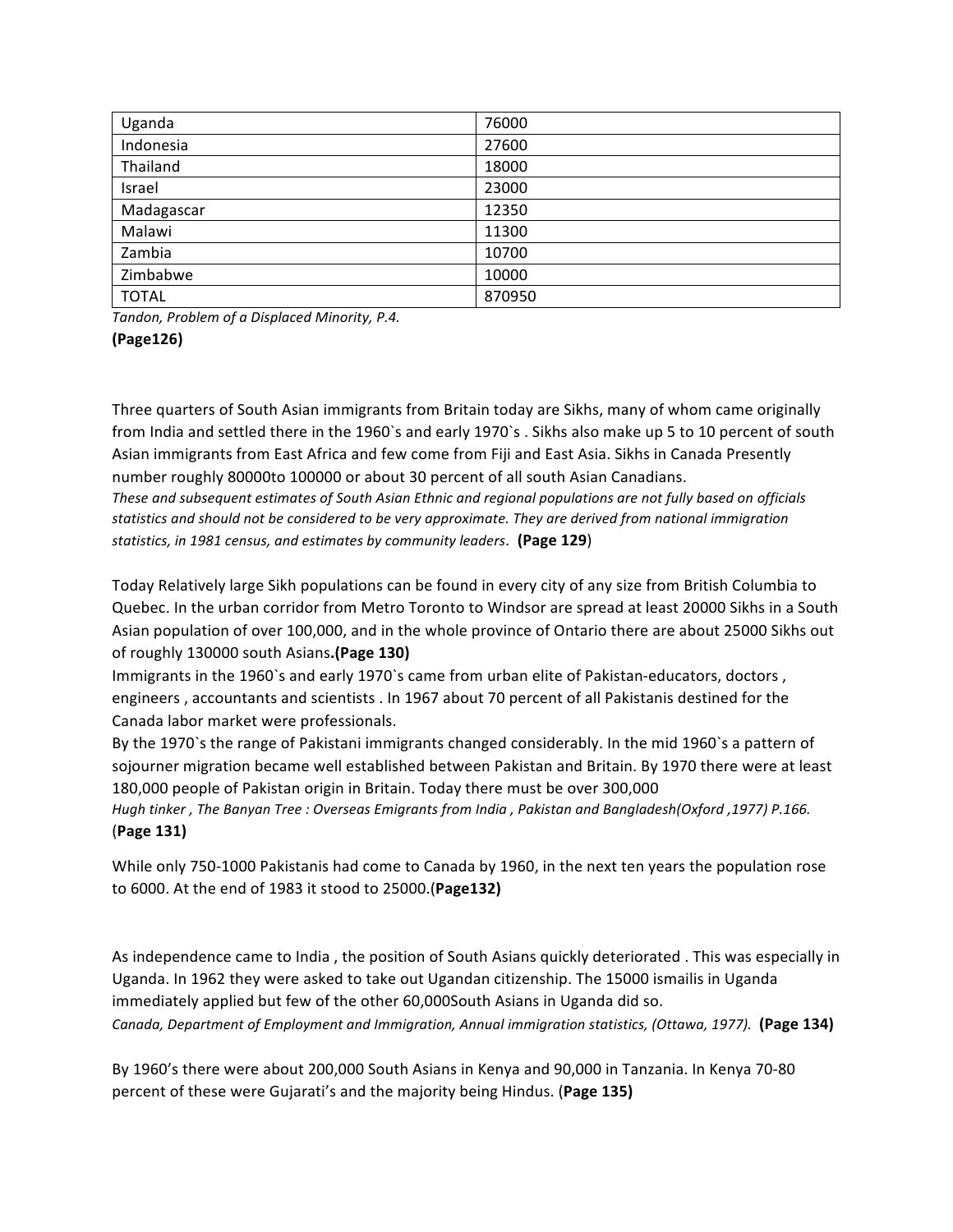When Canadian immigration regulations were liberalized in the late 1960's a small flow of South African Indian immigration began. South African immigrants tend to be highly anglicized, middle and upper class people with strong occupational and educational backgrounds. (**Page137)**

Racial conflict rose steadily through the 1960's in Fiji, Guyana and Trinidad. This had its origins in group based economic competition and the question of who would control post-independence governments. *http://gcids2017.org/wp-content/uploads/2017/09/Chan-E.-S.-Choenni-Full-Paper.pdf***(Page 138)**

Immigration from Uttar Pradesh and surrounding places in Northern India have gone down sharply since 1975, chiefly because independent immigration from India had been drastically reduced. There were at least 15000 Hindi speakers from India by the end of year 1983. (Page 139).

Telugu speakers are represented all across Canada, but there are unlikely more than 1000 of them in all. **(Page142)**

By 1976, almost 9000 Fijians had emigrated and virtually all of them went to Vancouver (Page149).

Arrival of the Ugandan refugees in 1972 began chain migration to Canada by a number of East African South Asian Groups.

In mid-1970's, thousands of young unmarried men came as the sponsored relatives of people already here, the expectation was that they would only marry and settle permanently in Canada of things turned out well.(**Page 150)**

Up until 1978, many South Asian immigrant families were able to achieve ownership in the west within three or four years; it took somewhat longer in the east. (Page153).

From the Second World War until about 1960 most Sikhs who came were the close relatives of Sikh Canadians and thus little class stratification developed. The emphasis on highly trained and educated immigrants in the 1960's directly selected for South Asians of very high social class. (Page 176)

In the practice of illegal immigration strategies over 1000 Sikhs arrived in Toronto in 1981 on one-way fares from Punjab. They had been instructed by unscrupulous travel agents to claim that they were political refugees**.(Page200**)

Prejudice against south Asians rose steadily, apparently reaching a peak in 1977-78, a period characterized by a rash of violent attacks against south Asians and their property. (Page 205)

The cultural practice that most commonly attracted the attention of other Canadians to South Asians in the 1960's was their heavy use of spices in the preparation of the food; some dishes typically require several ounces of spices rarely used in European cooking. Then as now, Canadians had a strong reaction to the associated smells.

By 1960's Canadians were beginning to become aware of other things marking the South Asian cultural difference. Between 168 and 1972 these perceptions became considerably more developed in British Columbia than elsewhere. (Page 210).

In Vancouver, the way in which immigration issues were covered by local newspapers also became an important factor in the deterioration of race relations. Beginning in early 1975, the press in B.C. began to link a variety of social and economic ills with Asian immigration. The Vancouver sun alone carried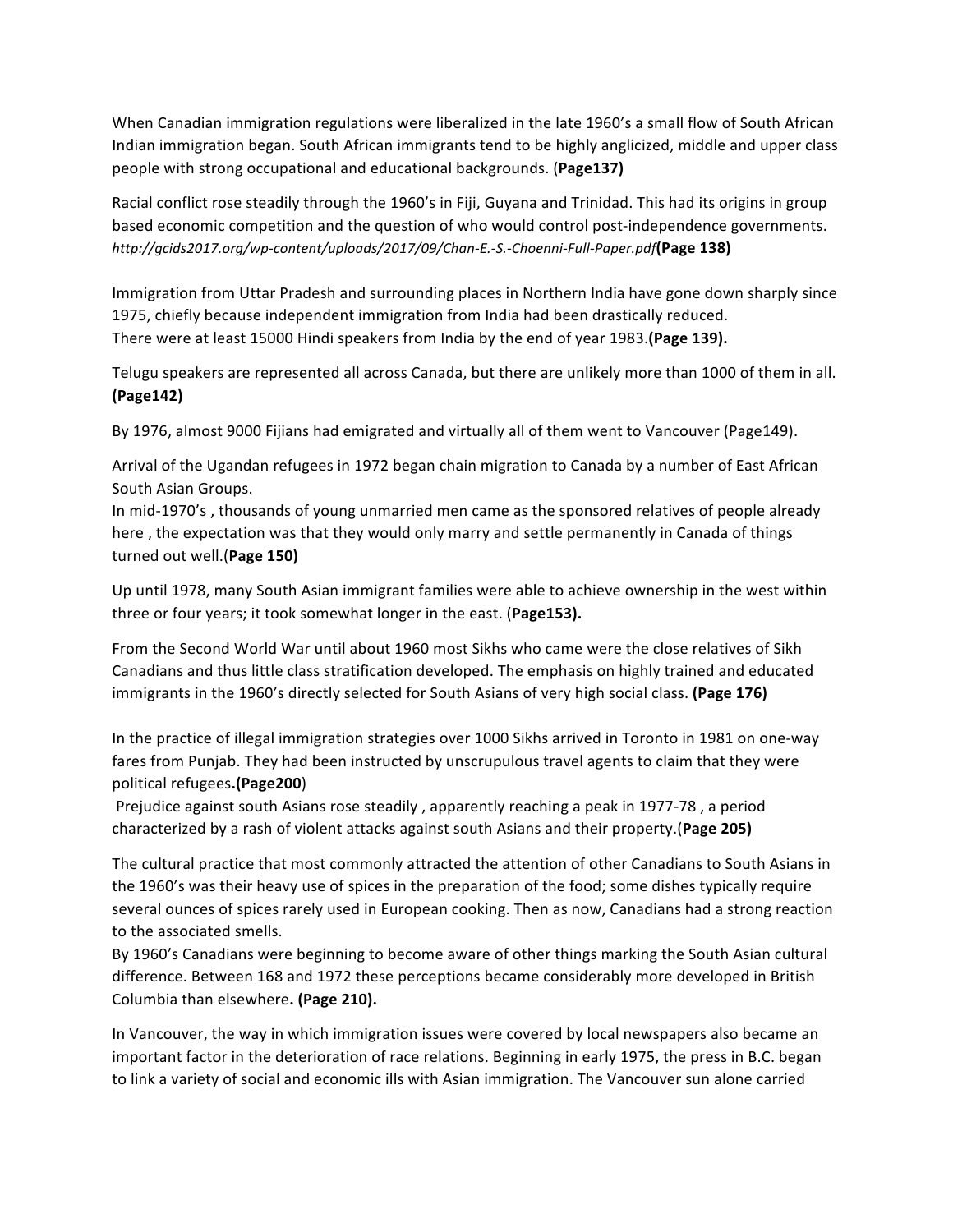sixty six items relating to South Asians between beg of January and end of April. Thirty seven of them were on immigration. This culminated in a meeting of over 800 Sikhs on March 9, 1975. (Page 214)

By 1976, the harassment of South Asians had become a socially acceptable peer group activity among Toronto and Vancouver Area youth. By 1976, "Paki-baiting" outside of the school context by small groups of youths was more frequent in Vancouver and Urban Ontario and was on the rise in Edmonton, Calgary and Montreal. Three or Four youths would drive around areas where South Asians could be found on the streets and shout abuse from the safety of their cars. (Page 215)

by 1977, harassment, violence and Vandalism against South Asians had become everyday occurrences in Metro Toronto and had spread across Ontario and the Prairies.(Page 216)

By 1979, the incidence of discriminations began to decrease in most parts of the country in 1979, but they continue to be frequent enough for concern. On august 1981, Khushpal Singh gill, 21 years old was beaten to death in Vancouver by four white youths. On March 5, 1982 a young Sikh was abducted while waiting for a bus in North Vancouver. (Page 217)

The large increase in the rate of South Asian immigration in the mid 1970's without a doubt was directly linked to the subsequent rise in racial incidents which have gone down as Canadians have become more used to South Asians and as they immigrate in fewer numbers. (Page 228)

## **Norman Buchignani research archive**

## **Bibliography(B)**

- 1. 1923, Rajani Kanta Das, Hindustani Workers on the Pacific Coast. Walter de Gruyter & Co., Berlin.
- 2. 1970, Ganda Singh, The Sikhs of Canada and California: A Bibliography. Offprint from The Punjab Past and Present Vol. 4 #2, October.
- 3. 1971, Arun Coomer Bose, Indian Revolutionaries Abroad, 1905-1922. Pharati Bhawan, Patna. pp. 237-263.
- 4. 1975, Appendix: Fijian Immigrants, with letter from R.Heath.
- 5. 1977, The Cross Cultural Communication Centre, Bibliography of Centre's Resources on the East Indian Community in Canada, Toronto, and Related Materials.
- 6. 1979, Manitoba Organisation of South Asians in Canada (MOSAIC), A Socio-Demographic Survey of South Asians in Manitoba.
- 7. 1981, The Multicultural History Society of Ontario, Ontario Ethnic newspapers: Bibliography and Microfilming Project.

## **Book Excerpts(BE)**

1. N.D., Academic Publications, First & second era, Sikh Settlement in the lower Mainland of B.C., "Komogata Maru Crisis"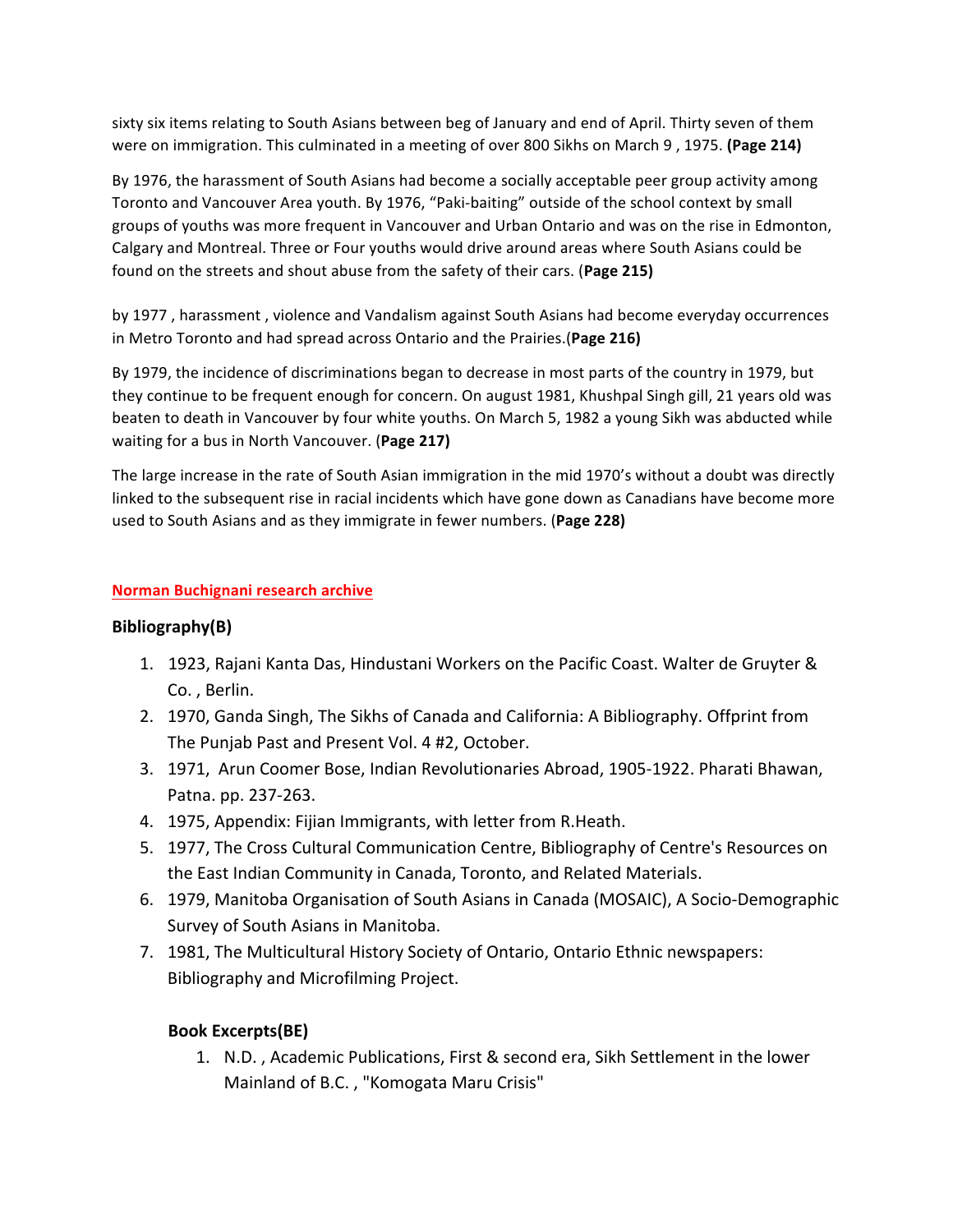- 2. 1907, W.D. Dodd, Hindus in the Northwest, World Today. pp 1157-1160.
- 3. 1911, Stevens, Henry H., The Oriental Problem, Dealing with as Affected by the Immigration of Japanese, Hindus and Chinese. Vancouver.
- 4. 1913, Laut Agnes C., Am I My Brother's Keeper? A Study of British Columbia's Labour and Oriental Problems. Toronto: Saturday Night Publishing Co.
- 5. 1945, Ghadr Heroes: Forgotten Story of the Punjab Revolutionaries of 1914-15. People's Publishing House, Bombay. pp. 1-33.
- 6. 1966, Singh, Kushwant and Satindra Singh, Ghadar 1915: India's First Armed Revolution. New Dehli: R & K Publishing House.
- 7. 1967, Phillips Paul A., No Power Greater : A Century of Labour in B.C. Broadway Printers Ltd., Vancouver, B.C.
- 8. 1969, Singh, Trilochan, The Universal Faith Of Guru Nanak The Indo-Canadian Publication, Richmond B.C. 2 copies.
- 9. 1972, The Constitution of Vishva Hindu Parishad of British Columbia.
- 10. 1974, Ward W. Peter, The Oriental Immigrant and Canada's Protestant Clergy, 1858-1925. B.C Studies, #22, Summer, 40-55.
- 11. 1975, Diwali 75 Vishva Hindu Parishad
- 12. 1976, Indo- Canadian, Guru Gobind Singh Birthday Procession New Westminster, , B.C.
- 13. 1976, Diwali 76 Vishva Hindu Parishad.
- 14. 1976, Program for Centenary of Quaid-I-Azam--Mohammed Ail Jinnah, 78pp.
- 15. 1976, Program for National Multicultural Symposium, 7pp.
- 16. 1977, Pitman Walter, Now is Not Too Late. Submitted to the Council of Metropolitan Toronto by the Task Force on Human Relations.
- 17. 1977, Hill Daniel G., Human Rights in Canada: A Focus on Racism. Toronto: Canadian Labour Congress.
- 18. 1977, Mukherjee Alok, East Indians: Myths and Reality. Toronto: Indian Immigrant Aid and the Indian Students Association of the University of Toronto.
- 19. 1978, Pakistan Republic Day, Vol. 6 News.
- 20. 1978, Gandhi in London. New Dehli : Promilla. Mimeo pp.154-5.
- 21. 1979, Pakistan Republic Day, Vol. 7 News.
- 22. 1977-78, Mathur Bharat, A Handbook for Indians in Ottawa-Hull. Mimeo 13 pp. Selected pages, Ottawa, Ontario.
- 23. 1979, Lanphier C. Micheal, A Study of third World Immigrants. Ottawa : Economic Council of Canada.
- 24. 1980, Hilliker J.F., The British Columbia Franchise and Canadian Relations with India in Wartime, 1939-1945. B.C. Studies, #46 : 40-60.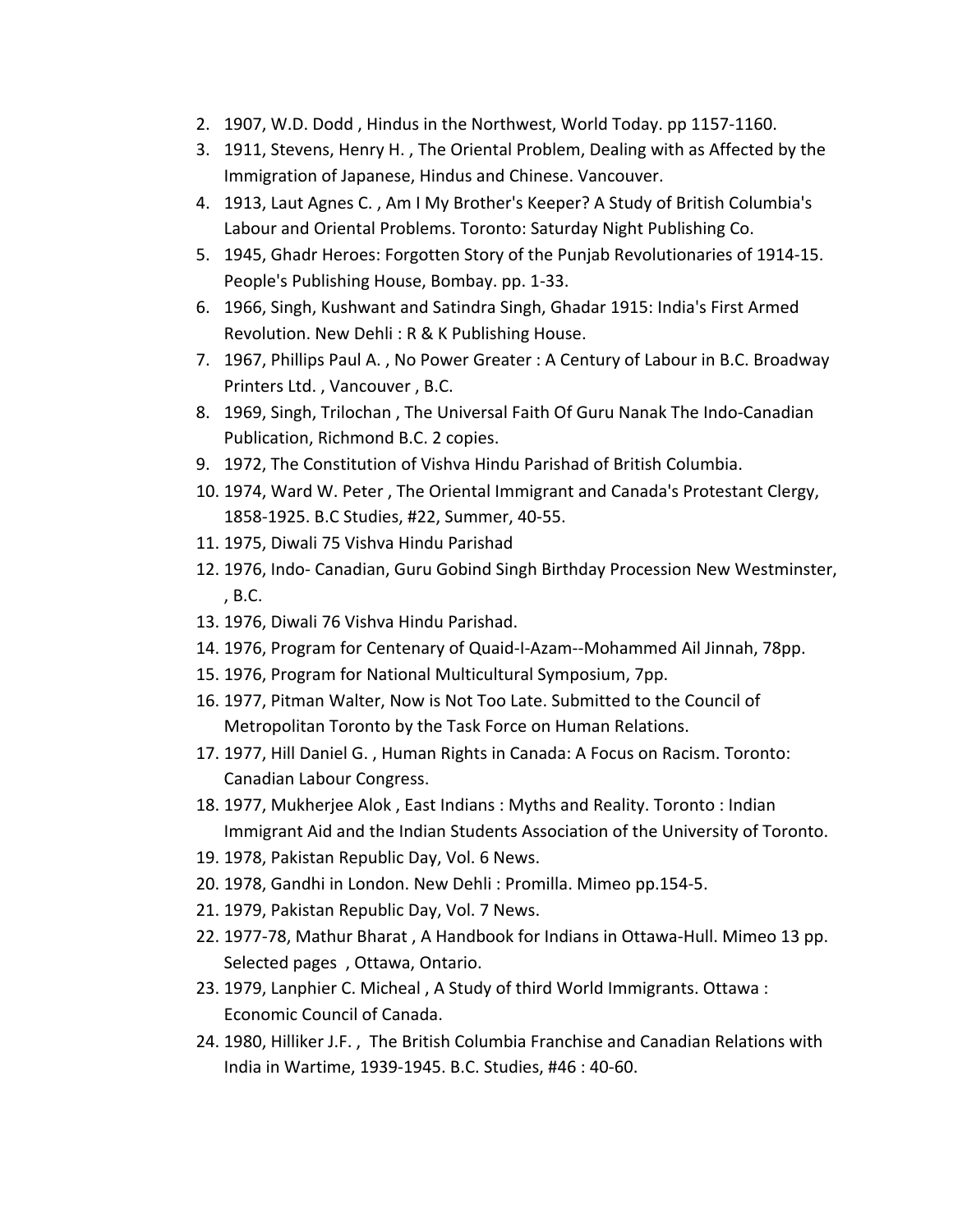- 25. 1980, Sandhu Sukhdev Singh, The Second Generation : Culture and the East Indian Community in Nova Scotia. Ethnic Heritage Series, Vol. 2, Halifax : International Education Centre.
- 26. 1980, Patel Dhiru, Dealing with Interracial Conflict : Policy Alternatives. The Institute for Research on Public Policy, Montreal, P.Q. Mimeo 85pp.
- 27. 1979, Sikh Social and Educational Society, Proceedings of the Sikh Conference, Third Eye Publications Inc., Willowdale, Ont.
- 28. 1981, The Sikh Social and Educational Society, Proceedings of the Sikh Conference, Third Eye Publications Inc., Willowdale, Ont.
- 29. N.D, Roy Patricia, The "Oriental Menace" in British Columbia. Studies in Canadian Social History, Ch. 12.
- 30. N.D, Angus H.F., Canada and the Far East 1940-1953.
- 31. 1973, East Indian Defence Committee, Vancouver, B.C., Who is Bringing a 'Bad Name' to the East Indian Community? Statements issued by the Indian Workers Movement. Mimeo 18 pp.
- 32. 1973, East Indian Defence Committee, Vancouver, B.C., Further Awakening of the East Indian Community. Work of the Indian Workers Movement in 1973. Mimeo 10pp.
- 33. 1981, Wood John, A Visible Minority Votes: East Indian Electoral Behavior in the Vancouver South Provincial and Federal Elections of 1979. In J. Dahlie and T. Fernando, eds., Ethnicity, Power and Politics in Canada. Toronto: Methuen, pp 177-201.
- 34. 1978, Wood Marjorie, Hinduism in Vancouver : Adjustments in the Home, the Temple, and the Community. Draft Copy. Published in 1980 in K.V. Ujimoto and G. Hirabashi, Eds., Visible Minorities and Multiculturalism, Toronto, Butterworths. pp. 277-289.
- 35. 1975, Paul Gurbachan Singh, Third World Immigrants and the Policies of Multiculturalism in Canada : A Case of East Indian Immigrants. Edmonton. Mimeo.
- 36. 1975, Srivastava Ram P, Family Organisations ane Change Among the Overseas Indians with Special Reference to Indian Immigrant Families of British Columbia, Canada. In G. Kurian, ed. Family in India : A Regional View. The Hague. Mouton.
- 37. 1975, Indian Immigrant Aid Services, Evaluation Study 1975. Indian Immigrant Aid Services, Toronto.
- 38. N.D., Juergensmeyer Mark, Ghadar Sources : Research on Punjabi Revolutionaries in America. Punjab Past and Present.
- 39. 1979, Dusenberry Verne A., Canadian Ideology and Public Policy : The Impact on Vancouver Sikh Ethnic and Religious Adaptation. Mimeo 18pp.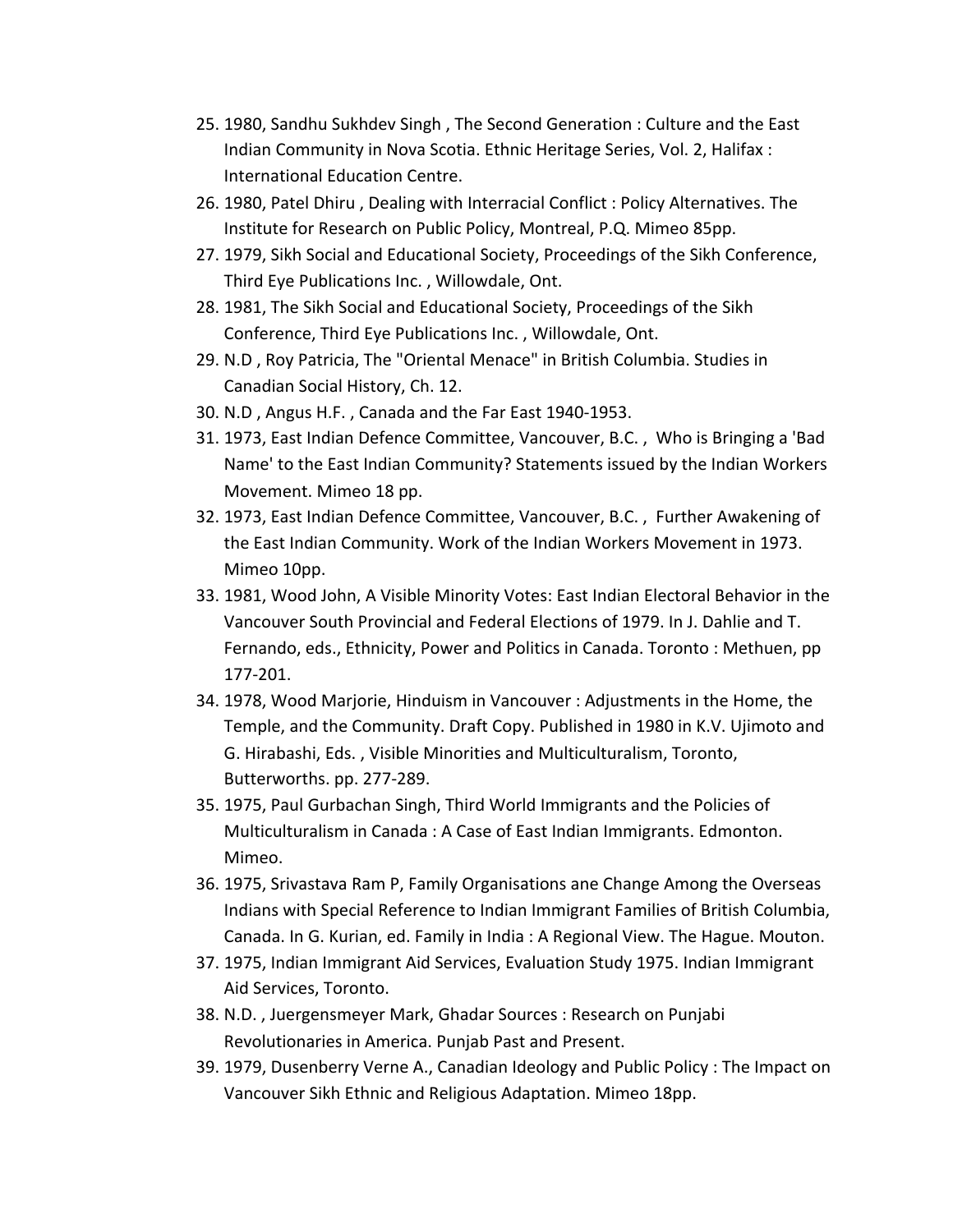- 40. 1971, Jain Sushil Kumar, East Indians in Canada. Research Group for European Migration problems. The Hague. Mouton.
- 41. 1983, Kurian George and Ram P. Strivastava, Eds. Overseas Indians: A Study in Adaptation, Vikas Publishing House PVT Ltd. Mimeo 2 pp. Table of Contents only.

# **Digests(D)**

- 1. 1914, Anonymous, Canada's Rejection of the Hindu. Literary Digest, New York, Vol. 49,August. p. 226.
- 2. 1914, Anonymous, Sikhs Besieging Canada. Literary Digest, New York, Vol. 49, July. pp 95-6.

## **Government Documents(G)**

- 1. 1915b, Canada India Committee, The Hindu Case, Toronto.
- 2. 1916, Canada India Committee, India's Appeal to Canada or : An Account of Hindu Immigration To the Dominion. Toronto.
- 3. 1918, Government of India, Sedition Commitee Report, CD2884, Home Department. New Age Publishers, Calcutta. Mimeo pp. 141-161.
- 4. 1927, Province of British Columbia, Report on Oriental Activities Within the Province. King's Printer, Victoria, B.C. Mimeo 10 pp.
- 5. 1956, CANADA: Citizenship and Immigration, South Asian Immigration Statistics. Citizenship and Immigration Annual Reports.
- 6. 1960, CANADA : Department of Citizenship and immigration, Immigration Statistics 1960 to 1970. Ottawa. Mimeo 6pp.
- 7. N.D., CANADA: Employment and Immigration Canada, Handnotes, miscellaneous.
- 8. 1971, CANADA : Statistics Canada, Census of Canada maps. Ethnic Groups, Birthplaces and Period of Immigration by Census Divisions.
- 9. 1971, CANADA : Manpower and Immigration, Immigration Statistics Canada Immigration, Ottawa. Mimeo 6pp.
- 10. 1971, Statistics Canada, Census of Canada, Population Ethnic Groups.
- 11. 1972, CANADA : Manpower and Immigration, Immigration Division, Ottawa. Mimeo 6pp.
- 12. 1973, CANADA : Manpower and Immigration, Immigration Statistics Canada Immigration, Ottawa. Mimeo 6pp.
- 13. 1974, Kalbach Warren E, The Effect of Immigration on Population. Manpower and Immigration, Canada. Information Canada, Ottawa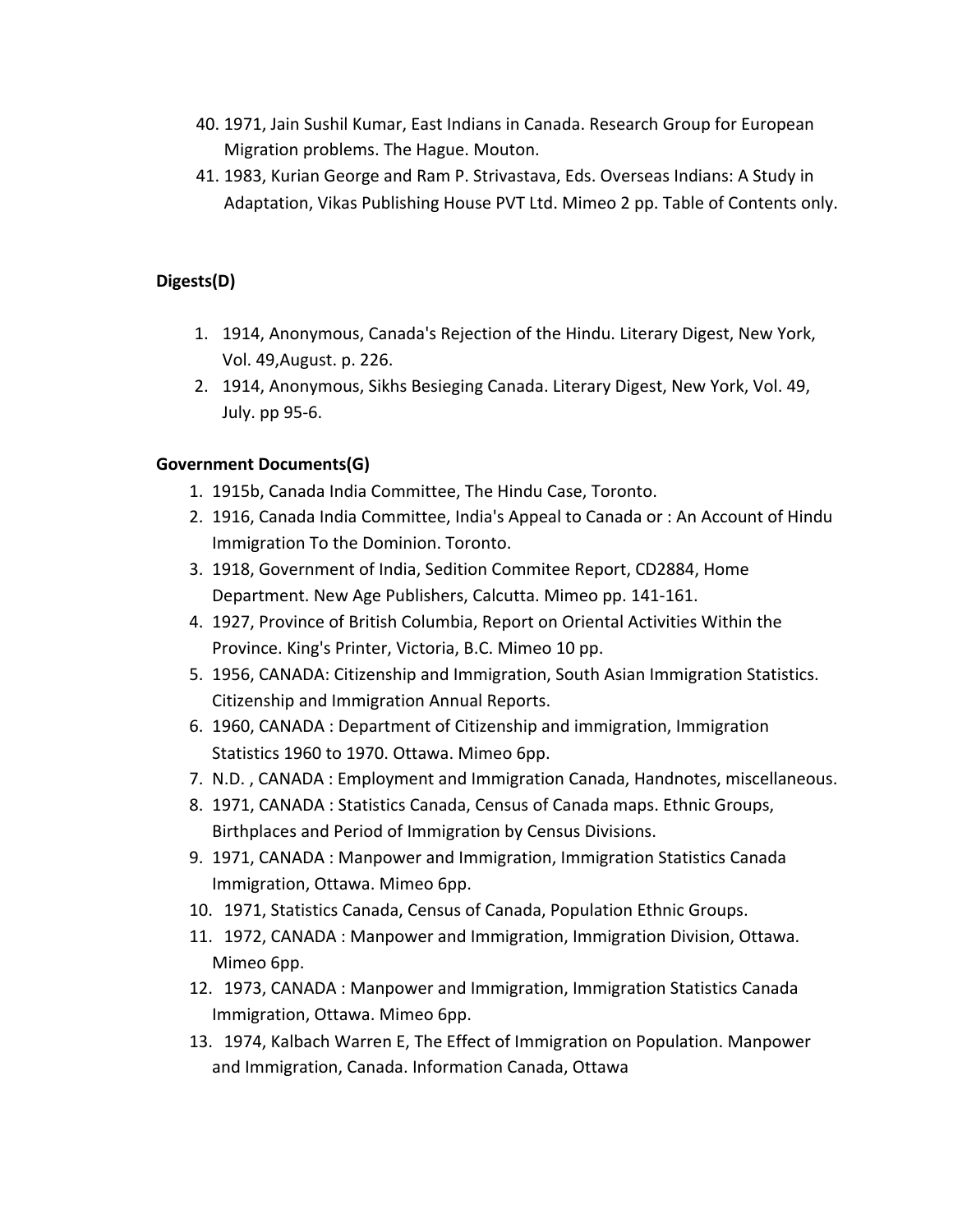- 14. 1975, Ottawa Ministry of Labour, East Indians in Canada, England, the United States and West Indies: a selected bibliography of fiction. Research Library, Toronto. Mimeo 2pp.
- 15. 1975, Singh Dave, Some Factors in the Relationship between Police and East Indians. Vancouver : B.C. Police Commission. Mimeo, selected pages.
- 16. 1975a, CANADA : Manpower and Immigration, Immigration Program. Ottawa.
- 17. 1975, CANADA : Manpower and Immigration, Immigration '75 Quarterly Statistics. Immigration Canada, Ottawa.
- 18. 1975, CANADA : Manpower and Immigration, Immigration Statistics, Canada, 1974. Information Canada, Ottawa.
- 19. 1975, Canada: Department of Manpower and Immigration, Canadian Work Values : Finding of a Work Ethic Survey and a Job Satisfaction Survey. Information Canada, Ottawa.
- 20. 1976, Subramaniam Indira A, East Indians in Canada. Paper presented at the Seminar on education and the East Indian Student. Ministry of Culture and Recreation, and Indian Immigrant Aid Services. Toronto. Mimeo 3pp.
- 21. 1976, CANADA : Manpower and Immigration, Immigration Statistics, Canada. Minister of Supply & Services, Canada.
- 22. 1976, CANADA : Manpower and Immigration, Immigration '76, First Quarter. Quarterly Statistics, Immigration Canada, Ottawa.
- 23. 1977, Dwivedi O.P., Indian immigrants and the Mass Media: Some Reflections. Paper given at "Indians in Toronto" Conference. Indian Immigrant Aid Services, Toronto.
- 24. 1979, Metropolitan Toronto Census, Metropolitan Social Profile : A Guide to Social Planning Facts in Metropolitan Toronto. (Metro Toronto Census Tract 1976) . Mimeo 2pp.
- 25. 1979, Ontario Ethnocultural Profiles, East Indians. Ontario Ministry of Culture and Recreation.
- 26. 1979, Social Planning Council of Metropolitan Toronto, Metro's Suburbs in Transition. Part 1: Evolution and Overview. Mimeo pp. 176-193.
- 27. 1980, Social Planning Council of Metropolitan Toronto, Working Papers for Full Employment : Social Policy and Perspectives on Employment. Toronto. Mimeo, pp. 25-26.
- 28. 1980b, Sharma R.D., Immigrant Needs in Metropolitan Toronto. Toronto: Ontario Council of Agencies Serving Immigrants.
- 29. 1980a, Sharma R.D., Trends in Demographic and Socio-Economic Characteristics of the Metropolitan Toronto Population. Toronto: Mimeo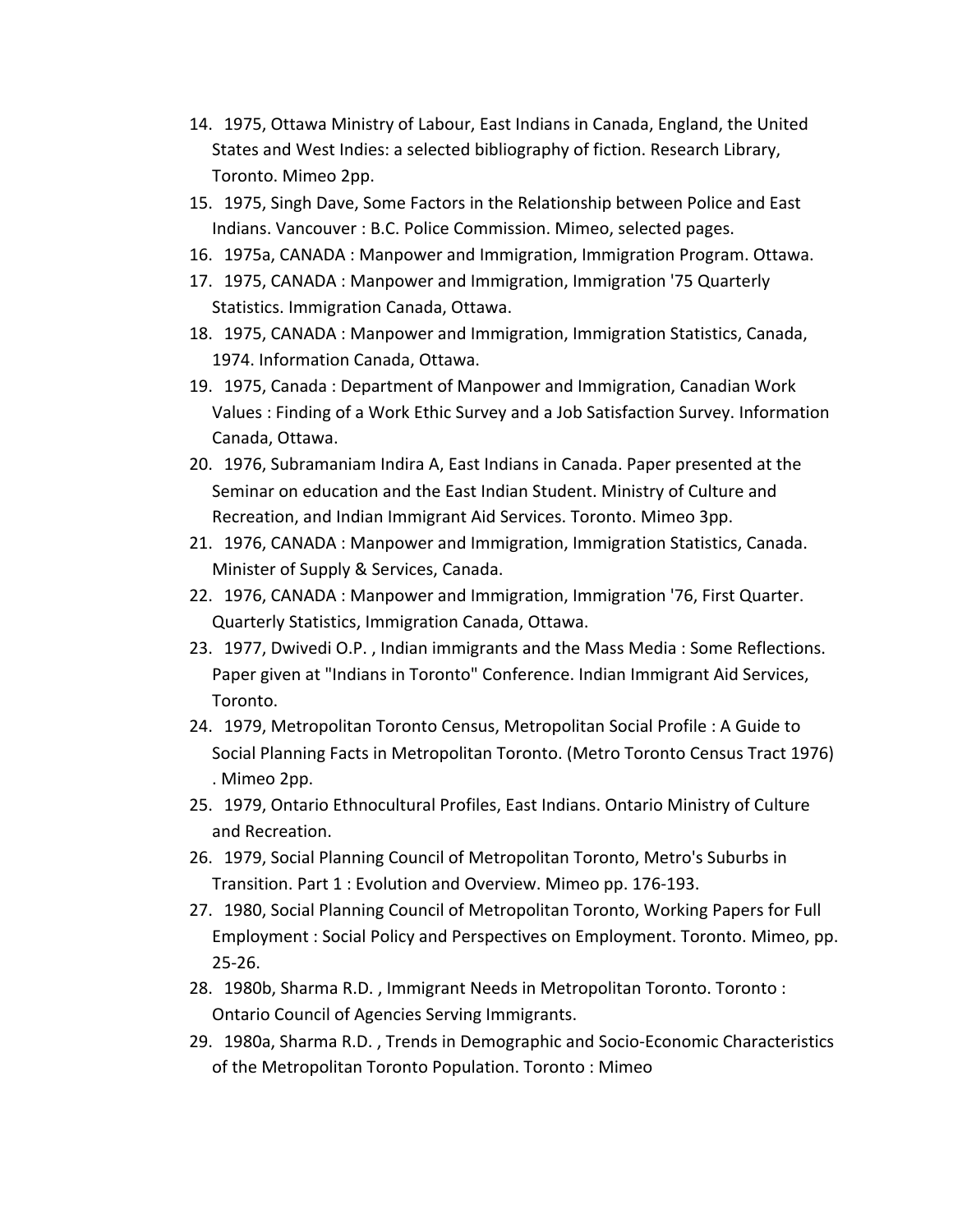- 30. 1980, Citizenship Participation Project : Evaluation of Community Services in Brampton/Bramlea by South Asians of the Area
- 31. 1981, Social Planning Council, Publications Profiles. Toronto. 2pp.
- 32. 1981, Immigration Statistics, Various from 1981 Census. Caution: figures are NOT accurate.
- 33. 1981, Affirmation, Volume 2, Number 2, June. Ontario Human rights Commission, Toronto. Newsletter.
- 34. 1981, Secretary of State, Multiculturalism, Ottawa, National Program to Combat Racism Elaboration of Specific Initiatives and Status Report. Mimeo 7 pp. CONFIDENTIAL.
- 35. 1982, Secretary of State, Multiculturalism, Ottawa, National Strategy on Race Relations Discussion Paper. Mimeo 14pp. 2 copies. CONFIDENTIAL.
- 36. 1982, Secretary of State, Ottawa, Symposium on Race Relations and the Law Final Report. Mimeo 8pp. CONFIDENTIAL.
- 37. 1983, CANADA : Statistics Canada, Memorandum: Interprovincial Migration of Children and Adults by Province of Origin and Destination, January 1 to December 31, 1982. Mimeo 3pp.
- 38. 1982, CANADA: Statistics Canada, International and interprovincial migration in Canada 1980-81. 8pp. Mimeo
- 39. 1983, CANADA: Statistics Canada, Update from the 1981 Census : 20 per cent Data Base, Highlight Information on Nuptuality, Fertility, Education, Housing, Labour Force Activity, Occupation, Industry. March 1.

# **Graduating Essays(GE)**

- 1. N.D., Button R.A., Sikh Settlement in the Lower Mainland of B.C. (1904-1964), B.A. Graduating Essay, Department of Geography, 72pp.
- 2. 1929, Tolmie, J. Ross, The Orientals in B.C., BA History, UBC.
- 3. 1952, Lowes George H., The Sikhs of British Columbia, B.A. Graduating Essay, University of British Columbia. Mimeo 65 pp.
- 4. 1973, Chandra K.U., Racial Discrimination in Canada. San Francisco: R&E Research Associates. Mimeo. Selected pages
- 5. 1983, Beck Brenda E.F., Bread Crumbs or Yeast: Indo-Canadian Popular Culture and its Growth Potential. University Of British Columbia. Mimeo, 14pp.

## **Handnotes(H)**

- 1. N.D., Berry J., Multiculturalism and Ethnic Attitudes in Canada
- 2. 1911a, Singh Sundar and L.W.H., A Summary of the Hindu Question and its Results in B.C. Victoria: Victoria Society of Friends for the Hindu.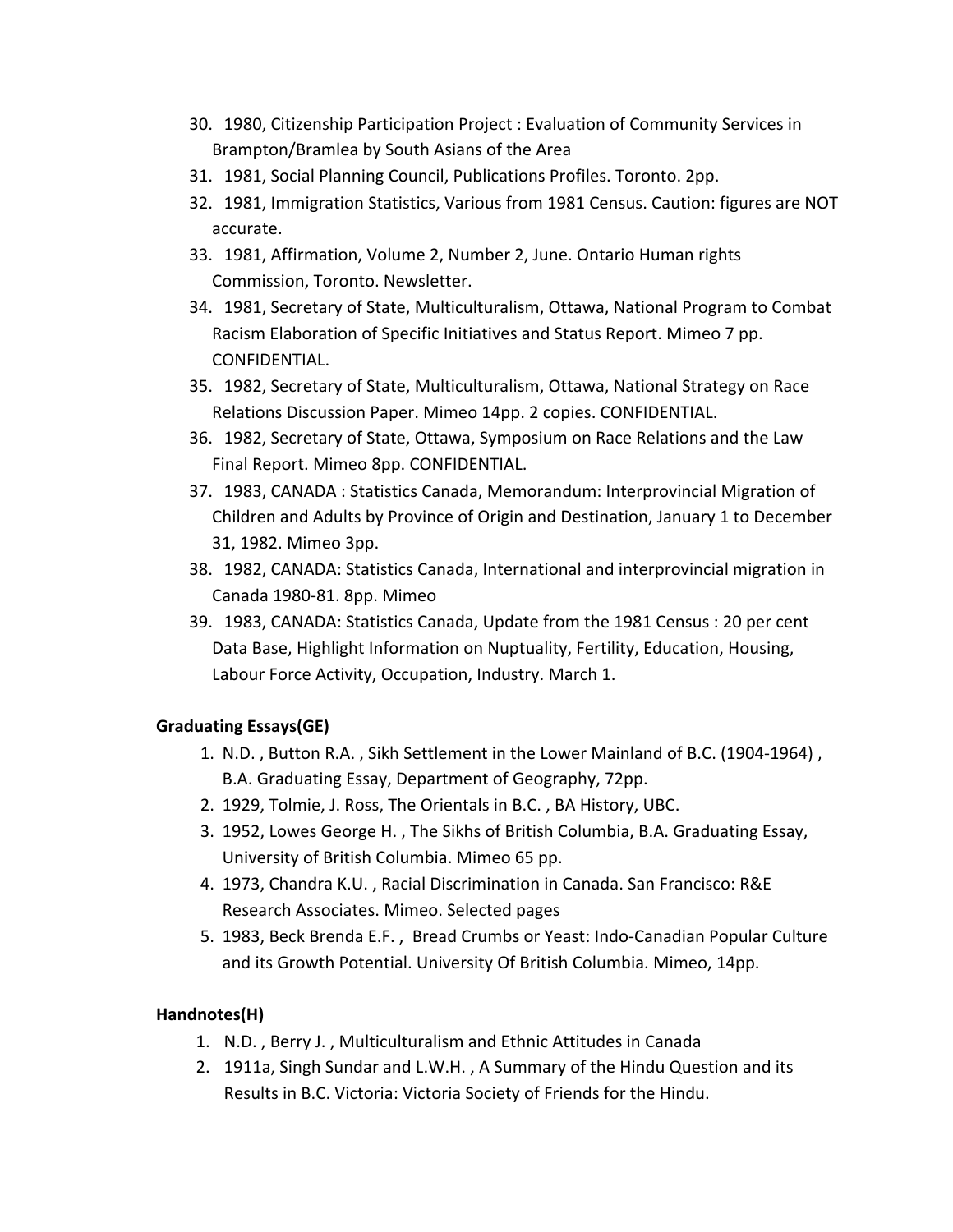- 3. N.D., Gill N. The East Indian People of B.C.
- 4. 1957, Corbett David, Canada's Immigration Policy: A Critique, University of Toronto Press, Toronto.
- 5. 1971, Saxton Alexander, The Indispensible Enemy: Labour and the Anti-Chinese Movement In California. Univ. of California Press.
- 6. 1925, Ward, N.L., Oriental Missions in British Columbia. Westminster: Society for the Propagation of the Gospel in Foreign Parts.
- 7. N.D., Roy Patricia E., B.C.'s Campaign for a "White Canada": The Oriental Question in the Interwar Years.
- 8. N.D., Hand written notes on Ismailis.
- 9. N.D., Ismaili Tapes Victoria.
- 10. N.D., Miscellaneous Compilations of Handnotes.
- 11. N.D., Indians Overseas
- 12. 1905-08, Hindu Immigration to Canada, Handnote graph and index card.
- 13. 1975, Scanlon Joseph T., the Sikhs of Vancouver: A Case Study of the Role of the Media in Ethnic Relations. Carlton University.
- 14. N.D., Bolt C., Victorian Attitude to Race.
- 15. 1975, Ferguson Ted, A White Man's Country: An Excercise in Canadian Prejudice. MacMillan, Toronto. Handnote 4pp.
- 16. 1974, Hardwick Francis C., Ed. From Beyond the Western Horizon: Canadians form the Subcontinent of India. Vancouver: Tantalus Research.
- 17. 1938a, CANADA: Board of Review (Immigration) on Charges Concerning Illegal Entry of Aliens into Canada. Interim Report and Supplement. Vancouver: typescript.
- 18. 1931, Cheng Tien Fang, Oriental Immigration in Canada. Shanghai: Commercial Press.
- 19. 1929, India and Canada, Kartar Singh, Ed, Vancouver (monthly.)
- 20. 1923, Grant Kenneth James, My Missionary Memories. Halifax: Imperial Publishing Co., Ltd. Handnote 2pp.
- 21. 1949, Gurdial Singh, East Indians in the US. S. and Social Research.
- 22. 1929, Osterhout S.S., Orientals in Canada: The Story of the United Church of Canada with Asiatics in Canada. Toronto: Ryerson Press.
- 23. 1953, Munday J., East indians in B.C.: A Community in Transition.
- 24. 1906, Morley Alan, Vancouver: Milltown to Metropolis.
- 25. 1970, Mathur Laxman Prashad, Indian Revolutionary Movements in the United States, 1922- . Dehli : S. Chand. Handnote 1pp.
- 26. 1923, Smillie Emmaline E., An Historical Survey of Migration within the Empire. Canadian Historical Review Vol. 4 : 217-257. Handnote 2pp.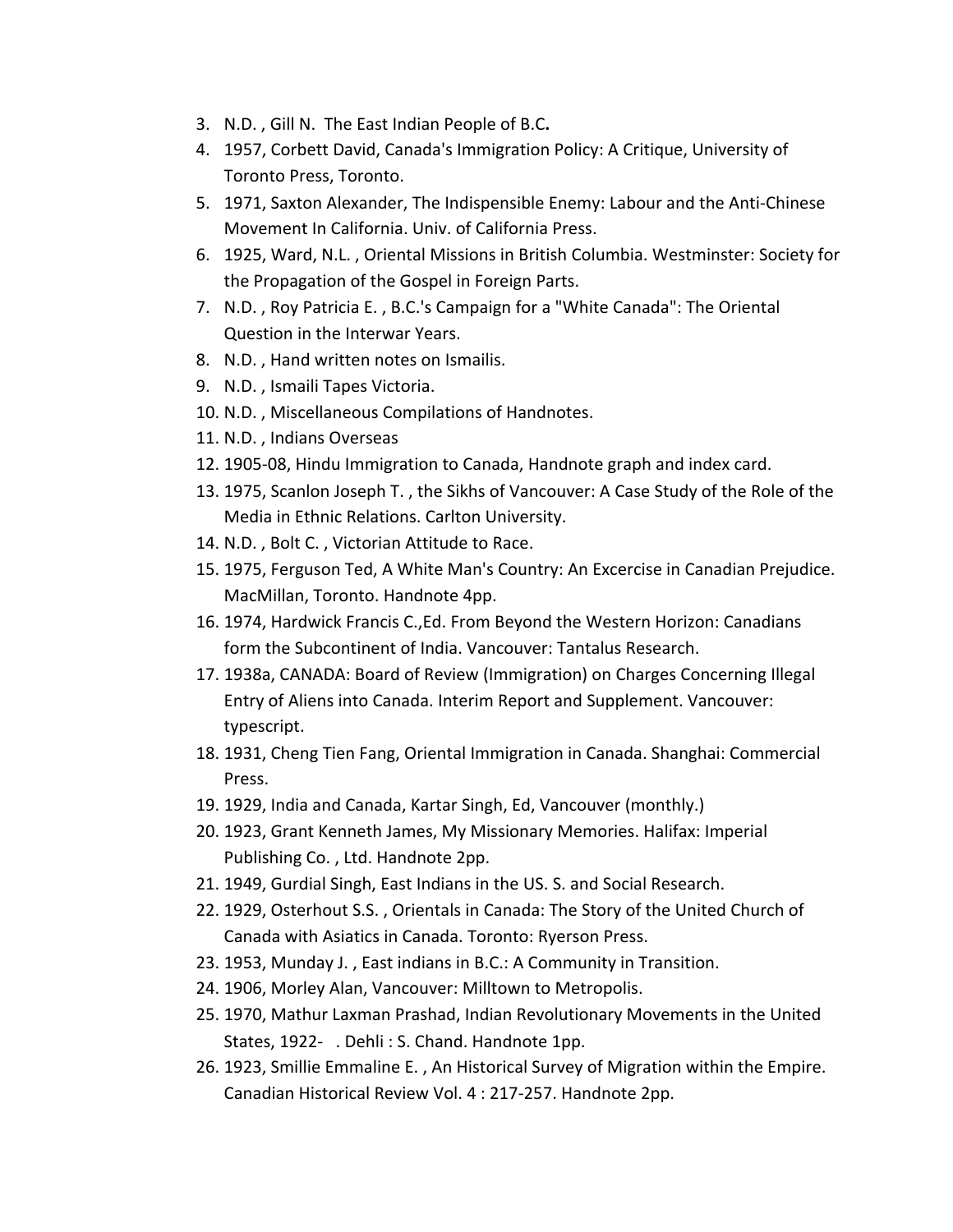- 27. N.D., Trades and Labour Council of Canada, Proceedings.
- 28. N.D., Campbell Annie Louise, An Historical Sketch of Economic and Social Conditions and the Legislation Affecting Oriental Immigration in California and B.C. & N.D., Ormsby Margaret, B.C.: A History.
- 29. 1940, Lower A.R.M., Canada and the Far East.
- 30. N.D., Mckenzie R.D., Oriental Exclusion...1928.
- 31. 1928, Howay F.W., The Making of a Province. The Ryerson Press. Toronto.
- 32. 1964, McKelvie B.A., Magic, Murder and Mystery. Cobble Hill, B.C. Cowichan-Leader Printing Co.
- 33. N.D., McGill Helen G., Anti-Chinese Immigration 1876-1903.
- 34. N.D., Saywell J., Labour and Socialism in B.C. A Survey of Historical Developments before 1903.
- 35. 1898, Mac Nab F., B.C. for Settlers: Its Mines, Trade and Agriculture.
- 36. 1928, Donley W.G., The Oriental Agriculturalist in B.C., B.A Honours, Economics. University of British Columbia.
- 37. N.D., Sinha P.B., Indian National Movement and I Russia (1905 1917). New Dehli: Sterling Publishers.
- 38. N.D., Miscellaneous Handnotes.

### **Interviews (I)**

- 1. N.D., Miscellaneous Note, First South Asian in Canada.
- 2. 1978, Das Gupta Tania, Experiences of an Immigrant Youth. Collected on Multicultural Resources Project, 1979, University of Toronto.
- 3. N.D., Anonymous, Sorry, Wrong Colour Mimeo, 5pp.
- 4. 1981, Victoria Interviews.
- 5. N.D., South Asians in Winnipeg Interviews.

### **Magazine Articles (M)**

- 1. 1907-8, Canadian Annual Review of Public Affairs. Toronto, Annual Review Publishing Co..
- 2. 1907, Williams J.B., Canada's New Immigrant: The Hindu, pp 383-386.
- 3. 1907, J.B. Williams, Canada's New Immigrant. Canadian Magazine, February, Vol. 28, 383-391.
- 4. 1909, Singh Saint Nihal, The Picturesque Immigrant from India's Coral Strand. Out West Vol. 30, #1, 43-54.
- 5. 1912, Kumar G.D., Hindus in the United States: Activities of the Hindu Students and Laborers on the Pacific Coast. Span of Life, Vol 5 #3, 6-11.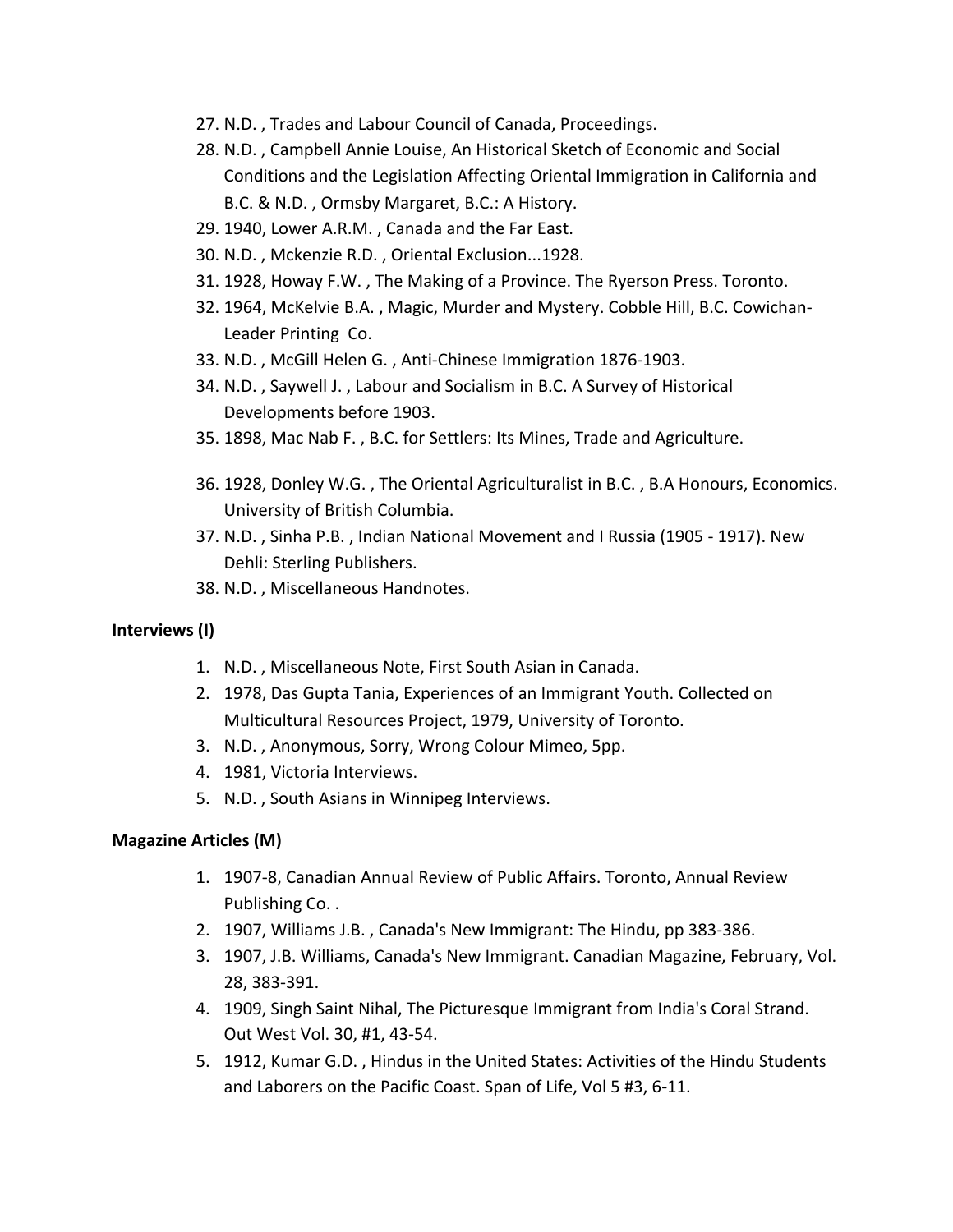- 6. 1912, Anonymous, The Position of the Hindus in Canada. British Columbia Magazine #8, 664-668.
- 7. 1912, Singh Saint Nihal, The Sikh's Struggle Against Strangulation. Fortnightly Review, London. January-June. pp. 82-90.
- 8. 1912, Pidgeon, G.C. and E.D. Maclaren, East Indian Immigration. Westminster Hall Magazine Vol. 1, #8, 23-28.
- 9. 1913, Hurdj Archibald, The Racial War in the Pacific. Fortnightly Review, June.
- 10. 1913, Shira N.S., Indians in Canada. Indian Review. A Monthly Journal. Madras. Vol. 14 pp.453-6.
- 11. 1914, Anonymous, A Contemporary Description of the Komogata Maru Incident. Canadian Annual Review, Toronto. pp.115-119.
- 12. 1923a, Anonymous, Asiatic Immigration into Canada. Round Table.March: 398-404.
- 13. 1929, Perry Martha E, The Sikhs in British Columbia. United Empire, Vol. 20 #10: 577-581.
- 14. 1931, Angus H.F., The Legal Status in British Columbia of Residents of Oriental Race and Their Descendants. Canadian Bar Review, Vol 9, #1, 1-12.
- 15. 1935, Examiner Weekly, Monday, March 11. White B.C. League. 8pp. Vancouver.
- 16. 1938, Hamilton L, Foreigners in the Canadian West. Dalhousie Review, Vol. 17 #4, 445-460.
- 17. 1970, Pannu Gurdial Singh, Sikhs in Canada. Sikh Review, October, 41-45.
- 18. 1973-74, Ames Micheal M and Joy Inglis, Conflict and Change in British Columbia Sikh Family Life. B.C. Studies #20, Winter 15-49.
- 19. N.D., Hardy Leslie, Canada's Future as a Multicultural Society. Ontario Institute for Studies in Education. Mimeo pp. 3-9.
- 20. 1977, The Ethnic Press in Ontario. Polyphony, Fall/Winter, pp. 21-23.
- 21. 1978, Wood John, East Indians and Canada's New Immigrant Policy, Canadian Public Policy, Vol. 4, #4, pp.547-567.
- 22. 1983-4, Pakistan-Canada Association, Cultural Directory, Calgary, Alberta.
- 23. 1941, Angus H.F., The Effect of the War on Oriental Minorities In Canada. Canadian Journal of Economics and Political Science. Vol. 7, #4: 506-516.
- 24. 1941, Reid Robbie L., The Inside Story of The Komogata Maru. B.C. Historical Quarterlry, Vol. 5; 1-23. Handnote 2pp.
- 25. 1943, Holland Sir Robert, Indian Immigration into Canada: The Question of the Franchise. Asiatic Review vol. 39: 167-171.
- 26. 1944, Smith Marian W, Sikh Settlers in Canada. Asia and the Americas. Vol. 44 #8: 359-364.
- 27. 1947, Angus H.F., East Indians in Canada. International Journal, Vol. 2 #1: 47-50.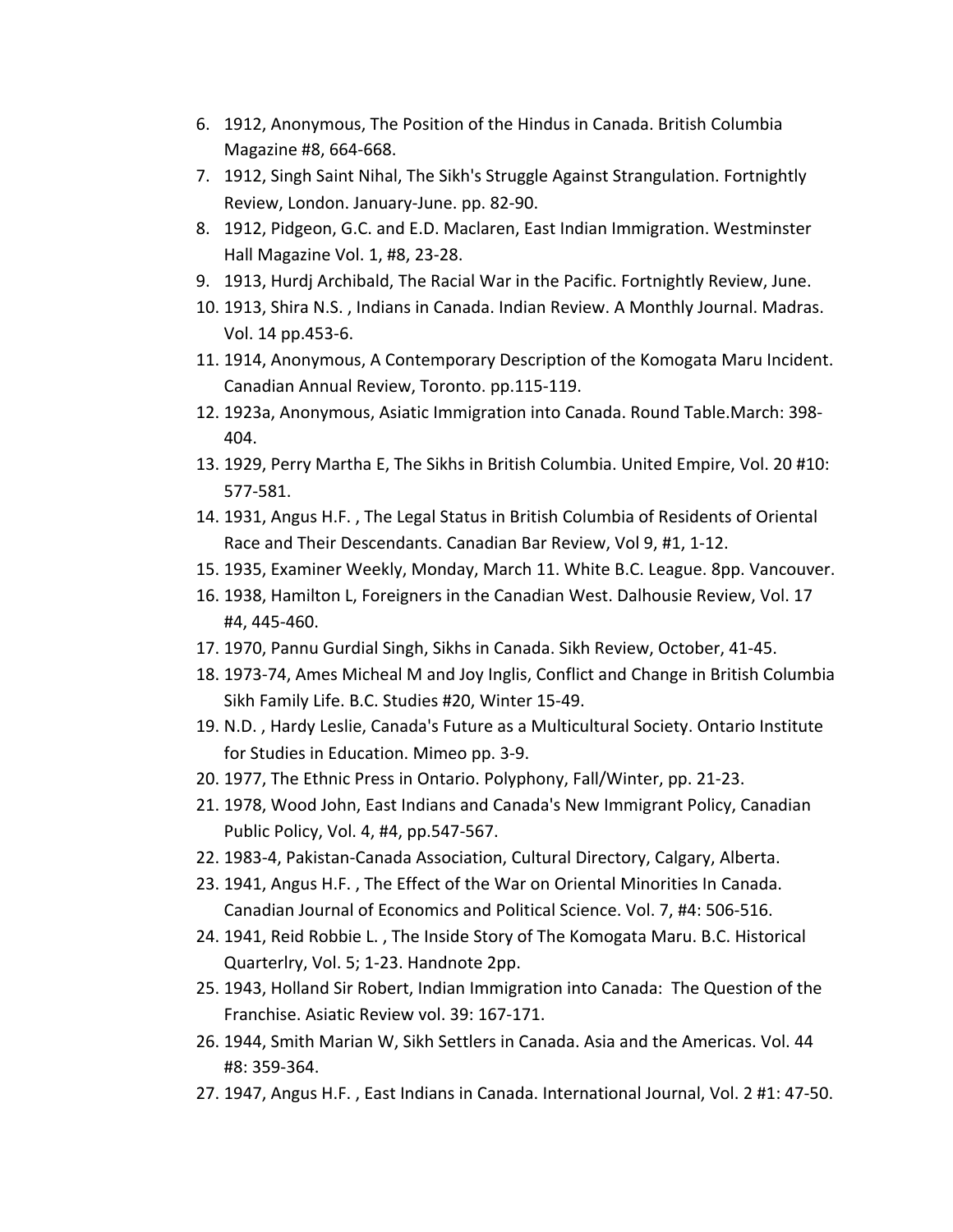- 28. 1954, Dadabhay Yusuf, Circuitous Among Rural Hindustanis in California. Social Forces, Vol, 33: 138-141.
- 29. 1964, Bannerjee Kalyan Kumar, East Indian Immigration into America. Modern Review. A Monthly Review and Miscellany, Allabhad, Calcutta. Vol. 116. November. pp.355-361.
- 30. 1966, Deol G.S., Voyage of the Komogata Maru and the Ghadr Movement. People's path, Vol. 2, #8, September. Mimeo 7-19.
- 31. 1966, Wynne Robert E, American Labour Leaders and the Vancouver Anti-Communist Riot. Pacific Northwest Quaterly, Vol. 42, #4: 172-9. Handnote 1pp.
- 32. 1968, Inglis Joy and Micheal N. Ames, Indian Immigrants in Canada. Indo-Canadian, Vol. 3-4, pp. 2-6.
- 33. 1969, Henry Franklin J, The Measurement of Perceived Discrimination: A Canadian Case Study. Race, Vol. 10, #4, pp. 449-461.
- 34. 1969, Hess Gary Ray, The "Hindu" in America: Immigration and Naturalization Policies and India 1917-46. Pacific Historical Review. Vol. 38, #1 59-79. Handnote 2pp.
- 35. 1972, Hallet Mary E, A Governor-General's View on Oriental Immigration to B.C., 1904-11. B.C. Studies, Vol. 14: 51-72. Handnote 3pp.
- 36. 1972, Indian Immigration and Racial Prejudice in British Columbia: Some Preliminary Observations, in Peoples of the Living Land: Geography of Cultural Diversity in British Columbia. B.C. Geographic Series, No. 15. Julian V. Minghi, Ed. , Vancouver, Tantalus Research Ltd., pp. 29-39.
- 37. 1976, The Playhouse Theatre of B.C., The Komogata Maru Incident The Playhouse Program, Vol. 3 #3.
- 38. 1977, India-Canada Association, Toronto, India Day Program. Mimeo 2pp.
- 39. 1977, Federation of Indo-Canadian Associations, Independence Day Celebrations, August 13 Toronto.
- 40. N.D., Dance and Art Exhibit, Regina.
- 41. N.D., Festivals observed by East Indian Community in Toronto Mimeo 2pp.
- 42. N.D., Sri Lankan Friendship Association, Cultural Exhibition and Workshop...
- 43. N.D., University of Toronto, India Month advertisement 1 pp. Mimeo.
- 44. 1978, India-Canada Association, Toronto, Canada Day Program, July 1 2pp. Mimeo.
- 45. 1978, India-Canada Association, Toronto, India Day, January 29 Program 2pp. Mimeo.
- 46. 1976, Young Men's Sikh Association, Newsletter, Vol. 1 #1 Toronto, Ontario.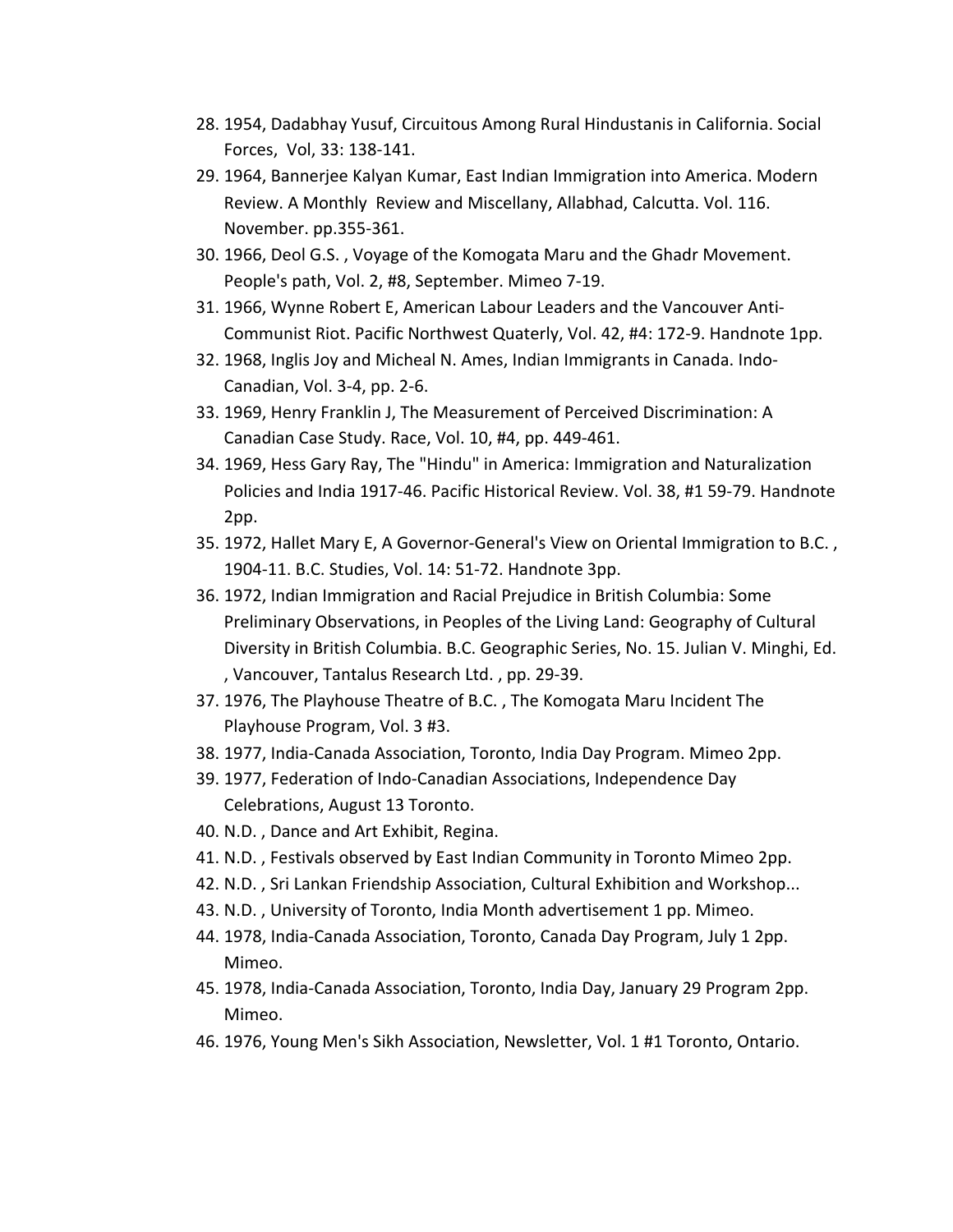- 47. 1976, Minde K. and R. Minde, Children of Immigrants: The Adjustment of Ugandan Asian Primary-School Children in Canada, Canadian Psychiatric Association Journal, Vol. 21, #6 371-381.
- 48. 1977, Canadian Society for Asian Studies Newsletter, November. 16-18.
- 49. 1977, Siddique Muhammad, Structural Separation and Family Change : An Exploratory Study of the Immigrant Indian and Pakistani Families of Saskatoon, Canada. International Review of Modern Sociology, Vol. 7 #1 : 13-35.
- 50. 1978, Frideres J.S., British Canadian Attitudes Toward Minority Ethnic Groups in Canada. Ethnicity, Vol.  $5 \# 1$ , pp. 20-32.
- 51. 1979, Indra Doreen, South Asian stereotypes in the Vancouver press. Ethnic and Racial Studies, Vol. 2, #2, pp.169-189.
- 52. 1979, Fernando Tissa, East African Asians in Western Canada: The Ismaili Community. New Community, Vol 7,# 3, 361-368.
- 53. 1979, Skinner Kenneth A. and Glenn Hendricks, The Shaping of Ethnic Self-Identity Among Indochinese Refugees. The Journal of Ethnic Studies, Vol. 7, #3, pp. 25-41.
- 54. 1980, Panjab Affairs, bi-monthly newsmagazine, Vol. 2, #4(8), October Mimeo 4pp. Toronto, Ontario.
- 55. 1980, The Sikh Social and Educational Society Newsletter, Vol. 5 #3, Fall Willowdale, Ont. 8pp.
- 56. 1981, The Sikh Social and Educational Society Newsletter, Vol. 6 #1-2, April Willowdale, Ont. 8pp.
- 57. 1980, Jensen Joan M., The "Hindu Conspiracy": A Reassessment. Pacific Historical Review, Vol. 48, #1, 65-84.
- 58. 1981, Wakil S.P., C.M. Siddique and F.A. Wakil, Between Two Cultures: A Study in Socialization of Children and Immigrants. Journal of Marriage and the Family. November: 929-940.
- 59. 1982, Westwood Marvin, A Cross-Cultural Comparison of East Indian and Anglo-European Expectations of Counselling. The International Journal for the Advancement of Counselling, #4. Mimeo 13pp.
- 60. N.D., Frideres James, Discrimination in Western Canada. In Race, Vol. 15, #2.

## **Newspaper Articles (N)**

- 1. 1983, India Times, Vol. 1 #1, September. Edmonton, Canada. 2 copies. 16pp.
- 2. 1980, Issue, #23, June. United Church of Canada, Toronto. 16pp.
- 3. 1981, The Asian Tribune, Vol. 3 #52, July. Toronto, Canada.
- 4. 1983, The Alberta Telegram, Vol. 1 #4, September. Calgary, Canada 24 pp.
- 5. 1983, The Prairie Link, September. Edmonton, Alberta 16pp.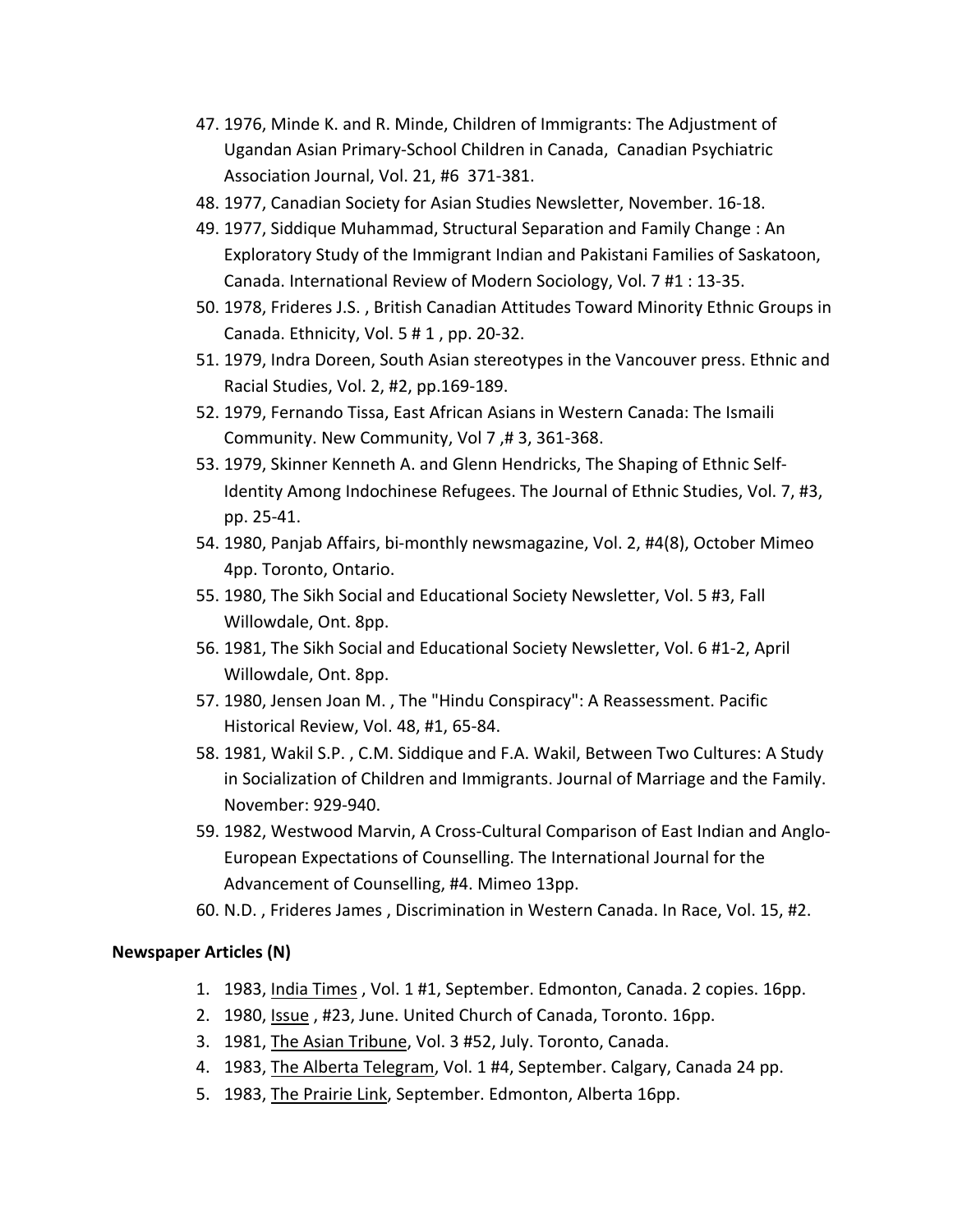- 6. 1984, The Prairie Link, January. Edmonton, Alberta 16pp.
- 7. 1983, The Prairie Link, September. Edmonton, Alberta 16pp.
- 8. 1978, Blitz, Vol. 1 #3, November 25. Vancouver, B.C. 16pp.
- 9. 1979, The Star: Indo-Canadian Fortnightly, Vol. 3 #5, June 1-15. Vancouver, B.C. 12pp.
- 10. 1920, Calgary Herald, Dec. 27, p.18, c . 5.
- 11. 1978, Toronto Sun, Editorials: Racial Lunacy, May 25. Curried History, June 1. Shorty Cops, June 19.
- 12. 1978, The Continuing Committee on Race Relations, Re: Action Against the Toronto Sun's Irresponsible Editorials. First Unitarian Congregation of Toronto.
- 13. 1978, The Continuing Committee on Race Relations, Letter from Frank P. Nagle, Toronto Board of Education. Separate School Division.
- 14. 1981, Toronto Sun, Police propose hotline for guns, Monday, November 30.
- 15. 1981, The Globe and Mail, Complaints about racism don't fare well. Wednesday, December 9.
- 16. 1982. Victoria Times Colonial, Racist 'prominence' draws call for media penalties.
- 17. 1927, MacInnes Tom, Oriental Occupation of B.C., Sun Publishing Co., Vancouver.
- 18. 1976, Publications of Vishva Hindu Parishad of B.C. Canada, Diwali 76 Program, 78pp.
- 19. 1975, Publications of Vishva Hindu Parishad of B.C. Canada, Diwali 75 Program.
- 20. 1972, Publications of Vishva Hindu Parishad of B.C. Canada, The Constituition of Vishva Hindu Parishad of B.C.
- 21. 1975, Publications of Vishva Hindu Parishad of B.C. Canada, Vishva Hindu Parishad Newsletter, Vol. 2 #4, 12pp.
- 22. 1977, Urban Alliance on Race Relations, Letter to P.C. Dutta from Juanita Bay.
- 23. 1977, Prabasi: A Social and Cultural Organisation, Letter from P.C. Dutta to Juanita Bay.
- 24. Dennis Timbrell, M.L.A. to P.C. Dutta.
- 25. 1978, Letter to Douglas Barr, Director of Social Planning Council Metro Toronto, from B.C. Teachers' Federation.
- 26. 1978, To Douglass Barr From Blood-Bathurst Information Centre Toronto.
- 27. 1976, To Hon. Roy MacMurty, Attorney Gen'l. for Ontario from ------ Form letter no source.
- 28. N.D., Prposals for Constitional Reform, Re: Race Relations by: Chaitanya K. Kalevar. No Source.
- 29. 1981, List of publications from the Social Planning Council of Metro Toronto, 1974-80. Order form blank.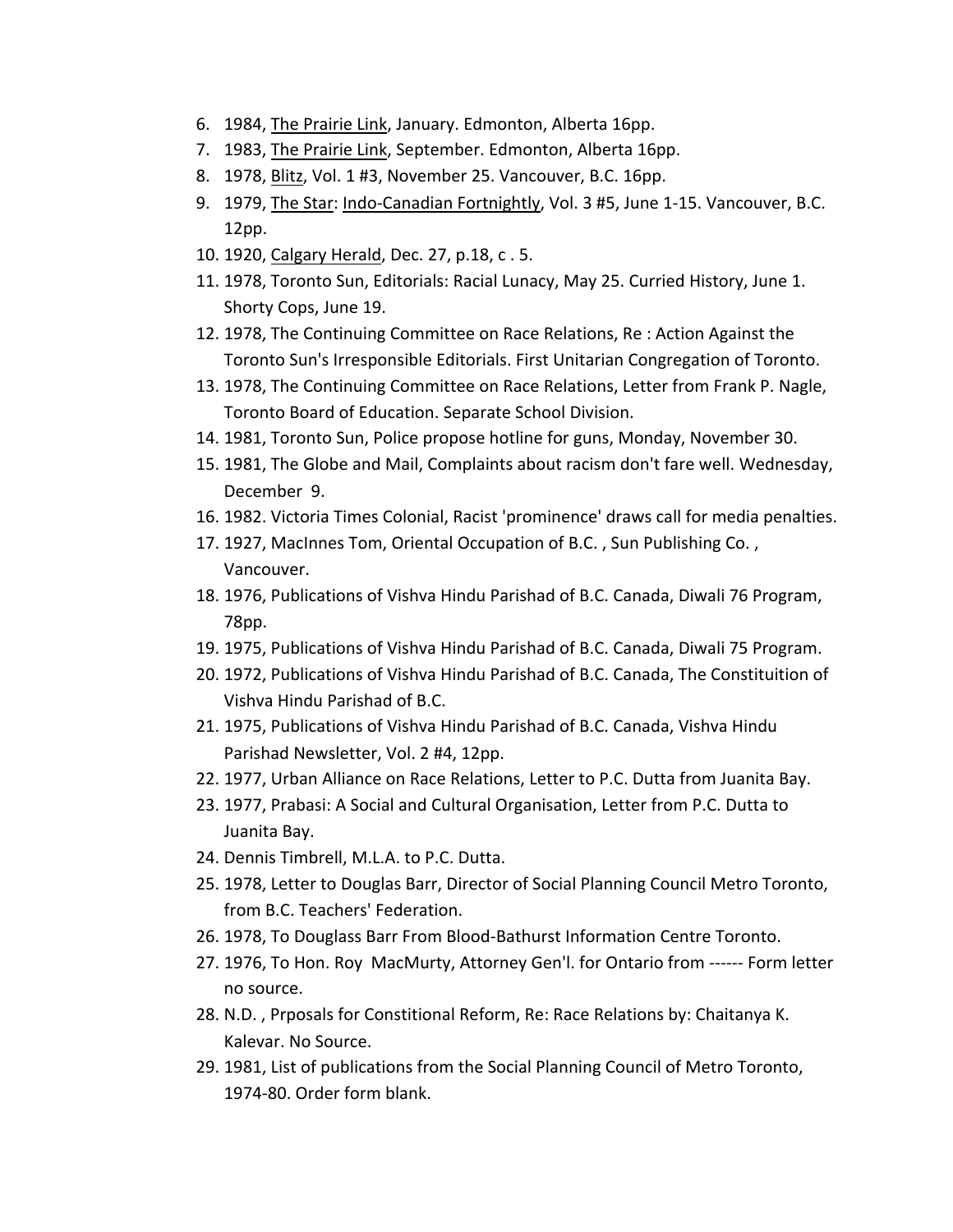- 30. N.D., Toronto Board of Education, City of Toronto, Student Survey of Ethnic background.
- 31. Folder of Assorted Newspaper Clippings.
- 32. Newspaper Clippings from the Toronto Star and Globe and Mail from 1972-81.
- 33. 1981, Mukherjee Bharati, An Invisible Woman. Saturday Night, March. Toronto, Ontario.
- 34. 1940, The Parashooter, Vol. 1, #1, August. 8pp. Newspaper.

## **Photographs (P)**

- 1. N.D., Photo of people on board the Empress of Japan. Department of Anthropology. The University of Lethbridge. Lethbridge, Alberta, Canada.
- 2. N.D., pix V.D. Times, June 4, p 8.
- 3. 1902, pix V.D. Times, Sept 8, p 3, 1902.
- 4. N.D., V.D. Colonial, June 4, p 6.
- 5. Collection of assorted photocopied photographs.

## **Ph.D Dissertations (PhD)**

- 1. 1909, King William Lyon Mackenzie, Oriental Immigration to Canada. Ph.D Diss., Harvard University. (Same as King 1908a) 1pp. handnote.
- 2. 19.., Wynne R.E., Reaction to the Chinese... University of Washington, Ph.D. Dissertation.
- 3. 1935, Sumida Rigenda, The Japanese in British Columbia. M.A. Dissertation, University of British Columbia.
- 4. 1958, Andracki Stanislaw, The Immigration of Orientals into Canada with Special Reference to Chinese. Ph.D. Dissertation, History Department, McGill University. 2pp. Mimeo Reprinted in 1978, New York: Arno Press.
- 5. 1966, Sugimoto Howard H., Japanese Immigration, the Vancouver Riots and Canadian Diplomacy. M.A. Dissertation, Department of History, University of Washington.
- 6. 1973, Ward William Peter, White Canada Forever: British Columbia's Response to Orientals, 1958-1914. Ph.D. Diss., Dept. of History, Queens University. Mimeo 9 pp. + handnotes 3pp.
- 7. 1973, Nasser-Bush Merun H., Differential Adjustment Between Two Indian Immigrant Communities in Toronto: Sikhs and Ismailis. Ph.D. Dissertation, University of Colorado. Mimeo, 169pp.
- 8. 1974, Ong Paul M. and William Wong Lum, Theses and Dissertations on Asians in the United States. Department of Applied Behavioral Sciences, University of California, Davis. pp. 61-80.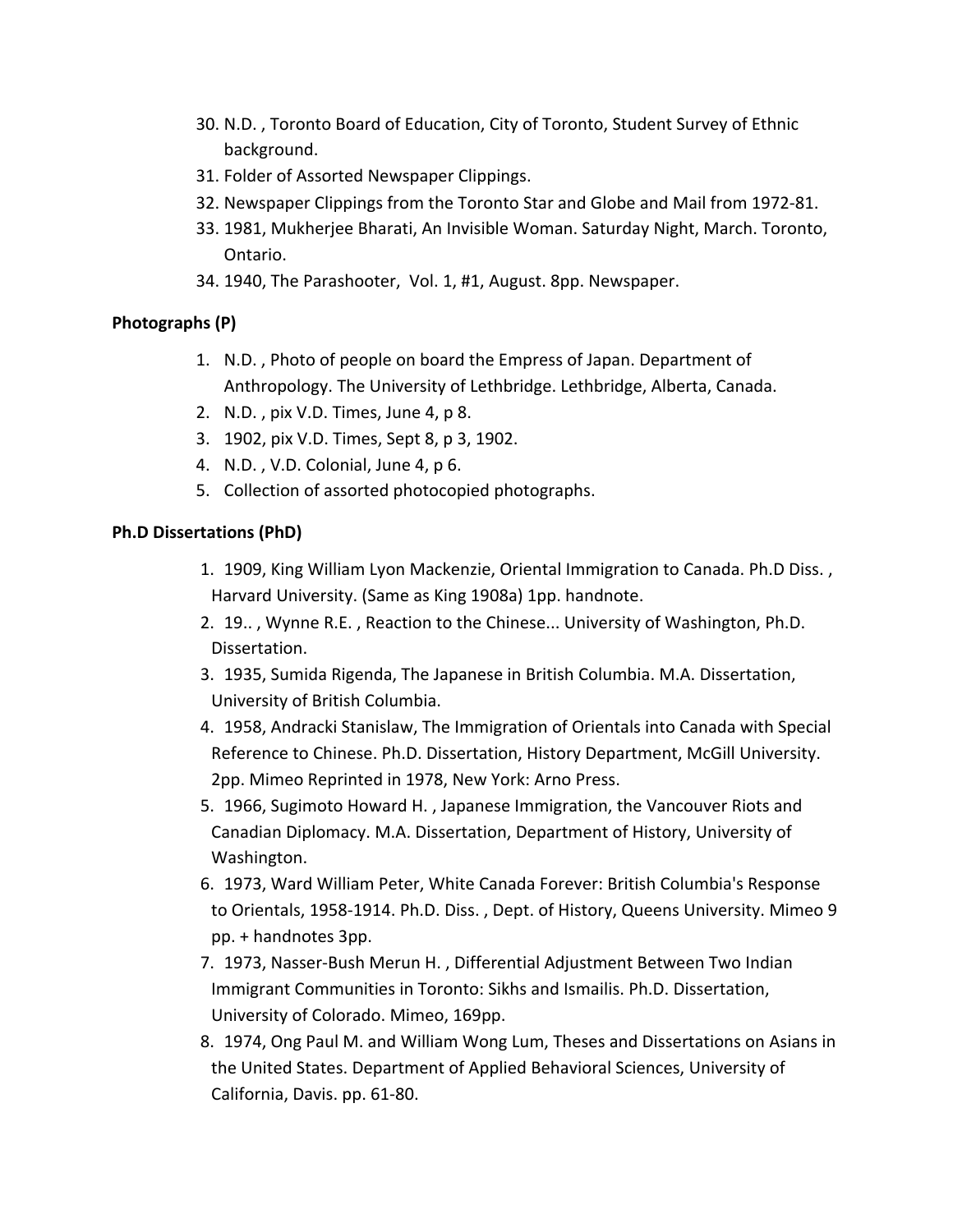9. 1974, Morah Benson S., The Assimilation of Ugandan Asians in Calgary. MA Dissertation, Dept. of Sociology, University of Calgary.

10. 1977a, Subramaniam Indira, Identity Shift: Post-Migration Changes in Identity Among First-Generation East Indian Immigrants in Toronto. Ph.D. Dissertation, University of Toronto.

11. 1977, Bannerjee Nipa, Students from India in Canadian Universities. Ph.D. Dissertation, University of Toronto. Mimeo, selected pages.

12. 1980, Akoodie, M.A., Immigrant Students: A Comparative Assessment of Ethnic Identity, Self Concept and Locus of Control Among West Indian, East Indian and Canadian Students. D. Phil. Dissertation, Educational Theory, University of Toronto. Mimeo.

13. 1980, Ijaz Mian Ahmed, Ethnic Attitudes of Elementary School Children Toward Blacks and East Indians and the Effect of a Cultural Program on these Attitudes. Ed. D. Dissertation, Educational Theory, University of Toronto.

14. 1980, Kumar Krishna, Literature in the School Curriculum: A Comparative Study of the Literary Materials Approved for use in Grades Four, Five and Six in Madhya Pradesh, India and Ontario Canada. Ph.D. Dissertation, University of Toronto. Mimeo, selected pages.

## **Reports and Reviews (R)**

1. 1919, Canada Immigration, Note on the Hindu Revolutionary Movement in Canada. Immigration Branch (RG 76, Volume 386, File 536999, Pt 11)

2. 1936, Morse Eric W., Some Aspects of the Komogata Maru Affair. Canadian Historical Association Annual Report. pp. 100-108. Handnote5pp.

3. N.D., Odette Jobidon, Situation report on the Current State of Race Relations -Vancouver, British Columbia, 52 pages, plus 100 pages of appendices, table of contents, bibliography.

4. 1982, Dr. H.E. Kane, Situation Report on Race relations in Winnpeg, 16 pages, plus abstract, appendix, bibliography, March 29. St. Paul's College, University of Manitoba.

5. 1982, Dutton D.G., National Report on Race Relations. Vancouver, B.C. Mimeo.

6. 1978, Singh Amarjit, Adjustments in Multicultural Canada: A Strategy. Indian Immigrant Aid Services, Toronto, Ontario. Pamphlet, 11pp.

7. 1972, Dodd Babinder Singh, Social Change in two Overseas Sikh Communities. BA Honours Essay, Sociology Dept. Univ. of British Columbia.

8. 1972, International Institute of Metropolitan Toronto. East Indian Directory for the Metropolitan Area of Toronto Mimeo 32pp.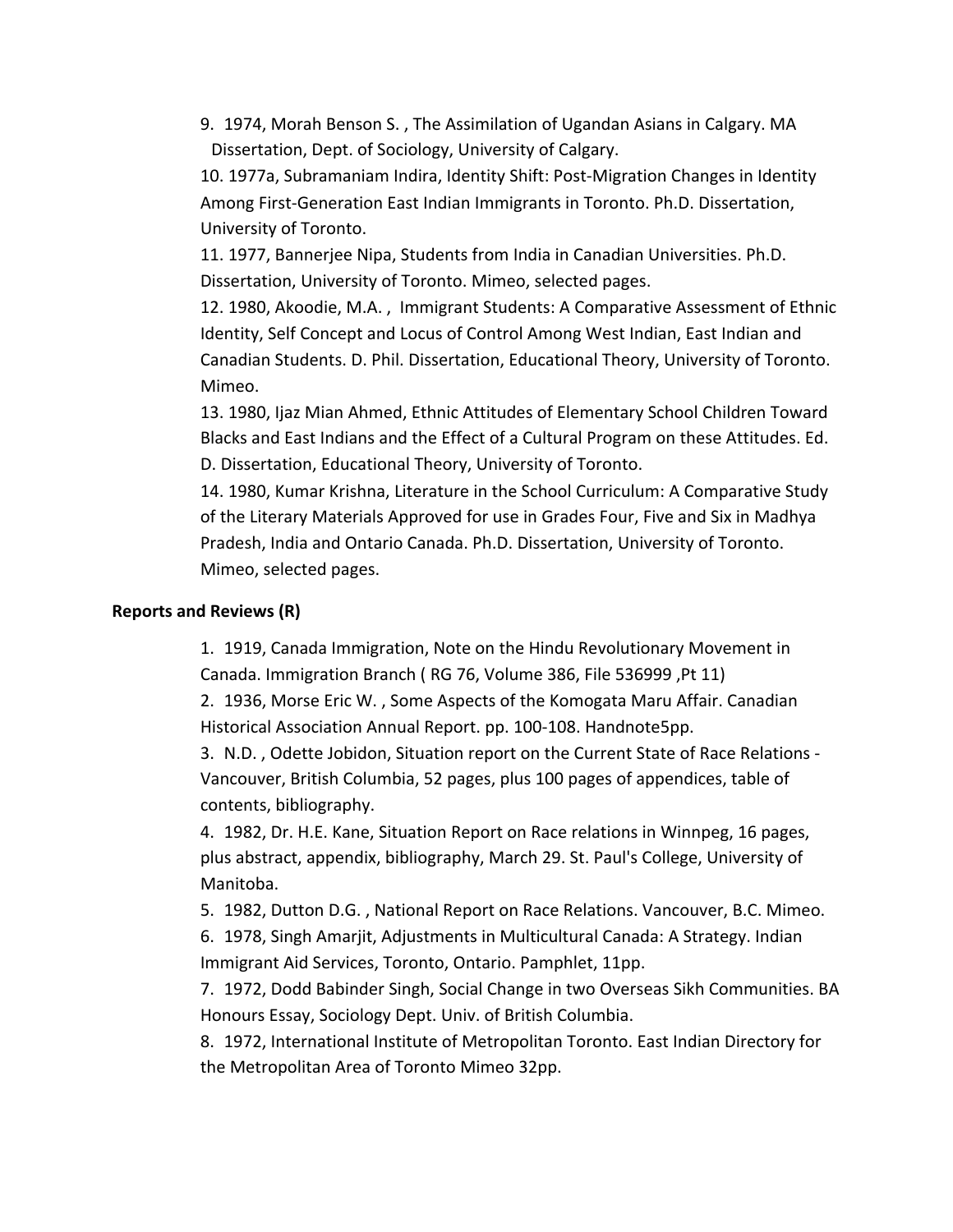9. 1977, The Canadian Council of Christians and Jews (Ontario Region),

Multireligious Expressions: A Directory of Eastern Religious Organisations in Toronto. Mimeo 31pp.

10.1977, Hogben W. Murray, Canadian Muslims and the Multicultural Setting 3pp. mimeo. Multicultural History Society of Ontario.

11. 1977, Baksh Khalil, Spirit of Islam 3pp. mimeo. Multicultural History Society of Ontario. 

12. 1977, Khattab Iman A.M., Values of Islam 3pp. mimeo. Multicultural History Society of Ontario.

13. N.D. Title Unknown, Statistics.

14. 1979-80, NACOI, Newsletter. Mimeo 12pp.

15. 1979, National Association of Canadians of Origin in India, Fourth National Conference Schedule Mimeo 5pp.

16. Membership Application Forms (2)

17. 1979, Nacoi, Forum (Newsletter) 4pp.

18. 1976, Proceedings of the Founding Conference of Nacoi, Mimeo 13 pp.

19. 1977, Nacoi Newsletter, Toward a New Canadian Connection: A Message from the Secretary of State, Mimeo 3pp.

20. 1980 (Toronto Chapter), Letter to all Candidates for Federal Election, Mimeo 3pp.

21. 1976, Nacoi, Founding Conference: Ad Hoc Group Program, Mimeo 2pp.

22. 1978, Jain Society, Annual Report, Mimeo 5pp. Toronto, Ontario.

23.1978, Nirvan Bhavan for Indians of Toronto Inc. Chairperson's Report to General Body, Mimeo 5pp.

24. 1977, South India Cultural Association, About us and our Activities, Mimeo 2pp. Ottawa, Ontario.

25. 1975, Sri Guru Singh Sabha Canada, Constitution, Mimeo 5pp. Mississauga, Ontario.

26. 1978, Kingston Islamic Society, Brief History of the Society, Mimeo 2pp.

27. 1978, Ottawa Muslim Association, The Construction Committee: Annual Report, Mimeo 4pp.

28. 1977, Hindu Temple Society of Canada, Newsletter and Membership form, Mimeo 2pp. Toronto, Ontario.

29. Sri Chinmoy Centre, Information sheet 1 pp.

30. 1976, Prabasi, Circular #1 4pp. Mimeo.

31. 1976, Bharat Bhavan Hindu Temple (Operated by "Know India" Cultural Society), 7pp. Mimeo.

32. Constitution of Golden Triangle Sikh Association.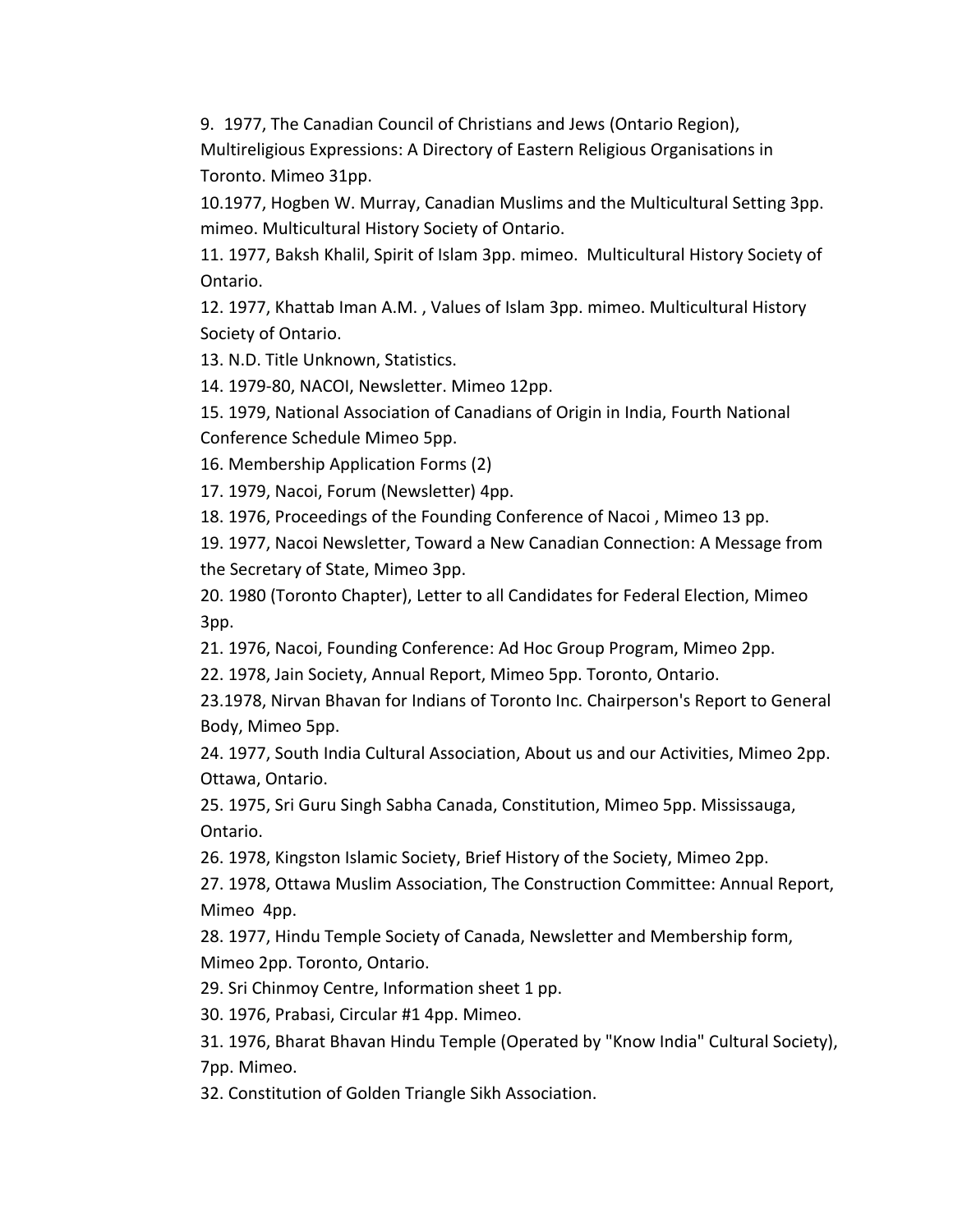33. 1979, Notice of General Body Meeting, March 4, Original Letter and copy. 34. 1976, Chaput G., Heritage Sikh, Mimeo 4pp. Canada Manpower and Immigration.

35. 1977, Eid -Ul-Azha & Independence Day Celebration (Program), Mimeo 1pp. 36.1977, Letter from President, Mimeo 1pp.

37. 1977, Letter to community members, Mimeo 1pp.

38. 1971, Bangladesh, August 25, Mimeo pp.11-12**.**

39. 1971, Constitution of Bangla Desh Society of Canada, Mimeo 1pp. Incomplete.

40. 1977, Letter from Presidential candidate, Habibur Rahman, Mimeo 2 pp.

41. 1977, Survey Request from S. Ambike, Mimeo 1pp.

42. 19.., Handa Arvind, Conversations with (East) Indian Youth, Indian Immigrant Aid Services, Toronto. Mimeo 12 pp.

43. 1977, Urbale Bhausaheb, Equal Opportunity and Public Policy: A Report on Concerns of the South Asian Community regarding their place in the Canadian Mosaic. Report submitted to the Attorney General of Ontario. Distributed by Indian Immigrant Aid Service.

44. 1979, Stasiulis D, A Sociopolitical Analysis of the South Asian Community in Toronto. Mimeo. Paper presented at the annual meeting of the Canadian Asian Studies Association.

45. 1979, Dusenberry Verne A, Canadian Ideology and Public Policy: The Impact of Vancouver Sikh "Ethnic" and "Religious" Adaptation. Paper presented at the Canadian Ethnic Studies Association Meetings, Vancouver.

46. 1980, Dusenbery V., Hierarchy, Equality and the Assertion of Sikh Identity in North America. Presented at the 56th Annual Central States Anthropological Association Meeting. Mimeo 17pp.

47. 1980, Joy A. and V. Dusenberry, Being Sikh in British Columbia: Changing Definitions of 'Self' and 'Others' . Presented at the Canadian Asian Studies Annual Meeting. Mimeo 39pp.

48. 1981, Beck Brenda, The Use of Metaphor in Ethnic Research: Variations in the Concept of Ethnicity. Paper for the CESA Conference. Mimeo.

49. 1983, Coward Harold and David Goa, Religious Experience of the South Asian Diaspora in Canada. Paper presented at the conference "Research on the South Asian Diaspora in Canada--State of the Art", Graduate centre for South Asian Studies, University of Toronto. Mimeo 17pp.

50. 1983, Dusenberry Verne A., Gora Sikhs: A New Sikh Caste? Presented at the 35th Annual Meeting of the Association for Asian Studies. San Francisco, California. Mimeo 17pp.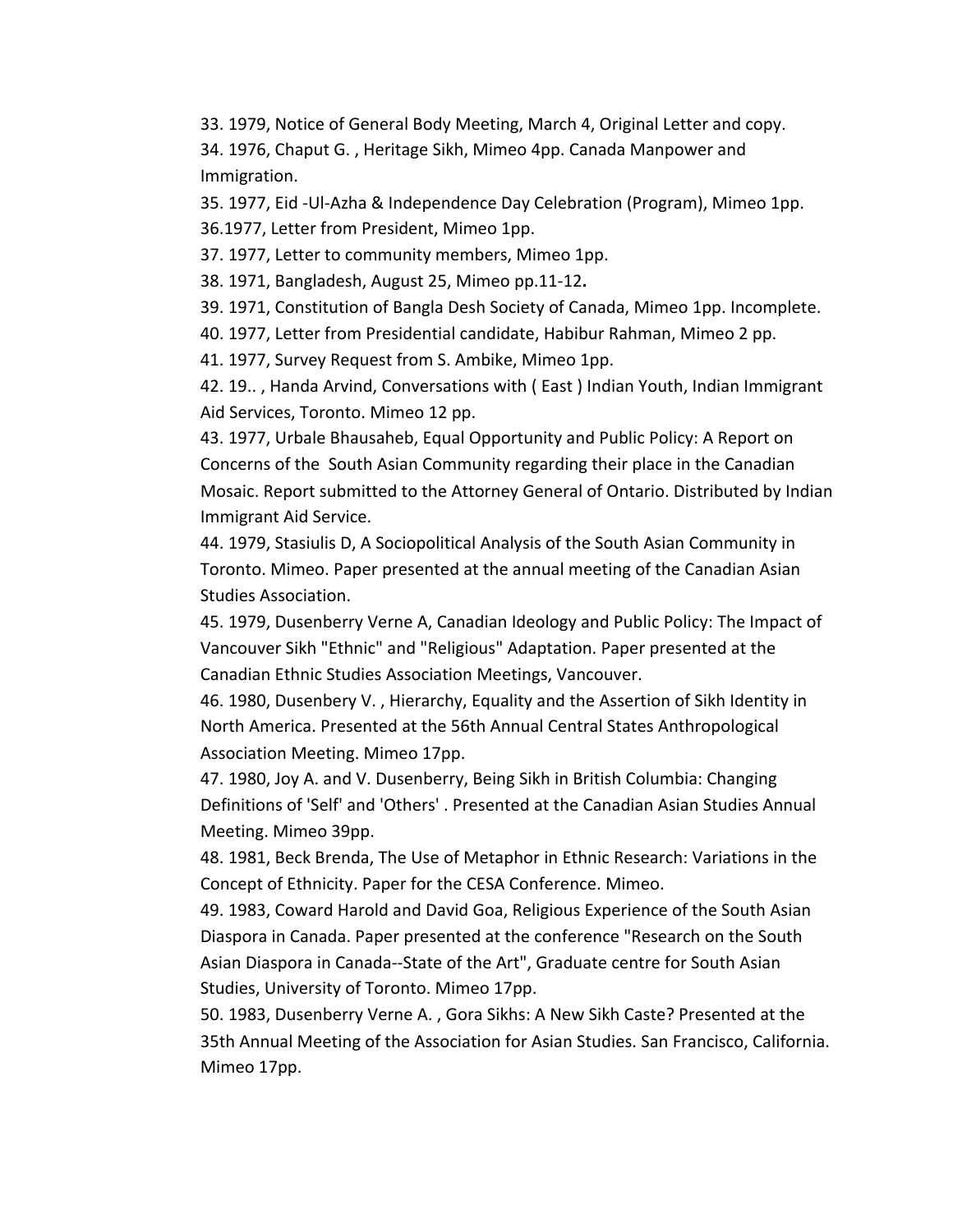51. 1982, Buchignani Norman, Perceptions of Racial Discrimination in Calgary: A Situation Report. Prepared for the Multiculturalism Directorate, Secretary of State, Ottawa. 167pp.

52. 1982, Tepper Elliot L., Discrimination and Visible Minorities: A Summary of National Perceptions. Submitted to the Multiculturalism Directorate, Secretary of State, Ottawa. Mimeo.

53. 1976b, Awan Sadiq ed., Proceedings of the First National Multicultural Symposium Organized by the Canada Pakistan Association of Ottawa-Hull. Ottawa. Mimeo.

54. 1978, Ahmed Mahbub, Adaptations of Bangladeshis in Canada: A Case Study of Toronto. Paper presented at a seminar on "Social and Cultural Integration of Bangladeshis" at Carlton University. Mimeo 23pp.

55. Toronto Indian Organisations, Mimeo 1pp.

56.1980, Indian Organisations in Toronto, 7pp. Mimeo.

57.1979, Indian Organisations in Toronto, 6pp. Mimeo.

58. 1977, Indian Immigrant Aid Services, 6pp. Mimeo.

59. 1979, iias Newsletter, 6pp. Mimeo.

60. 1978, Indian Community Information Directory, 70pp. Mimeo

61. 1979, Annual Report, 29pp. Mimeo.

62. 1980, List of Publications available at Indian Immigrant Aid Services, 1pp. Mimeo.

63. 1977, Comments on Immigration Bill C-24, 9pp. Mimeo.

64. 1978, Brief to the Race Relations Subcommittee of the Human Rights Committee of the Canadian Consultative Council on Multi-Culturalism 3pp. Mimeo.

65. 1976, Report: Seminar: 'Indian Community' 10pp. Mimeo

66. Miscellaneous: "The Sari", "The Turban", "The Employment Needs of "East Indian" Women".

# **Studies and Statistics (S)**

- 1. 1927, British Columbia, Oriental Licenses.
- 2. 1977, Moudgil Ranvir, FROM STRANGER TO REFUGEE: A STUDY OF THE **INTEGRATION OF UGANDAN ASIAN IN CANADA. Ann Arbor, Mi.: University** Microfilms International.
- 3. 1974, Bains Nina, A Brief Study of the East Indian (Sikh) Community of Victoria. Victoria. Mimeo 30pp.
- 4. 1983, Beck Brenda, Immigrants, Metaphors and Shifting Cultural Frameworks. Typescript 23pp. Mimeo.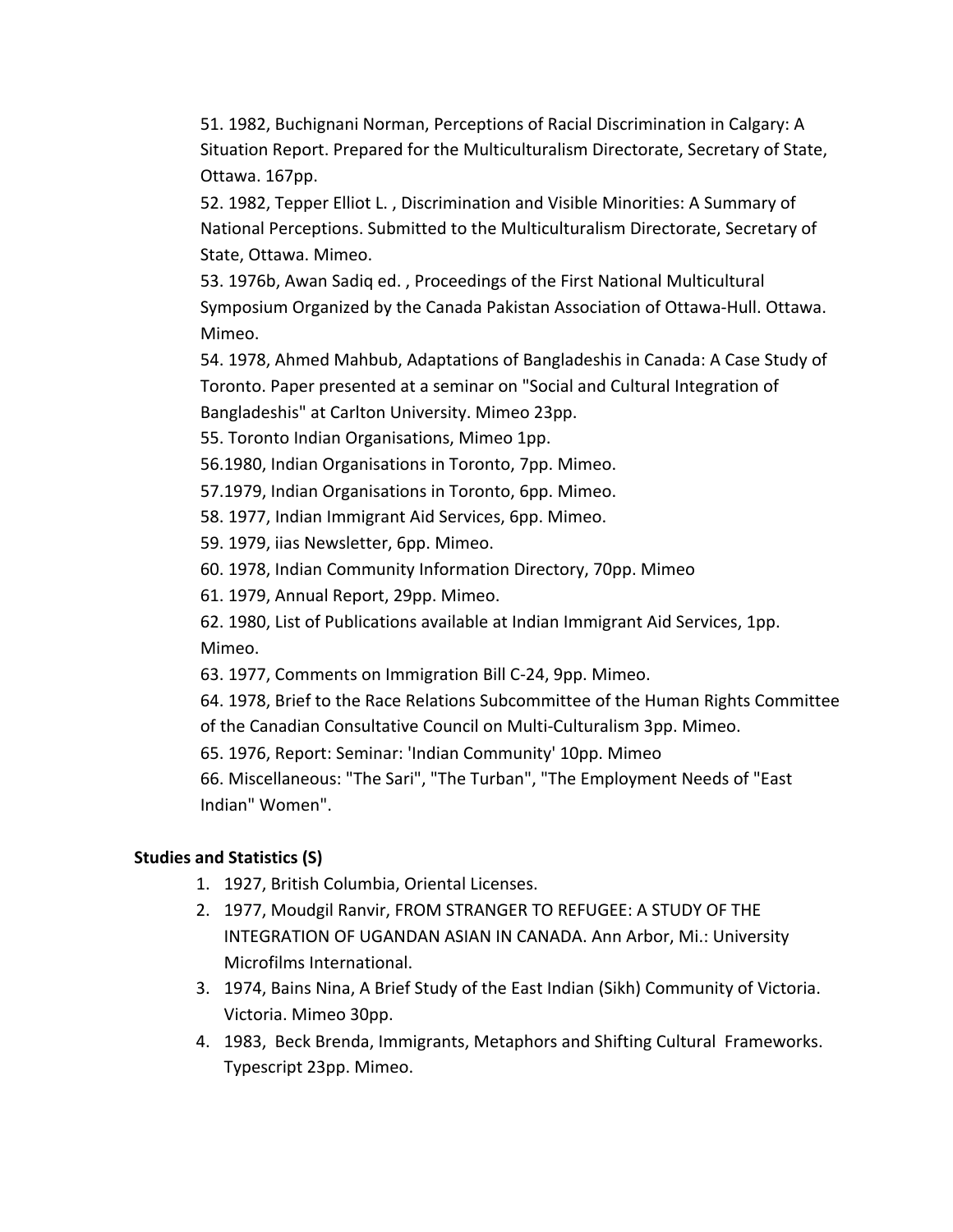- 5. 1980-1, Buchignani N. and D Indra, Raw Statistics from Two Surveys, One of Fijian Indians, and one of Sikhs in Vancouer.
- 6. 1977b, Buchignani N, Maps from "South Asians in the Vancouver Area".
- 7. Telephone Numbers and Contact Information.

# **Theses (T)**

- 1. 1966, Pannu R.S., A Sociological Survey of Teachers from India Teaching in Alberta. 1958-65. M.Ed. Thesis, University of Alberta, Edmonton.
- 2. 1969, Gallacher David T, City in Depression: Impact of the Years 1929-34 on Greater Victoria B.C., MA Thesis, Victoria.
- 3. 1970, Cho George Chin Huat, Residential Patterns of the Chinese in Vancouver, British Columbia. M.A. Thesis, Dept. of Geography, University of British Columbia. Mimeo 9pp.
- 4. 1971, Pereira Cecil Patrick, East Indians in Winnipeg: A Consequences of Immigration for an Ethnic Group in Canada. M.A. Dissertation, Dept. of Sociology, University of Manitoba. Mimeo. pp. 183-201.
- 5. 1971, Chawla Saroj, Indian Children in Toronto: A Study in Socialization. MA Thesis, Sociology Dept., York University.
- 6. 1971, Chawla Saroj, Indian Children in Toronto: A Study in Socialization, M.A. Thesis, Sociology, York University, Toronto. Mimeo pp. 24-81.
- 7. 1974, Siddique Muhammad, Patterns of Familial Decision Making and Division of Labor: A Study of the Immigrant India-Pakistani Community of Saskatoon, Canada. M.A. Thesis, University of Saskatchewan. Mimeo 135pp.
- **B** Bibliography
- **BE** Book Excerpts
- **D** Digests
- **G** Government Documents
- **H** Handnotes
- **I** Interviews
- **M** Magazine Articles
- **N** Newspaper Articles
- **P** Photographs
- **PhD** Ph.D. Dissertations